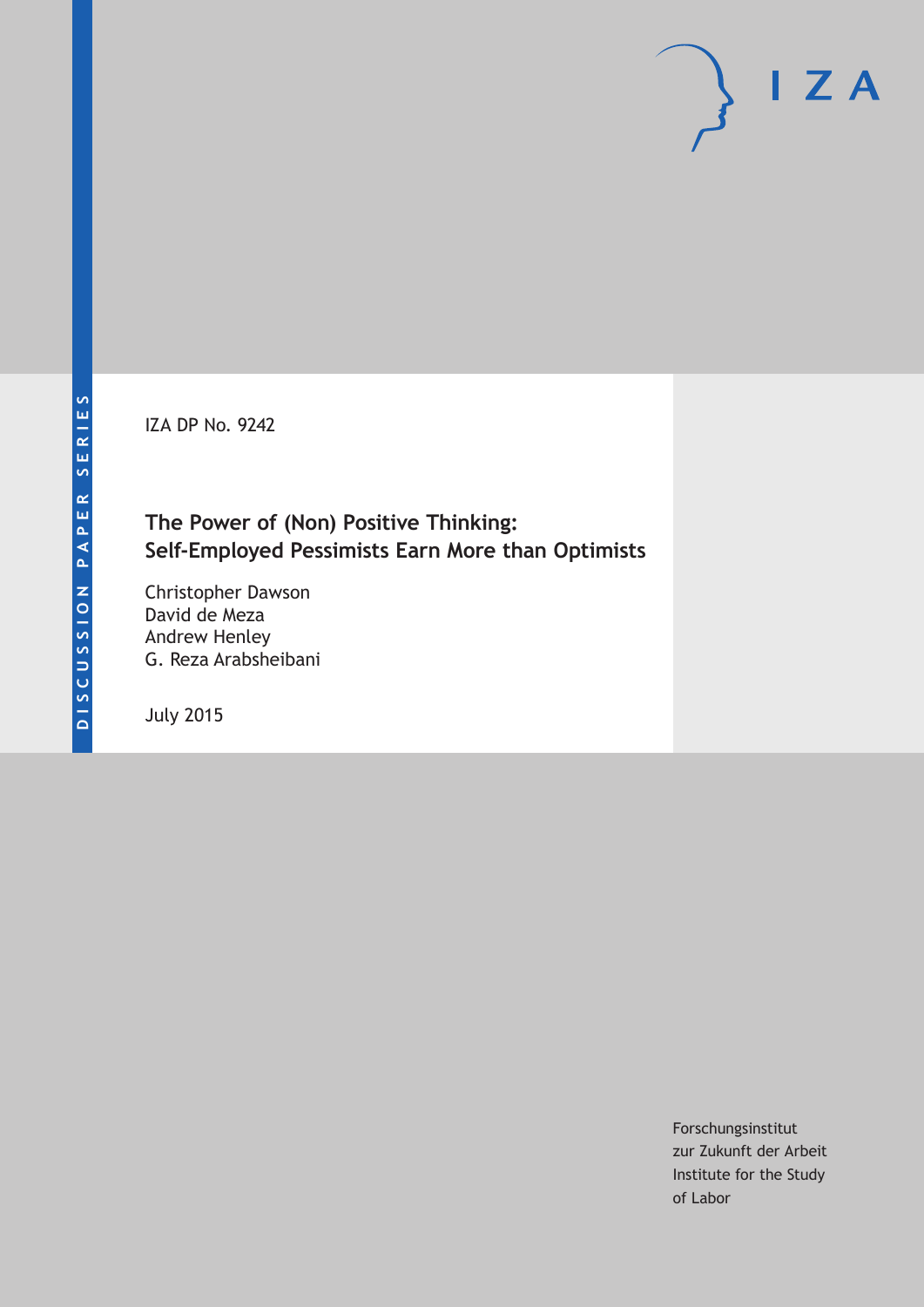# **The Power of (Non) Positive Thinking: Self-Employed Pessimists Earn More than Optimists**

# **Christopher Dawson**

*University of Bath* 

### **David de Meza**

*London School of Economics* 

### **Andrew Henley**

*Aberystwyth University and IZA*

# **G. Reza Arabsheibani**

*London School of Economics and IZA* 

Discussion Paper No. 9242 July 2015

IZA

P.O. Box 7240 53072 Bonn Germany

Phone: +49-228-3894-0 Fax: +49-228-3894-180 E-mail: iza@iza.org

Any opinions expressed here are those of the author(s) and not those of IZA. Research published in this series may include views on policy, but the institute itself takes no institutional policy positions. The IZA research network is committed to the IZA Guiding Principles of Research Integrity.

The Institute for the Study of Labor (IZA) in Bonn is a local and virtual international research center and a place of communication between science, politics and business. IZA is an independent nonprofit organization supported by Deutsche Post Foundation. The center is associated with the University of Bonn and offers a stimulating research environment through its international network, workshops and conferences, data service, project support, research visits and doctoral program. IZA engages in (i) original and internationally competitive research in all fields of labor economics, (ii) development of policy concepts, and (iii) dissemination of research results and concepts to the interested public.

IZA Discussion Papers often represent preliminary work and are circulated to encourage discussion. Citation of such a paper should account for its provisional character. A revised version may be available directly from the author.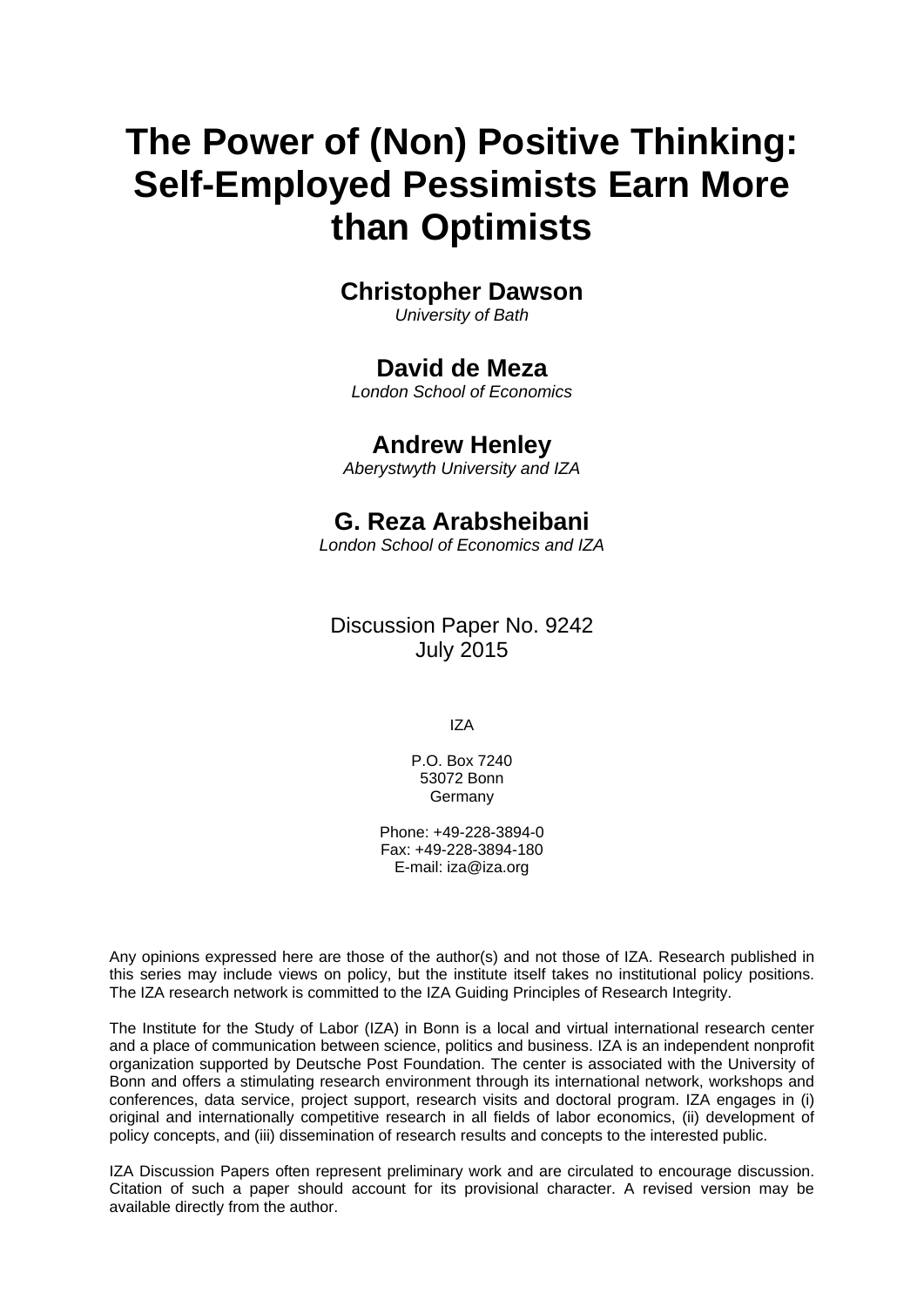IZA Discussion Paper No. 9242 July 2015

# **ABSTRACT**

# **The Power of (Non) Positive Thinking: Self-Employed Pessimists Earn More than Optimists\***

Developing further the accumulating evidence that self-employment attracts optimists, this paper investigates the relationship between earnings and prior optimism. It finds that selfemployed optimists earn less than self-employed realists. Amongst employees, optimists earn more. These results are consistent with biased expectations leading to entry errors. As a test of validity, we find that amongst the married, future divorcees have higher financial expectations but their realisations are no worse, suggesting our optimism measure captures an intrinsic psychological trait associated with rash decisions.

JEL Classification: D84, M13

Keywords: financial optimism, expectations, self-employment

Corresponding author:

 $\overline{a}$ 

Andrew Henley School of Management and Business Aberystwyth University Llanbadarn Aberystwyth, SY23 3AL United Kingdom E-mail: a.g.henley@aber.ac.uk

<sup>\*</sup> We are grateful to Thomas Åstebro, Hans Hvide, Ross Levine, Yona Rubinstein and participants in the 5<sup>th</sup> HEC Entrepreneurship Workshop for their very helpful comments.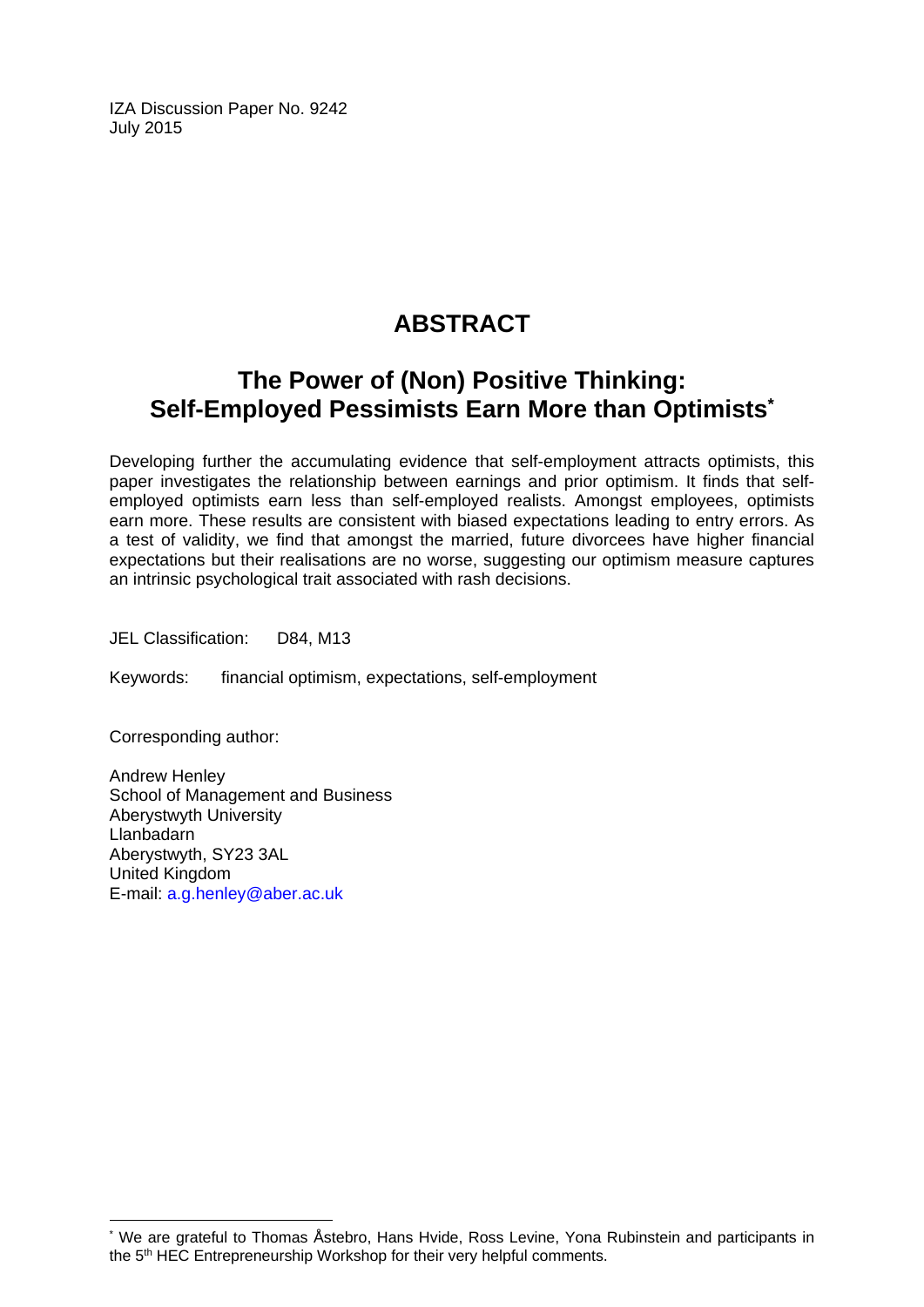*"What wild imaginations one forms where dear self is concerned! How sure to be mistaken!"* Jane Austen

*"The first principle is that you must not fool yourself and you are the easiest person to fool."* Richard P. Feynman

#### **1. Introduction**

Self-employment tends to attract optimists, as various studies find.  $1$  Optimists downplay the possibility of unfavourable events occurring, and their self-belief leads them to think they can cope should they arise. Overestimating returns in self-employment does not of itself imply selection on optimism. Optimists will also overestimate their returns in paid employment, so their occupational choice may not be affected. Nevertheless, the uncertainty surrounding business start-ups and the sense of self-determination generated imply the scope to exaggerate prospects is greatest in self-employment. Along these lines, Dawson et al. (2014) find that optimism, measured as financial forecast error, increases on becoming selfemployed.

There is also evidence that the economic return to self-employment is low. According to Hamilton (2000), the median self-employed worker earns less than they would in selfemployment. Similarly, Moskowitz and Vissing-Jorgenson (2002) find that the return on the equity invested in private businesses is not high enough to compensate for the risk involved. Willingness to accept lower returns may be the result of non-pecuniary benefits of selfemployment such as autonomy. Tax evasion and avoidance opportunities may also reduce reported or actual earnings. There is an option value in becoming self-employed so rational experimentation could also account for low earnings. This paper looks at the role of

<span id="page-3-0"></span><sup>&</sup>lt;sup>1</sup> For example Arabsheibani et al. (2000), Cassar (2010), Puri and Robinson (2013) and Dawson et al. (2014).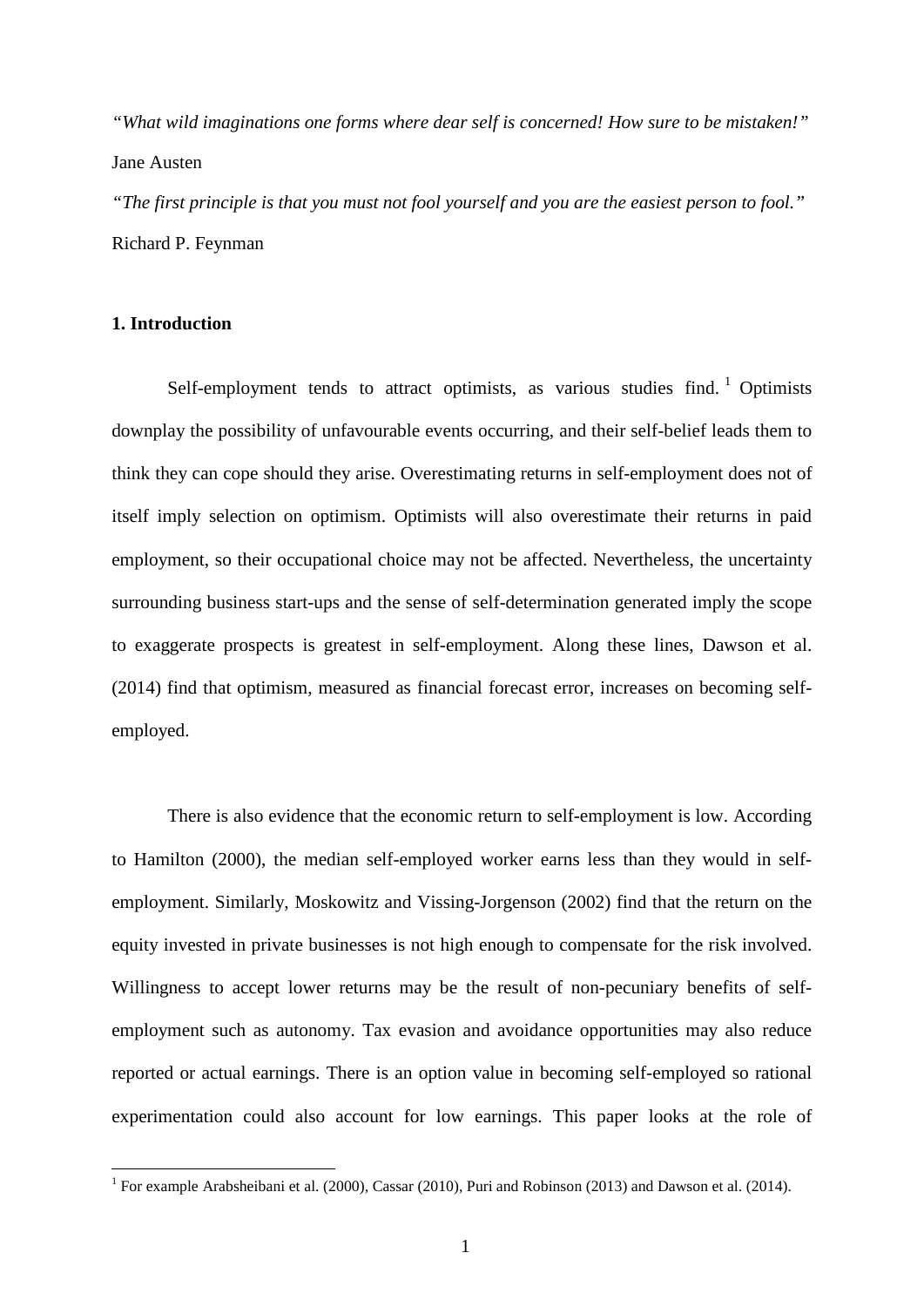optimism. If entrants overestimate the returns to self-employment, they will tend to start businesses with low expected returns, objectively evaluated.<sup>[2](#page-3-0)</sup>

In outline, our methodology is as follows. Errors in forecasting earnings in prior salaried employment are correlated with subsequent self-employment earnings, controlling for observables and past wages. Earnings in self-employment are declining in optimism, a pattern that cannot be generated by temporary or permanent income shocks experienced as an employee.

The selection effect of optimism evidently does not apply to those who never enter self-employment. For this group, the relation between past optimism and future earnings should be different. If expectations are rational, optimism measured as financial forecast error, is the consequence of unlucky income realisations. Amongst individuals with the same earnings history, it is, therefore, those with the highest forecast, the optimists, who have the greatest underlying earning power. Prior optimism is therefore positively correlated with subsequent earnings. In practice, measured optimists comprise both the unlucky and the biased. For employees, only the former effect impinges on earnings while for the selfemployed, both effects potentially apply. In our data, the earnings of employees are increasing in measured optimism, while those of the self-employed are decreasing, indicating the importance of selection effects.<sup>[3](#page-4-1)</sup>

The two papers closest to ours are Hvide and Panos (2013) and Hamilton, Papageorge and Pande (2014). Both look at how aspects of preferences affect entry into self-employment

<sup>&</sup>lt;sup>2</sup> The reasoning is that of de Meza and Southey (1996) and Camerer and Lovello (1999) and in essence the same argument as applied by Malmendier and Tate (2008) to explain why optimistic CEOs are more likely to make value-destroying acquisitions. Åstebro (2010) finds the returns to independent inventors are below those of equally risky investments but cannot directly link this to optimism. It is possible but implausible that selection

<span id="page-4-1"></span><span id="page-4-0"></span>effects may increase earnings. For it may draw in more risk-averse types with higher yielding opportunities. <sup>3</sup> Intrinsic optimism may have real effects, such as influencing the boss to pay more, but these effects will already be present in prior employee earnings, controlling for which eliminates the effect.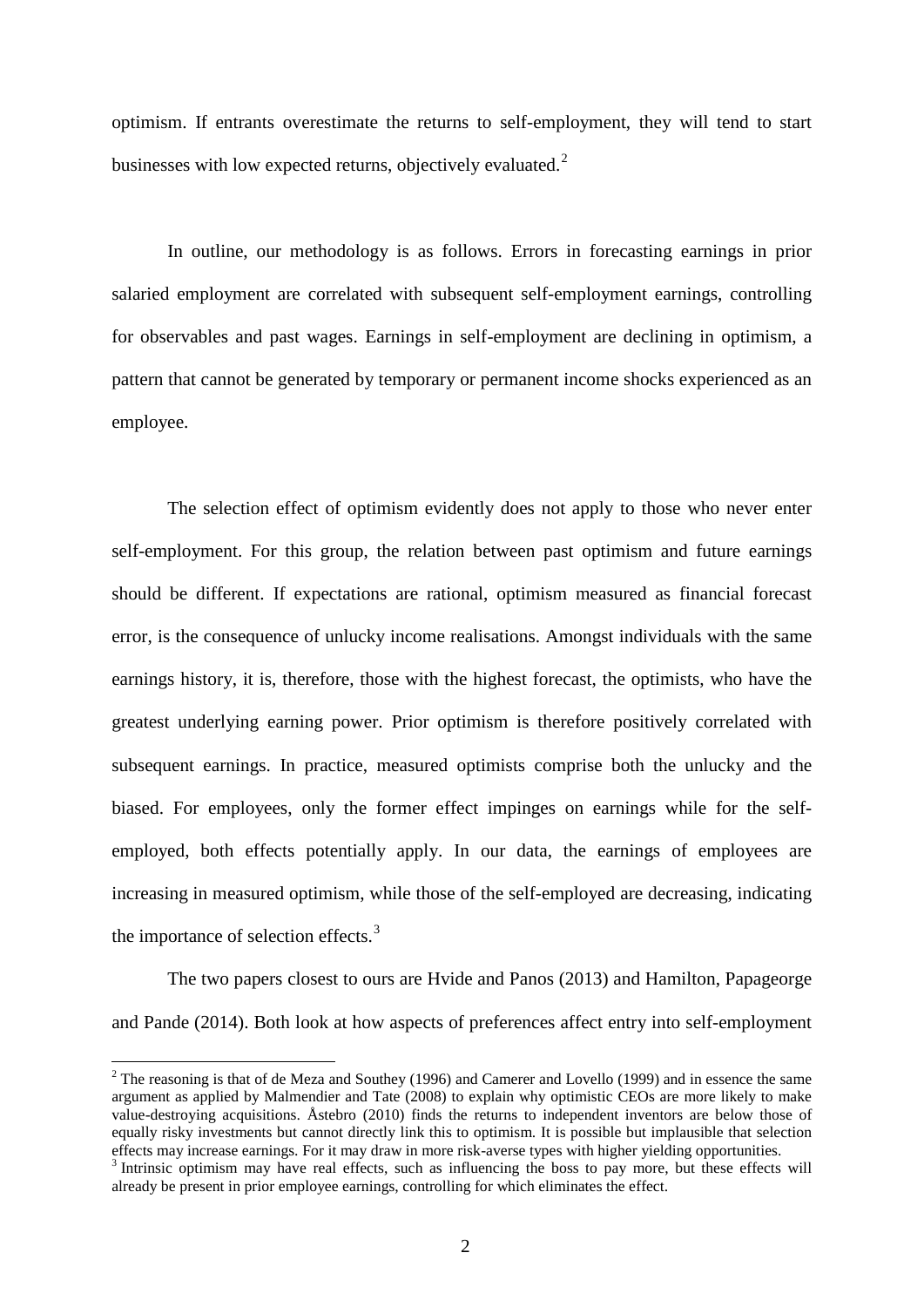and subsequent earnings. In Hvide and Panos, the taste parameter is risk preference, proxied by stock market participation and personal leverage. According to the reduced form estimates, risk tolerance encourages entry but depresses earnings. The interpretation is that more risk tolerant types accept lower expected return projects, a selection effect. Hamilton, Papageorge and Pande study the effect of the "big five" personality traits. Personality potentially affects relative earning power in paid and self-employment as well as relative non-pecuniary attraction. To identify these selection and treatment effects, a structural model is estimated using simulated maximum likelihood. Openness to new experience is found to make self-employment more attractive but lowers its expected financial returns. According to the model, the sign of selection and treatment effects on earnings is the same. Both of these papers involve rational expectations. In our case, it is the effects of forecast bias that are measured, and therefore results have welfare implications.

The next section sets out the analytical issues. Section 3 describes the data and discusses the implementation of the method. Results follow in Section 4. As a test of the robustness of the optimism effect on project selection, Section 5 shows optimists are more likely to divorce. Finally, brief conclusions are drawn.

#### **2. Past Optimism and Future Earnings: Theory**

Optimism, in this paper is measured as financial forecast error. This has the advantage of directly concerning the relevant bias, but as earnings are a component of optimism, care must be taken to ensure that any relationship is not purely mechanical. Measured optimism may arise for two reasons. Optimism due to unlucky income realisations will be associated with higher future earnings if the shock is transitory or no change if the shock is permanent. Forecast error may also be due to systematic bias, as a large psychological literature suggests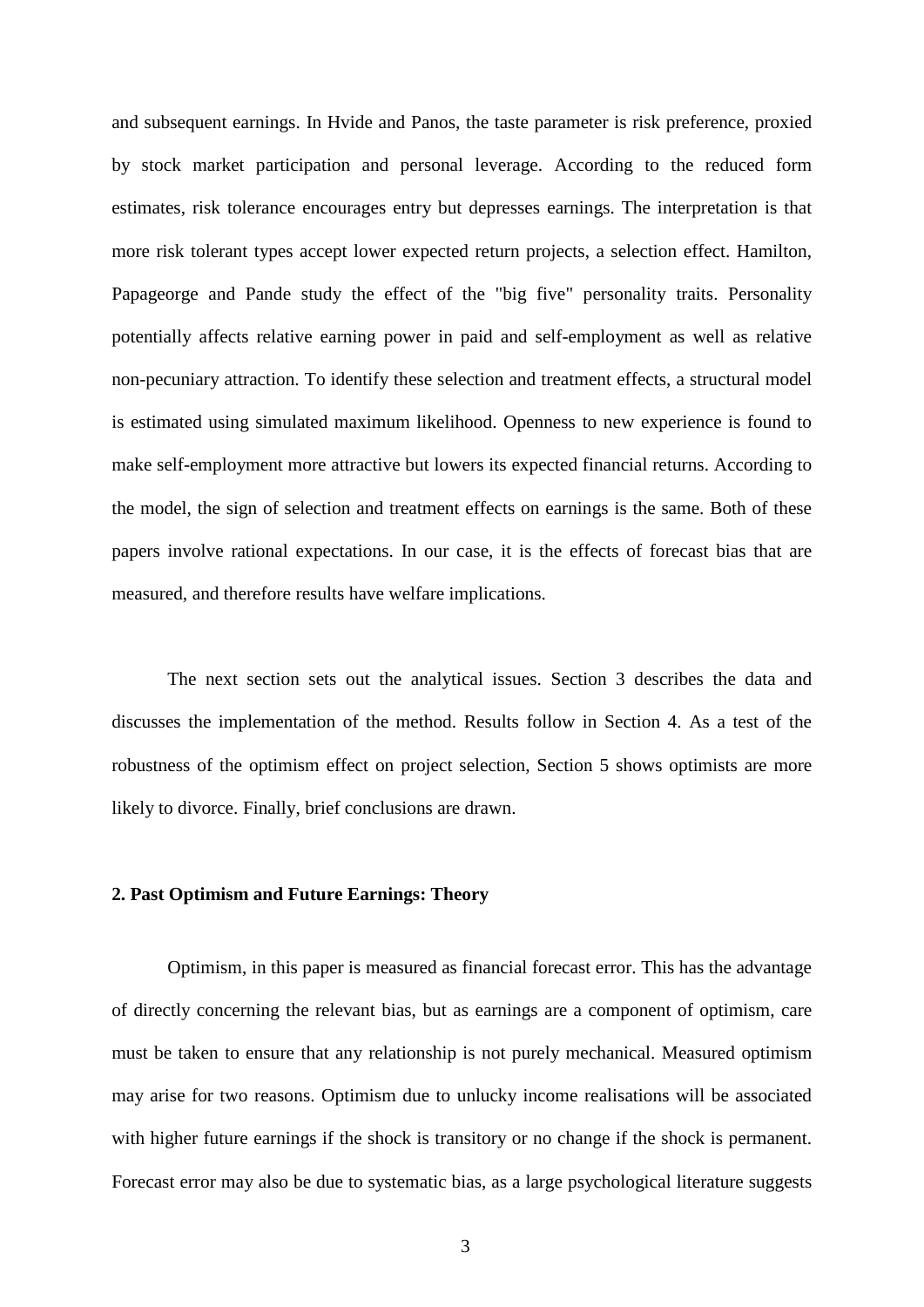(Weinstein, 1980). If setting up a business gives more scope for optimism than continuing as an employee, then, as proposed by de Meza and Southey (1996), optimists tend to opt into self-employment. Evidence that the self-employed are more optimistic than employees is provided by, *inter alia*, Arabsheibani et al. (2001), Puri and Robinson (2007, 2013) Åstebro, Jeffrey, and Adomdza (2007). Dawson et al. (2014) show that optimism predates selfemployment but is increased by self-employment. If optimistic self-selection occurs, a further implication is that self-employed optimists will tend to earn less than self-employed pessimists, controlling for earnings in paid-employment.

This section presents the simplest model that provides a basis for the empirical work. Begin by assuming that everyone in the workforce starts as an employee. At the end of each period they are presented with a selection of self-employment opportunities and either take the most attractive or remain in their current job. Once this decision is taken, they forecast their next period income. Individual *i*'s forecast at *t-1* of their income at *t* is

$$
forecastit = rational expectationit + 0i
$$
 (1)

where  $O_i$  is *intrinsic* optimism, a psychological tendency to over estimate expected returns. This propensity is initially assumed uncorrelated with true earning power. There is heterogeneous bias, but forecasts are nevertheless grounded on rational expectations. Those with the highest forecasts tend to have the highest rational expectation and so do best.

#### Realised earnings are

$$
earnings_{it} = rational expectation_{it} + \varepsilon_{it} + p_{it}
$$
 (2)

where  $\varepsilon_{it}$  is a transitory income shock and  $p_{it}$  is a permanent shock. Measured optimism, as distinct from intrinsic optimism, is

$$
measured optimism_{it} = forecast_{it} - earnings_{it} = 0_i - \varepsilon_{it} - p_{it}
$$
(3)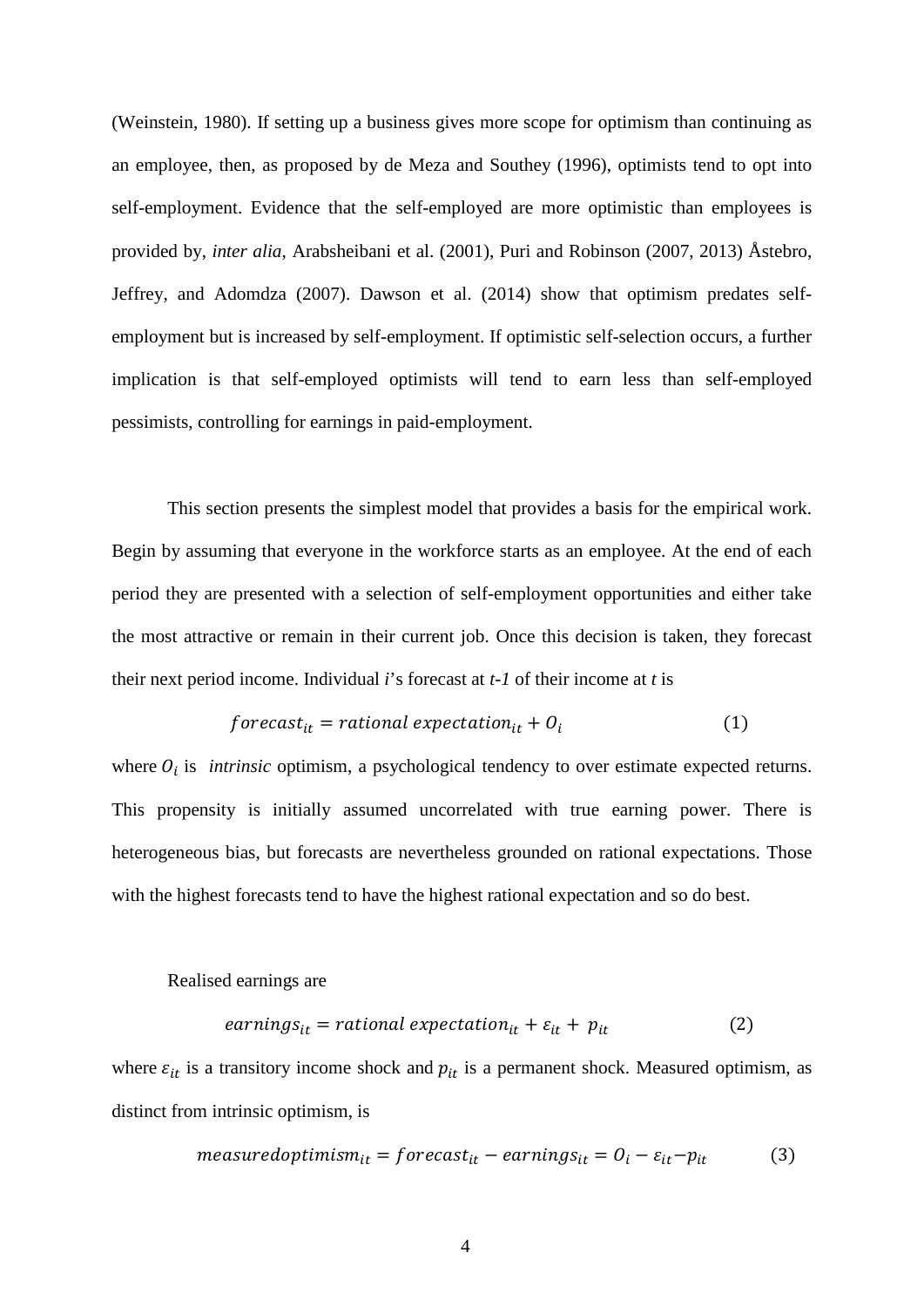From (1), (2) and (3) and assuming that rationally expected earnings only differ in each period by the shock to permanent income,

$$
earnings_{it} = rational expectation_{it-1} + \varepsilon_{it} + p_{it} + p_{it-1}
$$

$$
= earnings_{it-1} + measured optimism_{it-1} - O_i + \varepsilon_{it} + p_{it} \qquad (4)
$$

The wage equation (4) is the basis for empirical estimation. Realised earnings are observable, as is measured optimism. Intrinsic optimism is not observable, but as it is a component of measured optimism with opposite sign to its direct appearance in the equation, its magnitude has no influence on earnings. The same is true of permanent shocks.<sup>[4](#page-4-1)</sup> However, past optimism is decreasing in lagged transitory shocks, which do not otherwise appear in (4). The first proposition is thus:

#### **For employees, future earnings are increasing in past measured optimism.**

Consider next those moving into self-employed in period  $t$ . For simplicity ignore nonpecuniary aspects of occupational choice, so entry occurs if subjectively estimated expected earnings in the best available prospect exceed the expected wage. This requires,

prospect rational expectation<sub>it</sub> > rational expectation<sub>it-1</sub> +  $O_i(1-g)$  (5) where  $g > 1$  reflects the greater opportunities for optimism to inflate prospective selfemployment earnings than employee earnings. The higher is intrinsic optimism, the lower is the entry threshold into self-employment, implying the mean *premium* on acceptable opportunities is decreasing in optimism, say  $(\alpha - z0_i)$ , where  $\alpha$ , z>0. It follows that

selfemployed earnings $_{it}$ 

$$
= (\alpha - z0_i) + rational expectation_{it-1} + p_{it-1} + p_{it} + e_{it} \quad (6)
$$

<span id="page-7-0"></span>As measured optimism<sub>it-1</sub> =  $0_i - \varepsilon_{it-1} - p_{it-1}$ ,

<sup>&</sup>lt;sup>4</sup> As in Gervais and O'Dean (2001), it may take time to adjust to a negative permanent shock during which time optimism prevails.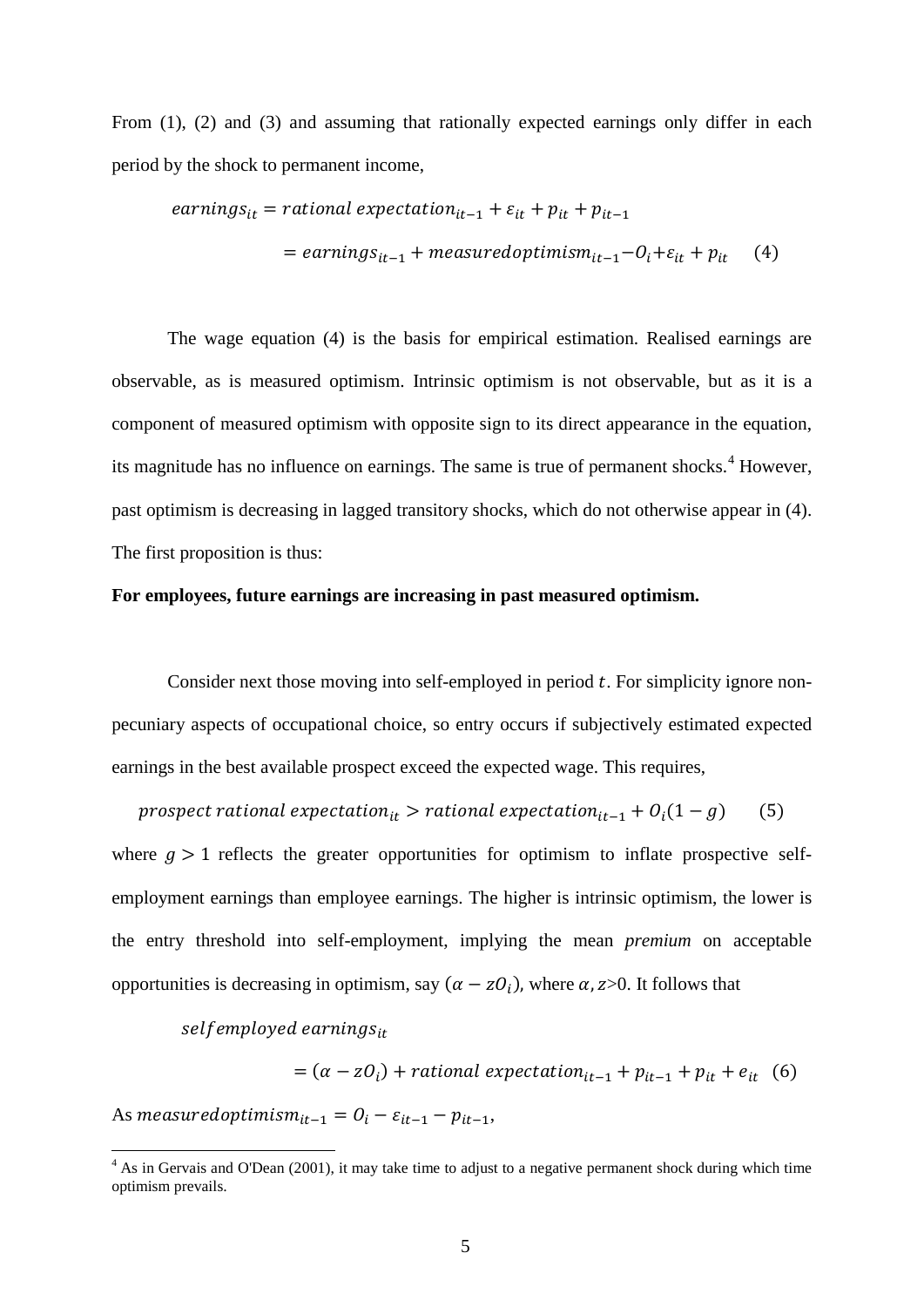#### selfemployed earnings $_{it}$

$$
= (\alpha - z0_i) + employee earnings_{it-1} - 0_i
$$
  
+ *measured optimism*<sub>it-1</sub> + *p*<sub>it</sub> + $\epsilon$ <sub>it</sub> (7)

where  $\epsilon_{it}$  is an error term reflecting that realised earnings in self-employment will differ from expected earnings. For the self-employed, higher *intrinsic* optimism is associated with lower earnings because of the addition of the first term on the RHS of  $(7)$ .<sup>[5](#page-7-0)</sup> A permanent income shock to employee earnings affects lagged earnings and optimism in exactly offsetting ways in (7). Such shocks may lead to entry into self-employment but cannot explain the relation between past optimism and earnings within self-employment. **To the extent that higher measured optimism when an employee is due to intrinsic psychology, it is associated with lower self-employment earnings. If measured optimism is attributable to transitory random income shocks, it will be accompanied by higher selfemployment earnings. Employee optimism resulting from permanent income shocks is uncorrelated with self-employment earnings.**

From (4) and (7), higher prior optimism depresses the earnings of the self-employed more than of employees. If the entry effect is sufficiently large, it may be that in self-employment optimism has a negative effect on earnings.<sup>[6](#page-8-0)</sup>

The analysis has so far assumed that intrinsic optimism does not have a direct performance effect on earnings. This is not obvious. For example, as noted by Trivers (2000), optimism may have evolved positively to influence others. The best way to convince others of your competence is really to believe it yourself. For paid employment, the target is most

 $<sup>5</sup>$  Hvide (2002) assumes optimism evolves to secure bargaining advantages and Brunnermeier and Parker (2005)</sup> assume individuals choose to be optimistic to savour the anticipation of success even if success is thereby made less likely. Neither explanation directly accounts for heterogeneity of beliefs.

<span id="page-8-1"></span><span id="page-8-0"></span><sup>&</sup>lt;sup>6</sup> If prior optimism is measured over a number of periods and there is some learning, then controlling for performance permanent shocks imply lower expectations creating a tendency for a positive association between optimism and subsequent earnings.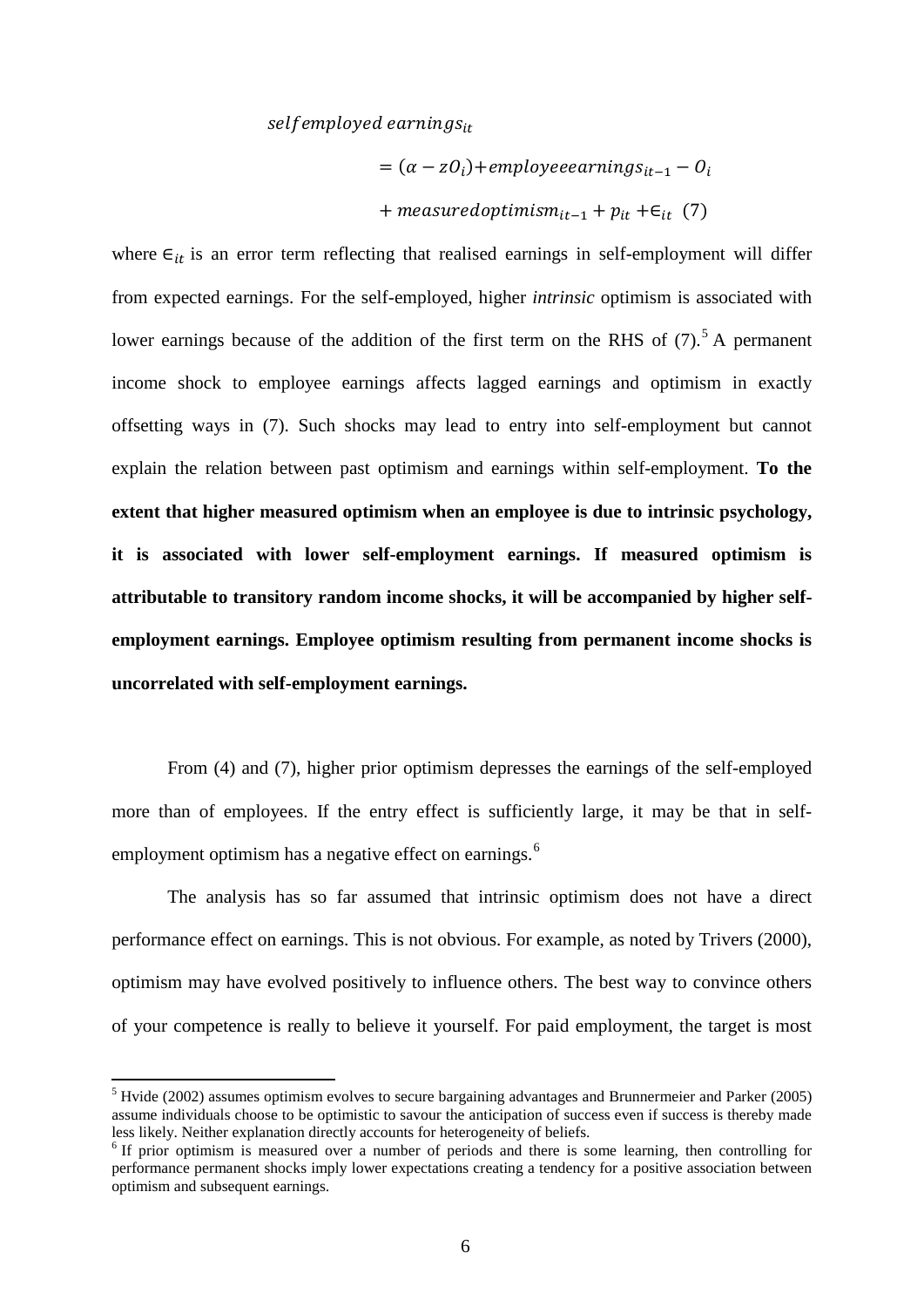obviously the boss, but could include customers or suppliers. On this view, intrinsic optimists really do perform better. The rational expectation is therefore increasing in intrinsic optimism. There is a potential paradox here. If a high forecast is fully self-fulfilling, it is not optimistic in our sense. The approach taken here is that individuals are biased relative to the real effects attributable to their bias. Past evidence of how well an individual did is the basis for future expectations, even if these realisations are themselves influenced by optimism. For those remaining in paid-employment, the forecast is therefore still given by (1), so (4) is unchanged. In self-employment, there is no boss to lobby for a pay rise and the owner is likely responsible for more key operating decisions for which an unbiased evaluation of alternatives is the best approach. As well as entering business ownership inappropriately, optimists are then worse at running their businesses. The mean return of objectively acceptable projects,  $\alpha$ , is thus decreasing in optimism. If those switching into selfemployment do not realise this performance effect, they will overestimate expected returns from entry by even more, implying a higher  $z$ . The form of  $(7)$  is unchanged, but unrecognised performance effects of optimism will augment its negative effect on earnings.

It is possible to make some headway in teasing out the selection channel. The reason is that the effect of selection on entry opportunity disappears when optimism takes extreme values. Therefore, if optimism still has a negative effect on self-employment earnings at these values, it must be due to an operating effect.

Consider a collection of individuals differing only in their intrinsic optimism. Each is presented with a random self-employment opportunity, accepting it if its expected income is believed to exceed a common threshold. More optimistic individuals are willing to accept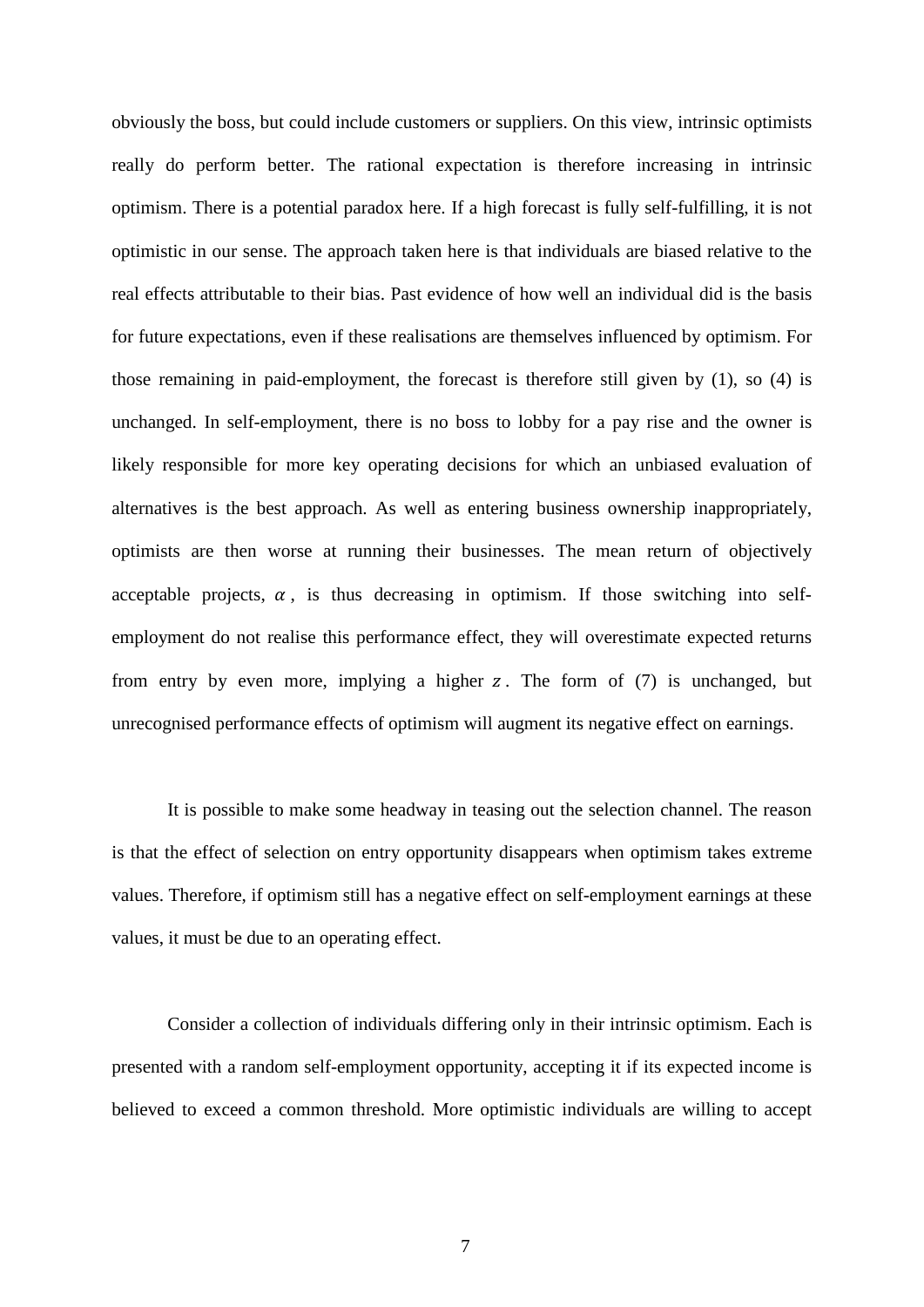objectively worse opportunities. As a function of intrinsic optimism,  $\theta$ , expected selfemployment earnings are;

$$
\overline{s}(0) = \frac{\int_{s^*}^{s^h} f(s) \, s ds}{\int_{s^*}^{s^h} f(s) ds}
$$

where  $f(s)$  is the density of the distribution of the *expected* earnings of self-employment opportunities, objectively evaluated, with upper support  $s<sup>h</sup>$ . The expected earnings cut off is  $s^*(0)$ ,  $s^*(0) < 0$ .

$$
\frac{d\overline{s}}{d\theta} = \frac{f(s^*)}{\int_{s^*}^{s^h} f(s)ds} \left[ \frac{\int_{s^*}^{s^h} f(s)sds}{\int_{s^*}^{s^h} f(s)ds} - s^* \right] s^{*'}(0) \le 0 \tag{8}
$$

The signing follows as the first term in the square brackets, average earnings of acceptable projects, is a weighted sum of terms greater than  $s^*$ .

The selection effects of optimism on earnings vary according to where measured. Consider the most extreme optimists. Their acceptance threshold is low. As falls to the lower support, the square bracketed term in  $(8)$  tends to a finite value, the mean of  $s$  less the lower support. If the pdf of s tends to zero as the lower support is approached, the first term multiplying the square bracket therefore tends to zero. Thus the selection effect of optimism disappears for extreme optimists.

At the other end of the scale, hardly any projects are acceptable, so the first term in the square brackets of (8) tends to  $s^*$  as optimism falls. It is though multiplied by a term that tends to infinity as  $s^h$  is approached. There is no definite conclusion concerning whether selection effects weaken at extreme pessimism. Table 1 shows a discrete example where selection effects are weaker for the more extreme pessimists.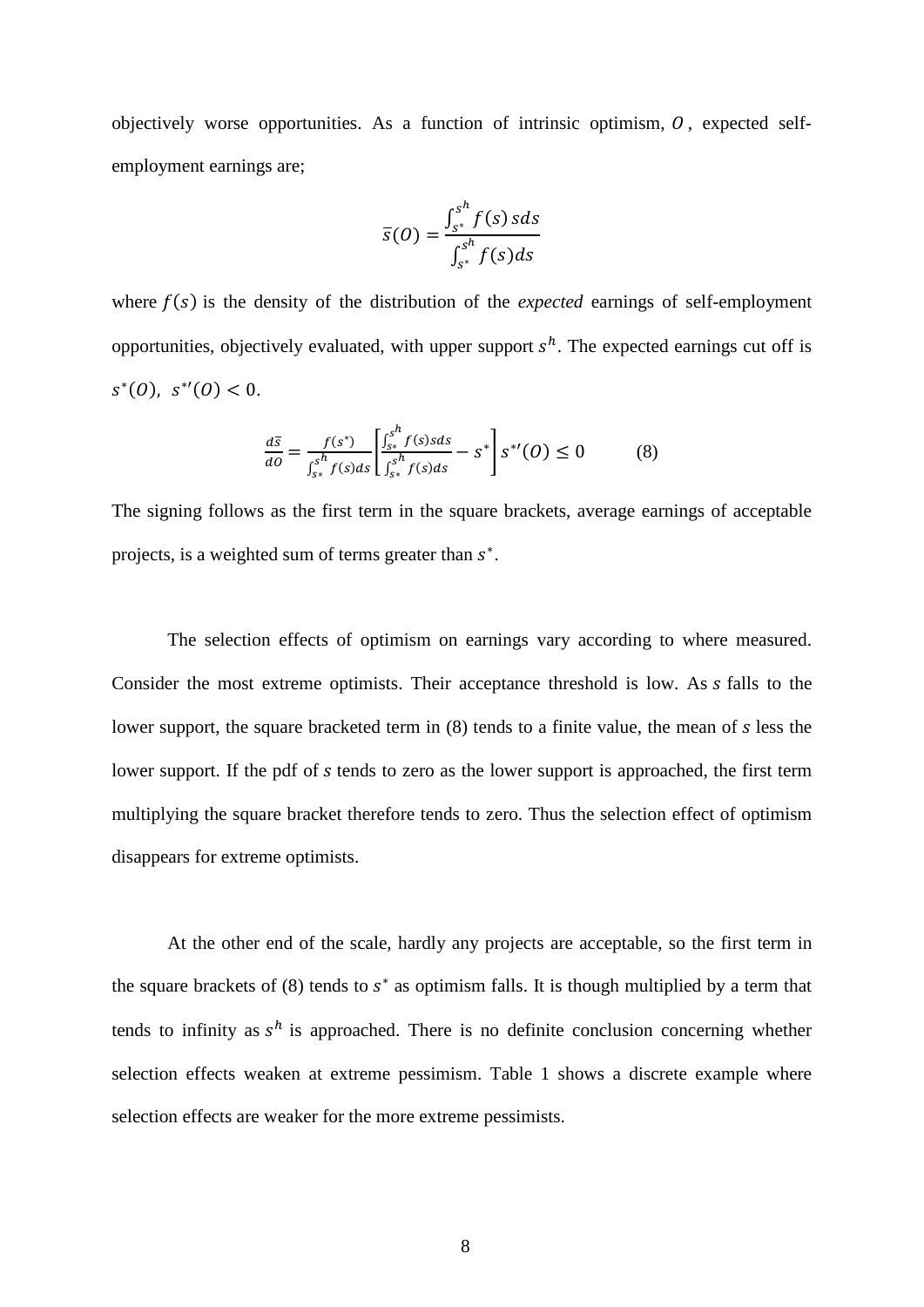**Table 1: Extreme pessimism and selection**

| $\mathbf{c}^*$                 | 10 |     |     |     |     |      |      |
|--------------------------------|----|-----|-----|-----|-----|------|------|
| Entry                          |    |     |     | 10  |     | 18   | 19   |
| $\sim$<br>$\sim$<br>د          | 10 | 9.5 | 8.6 | 7.8 | 7.Z | 6.83 | 6.65 |
| $\Delta \overline{s}/\Delta s$ |    | 0.5 | 0.9 | 0.8 | 0.6 | 0.39 | 0.18 |

Extreme measured optimism must involve extreme intrinsic optimism and at these points the slope of self-employed earnings will be driven by transitory shocks.

**The effects of selection on entry opportunity only apply when optimism is close to its highest level and probably also when optimism is close to its lowest level. So at extremes of optimism self-employment income will be increasing in measured optimism.**

Selection effects will not be equally strong at all percentiles of the distribution. All businesses can fail due to bad luck. Once a business is in financial distress, there is little to distinguish those with good *ex ante* prospects from weak.<sup>[7](#page-8-1)</sup> When good projects perform to their capability, the returns of the good prospects much exceed those in the weak. So it is at higher percentiles that optimism will have its greatest impact. To illustrate, suppose everyone is risk neutral, has the same intrinsic abilities, and there are no permanent income shocks. Initially, all are in paid-employment. Each period, earnings in paid employment are an independent draw from a uniform distribution with support  $[L, H]$ . At the end of the first period, some individuals identify a self-employment opportunity. This requires that capital must be installed, prior to the realisation of stochastic demand. It is reasonable to assume that access to capital is increasing in collateral availability and in other random factors. Due to moral hazard associated with default, borrowing never exceeds the level chosen by an individual able to self-finance. Those entering self-employment consequently install the maximum capital that a lender will permit. There are two levels of investment. With low

<span id="page-11-0"></span> $<sup>7</sup>$  By analogy, smoking predicts lung cancer but, once cancer is in its later stages, past smoking no longer</sup> predicts outcomes.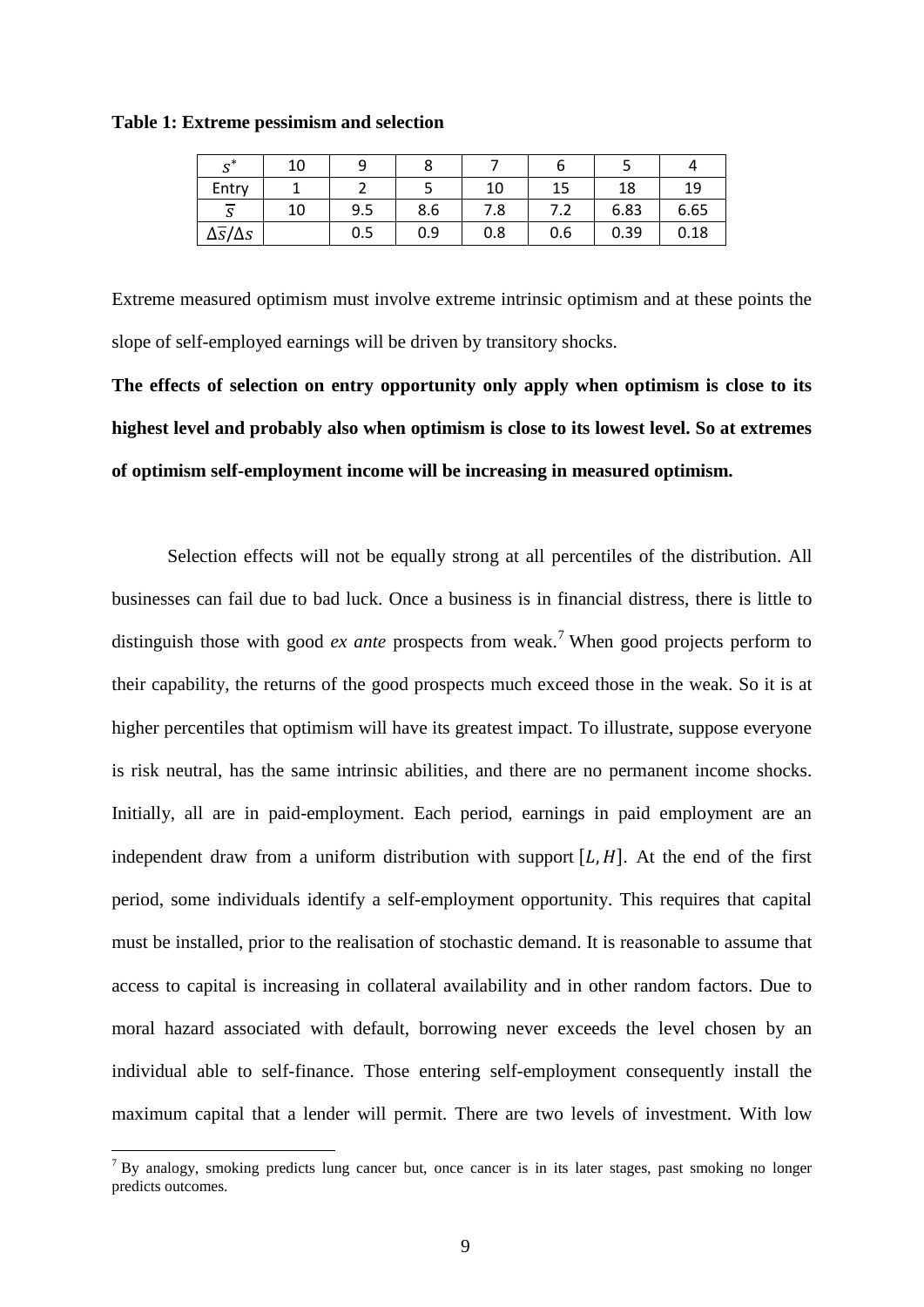capital stock, the distribution of net returns has support  $[L^*, H^*], L^* < L, H^* > H, L^* + H^* <$  $L + H$ . This prospect is riskier than paid-employment and as it has lower mean, is less attractive to a realist. With high capital installed, the support of self-employment returns is  $[L^* - a, H^* + b]$ ,  $a, b > 0$ ,  $L^* - a + H^* + b > L + H$ . Net returns in good states are boosted, but with low demand the business is overcapitalised and after loan repayment, net returns are reduced.<sup>[8](#page-11-0)</sup> Expected net returns are however higher for the better-capitalised business.

At the end of the first period, each person with a self-employment option selects it or else draws from the paid distribution again. Realists only enter self-employment if they have access to high capital. Everyone has equal ability, but half the population are intrinsic optimists. As discussed in the Introduction, it is plausible that bias is greater in assessing returns in self-employment. If optimism is sufficiently great, self-employment is chosen even when capital is low.<sup>[9](#page-12-0)</sup> Note further that for well-capitalised self-employment, earnings at percentile  $P/100$  are  $s_h = P(H^* - L^*) + P(a + b) + L^* - a$  and for low-capitalised entry are,  $s_1 = P(H^* - L^*) + L^*$ . So,  $s_h - s_l = P(b + a) + a$ .

Measured at a given percentile, the better-capitalised project always has higher returns, and the gap is increasing in the percentile. This property also applies to the comparison of optimists, who undertake both high and low capitalised self-employment, with realists who only undertake the latter.<sup>[10](#page-12-1)</sup>

<sup>&</sup>lt;sup>8</sup> For the full results, what matters is that higher capital increases the variance of returns. This could be because returns increase by the same proportion in every state. Lower returns in the worst states are not required.

<span id="page-12-0"></span> ${}^{9}$ Even if in some sense optimism is the same in all domains, results still go through. Specifically, for optimists, the lowest 100% of outcomes are believed to have negligible chance of occurring, but above this level the distribution is uniform. This applies even to returns in paid employment. Relative to paid employment, optimism raises expected self-employment returns by  $\lambda [(L^* + H^*) - (L + H)]$ 

<span id="page-12-2"></span><span id="page-12-1"></span>These effects are stronger still if there is a third period in which all revert to paid employment except the high earning self-employed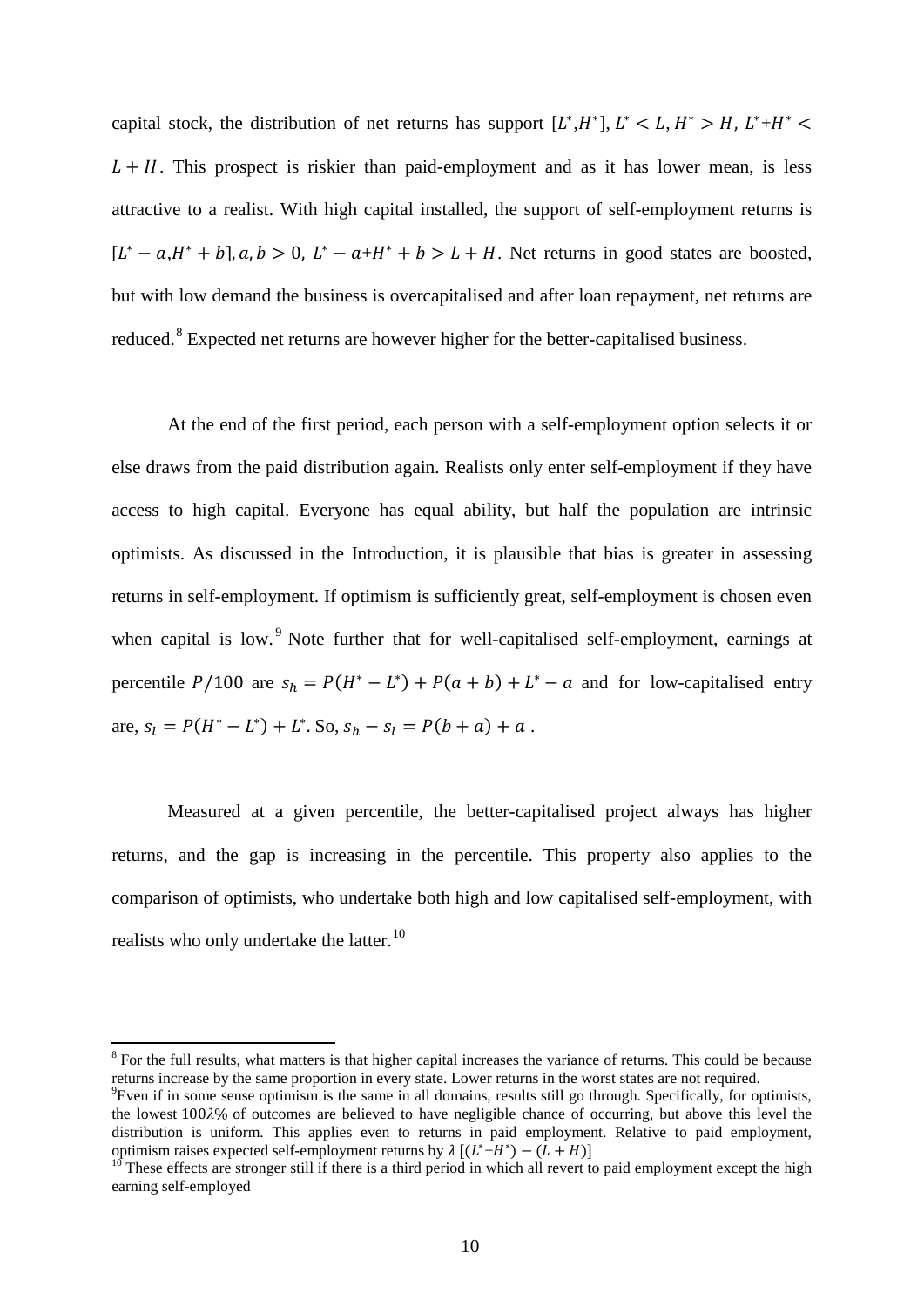**Controlling for earnings as an employee, the selection effect will be greater at higher earnings percentiles.** 

To summarise, for those continuing as employees and controlling for past earnings, the correlation between past optimism and future earnings will be positive. For the selfemployed, the rational expectations effect will be offset by a selection effect that may be strong enough to create a negative correlation. These effects apply most clearly at higher earning percentiles and intermediate levels of optimism. Were it possible to instrument for intrinsic optimism the model implies that there would be no effects on those who never choose self-employment while the effect on the future self-employed would be larger than our estimates.

#### **3. Data source and method**

#### *3.1. BHPS survey and survey instrument*

The data used for analysis are taken from the British Household Panel Survey (BHPS). This is a nationally representative longitudinal survey that began in 1991, funded by the UK Economic and Social Research Council as a national and international multi-purpose research resource. A stratified random cluster sample of households was drawn from the population of British household postal addresses in Great Britain, and tracked annually thereafter.<sup>[11](#page-12-2)</sup> The questionnaire instrument includes a household schedule and a lengthy individual schedule that is completed separately by all adult household members present at each wave. This individual schedule covers a range of topics including demographic

<span id="page-13-0"></span><sup>&</sup>lt;sup>11</sup> The far north of Scotland is excluded because of the prohibitive sampling costs. The original survey excludes Northern Ireland. Booster samples for Wales and Scotland recruited in 1999 and a sample for Northern Ireland recruited in 2001 are excluded from the analysis.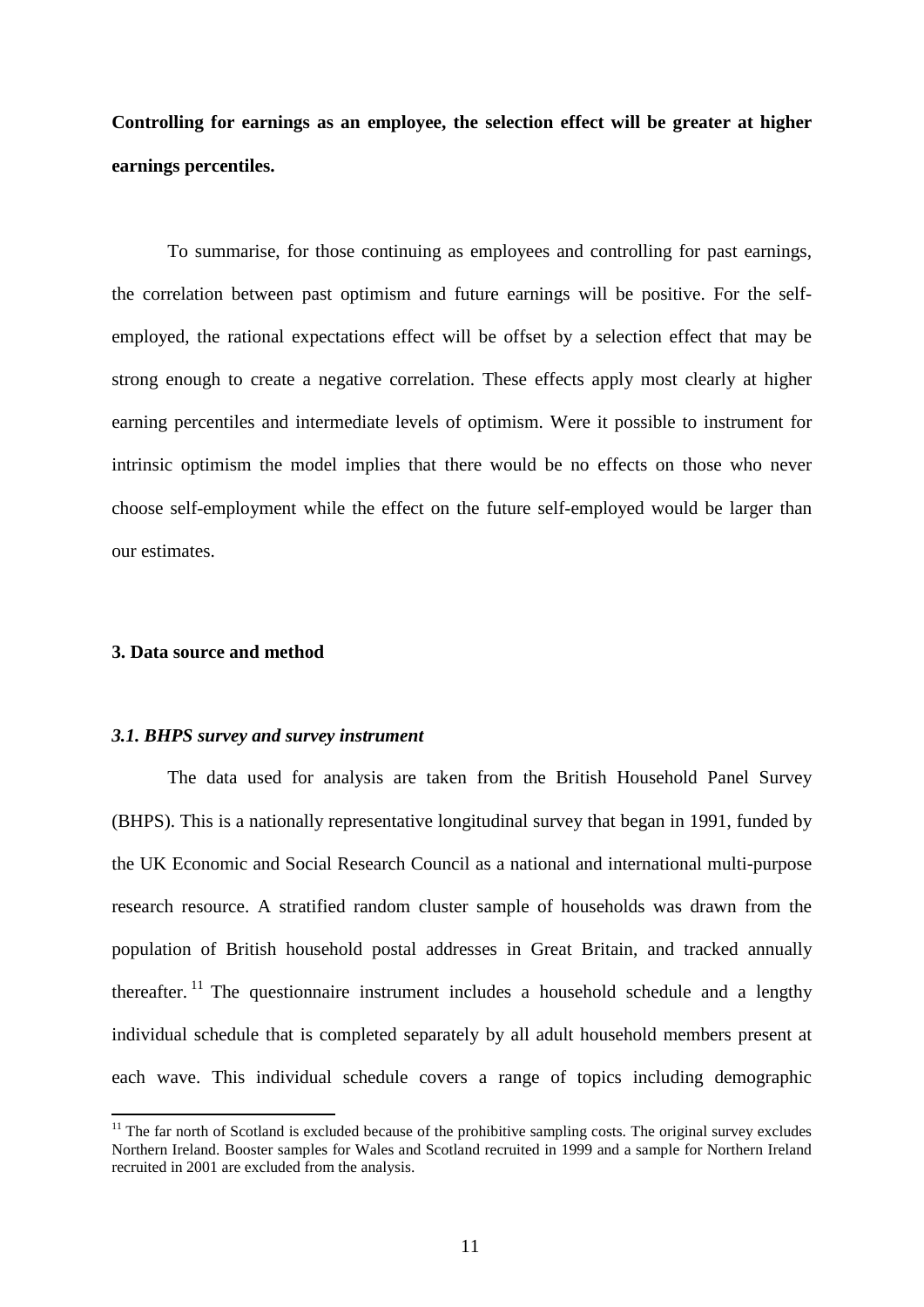characteristics, economic activity and finances. The original sample of 5000 households (comprising approximately 12000 individuals) was recruited in 1991. Follow-on rules establish the tracking of newly forming households involving originally enumerated household members. The present analysis uses the full 18 annual waves available from 1991 to  $2008^{12}$  $2008^{12}$  $2008^{12}$ 

The sample used for the subsequent analysis is restricted to the original BHPS sample covering Great Britain and to those individuals who are either in paid employment or selfemployed. Self-employed is defined here as self-identified self-employed business ownership. This definition matches with UK taxation status, where the self-employed are required registering as responsible for own income tax payment, rather than being taxed through deductions made by an employer ("pay-as-you-earn"). The indicator is further refined from a questionnaire item asking whether the self-employed is a sole-trader, owner or part-owner of a business, as distinct from a freelancer or subcontractor. The latter are excluded from the definition of self-employed business owners and are dropped from the subsequent analysis. Approximately 80% of the self-employed are business owners.<sup>[13](#page-14-0)</sup>

#### *3.2. The optimism measure*

<sup>&</sup>lt;sup>12</sup> Sample attrition rates in the BHPS are generally low and certainly comparable to those achieved in other similar household panels. As is typical with household panels the highest attrition rate of individuals was between Waves 1 and 2 (12%). Attrition between Waves 2 and 3 was 7% of the original individuals and subsequently averaged 2.4% of the original sample between waves. In common with nearly all previously published research using this data source, attrition is assumed to be a random event. From 2009 onwards the BHPS sample has been merged into a much larger new longitudinal household study with further widening of scope, including biosocial analysis.

<span id="page-14-1"></span><span id="page-14-0"></span> $13$  A transition into self-employed business ownership is defined to have occurred if an individual's full-time or main economic status changes to that state. A small number of transitions into part-time self-employment alongside full-time or part-time paid employment are excluded from the *futures* group. We also delete all people that currently in paid-employment and were previously in the panel defined as self-employed. Therefore we control for multiple entries into self-employment for the *futures* group.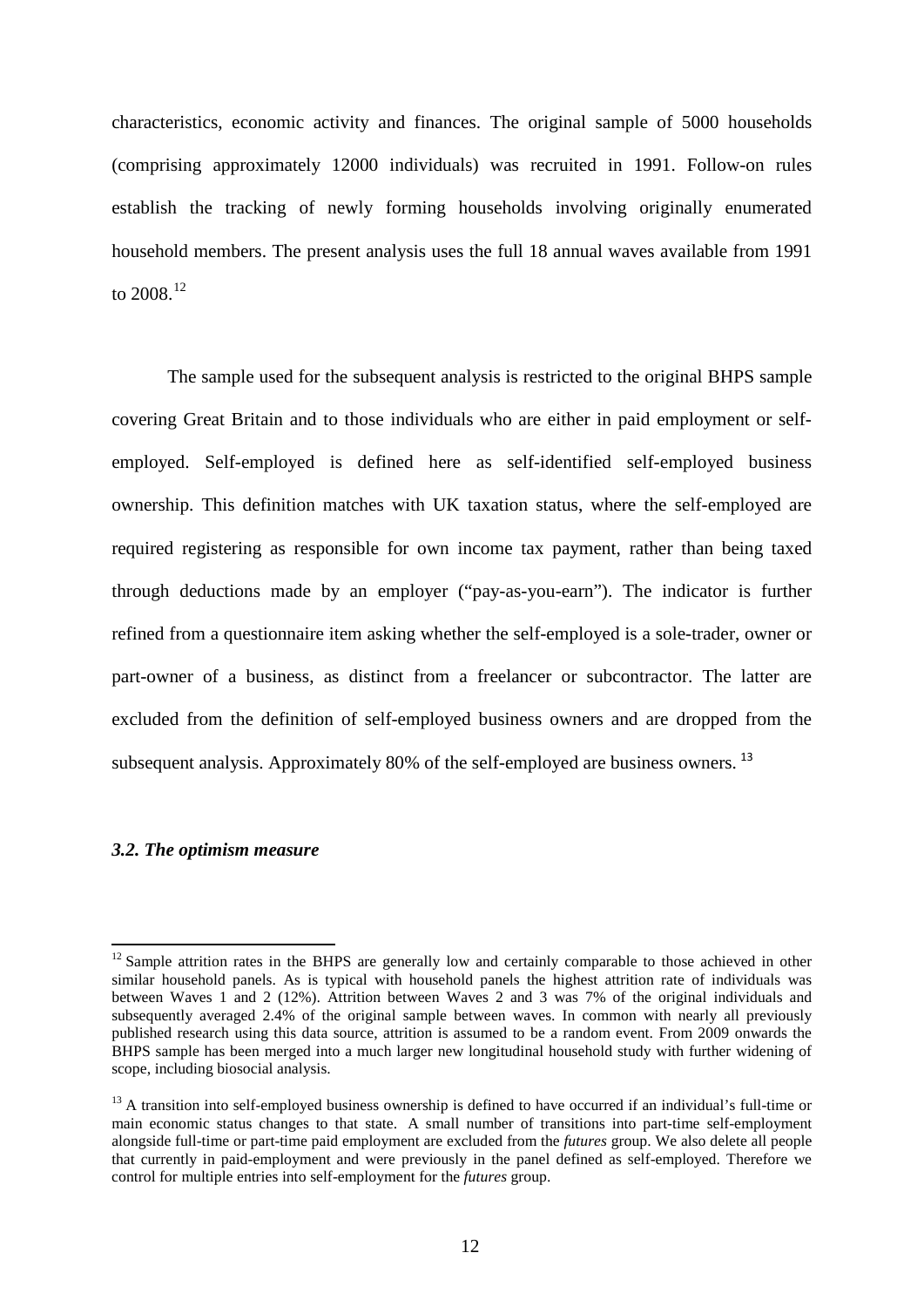The optimism measure is constructed from two questions on financial expectations and realizations, asked of all individuals in each year. The first is:

*"Looking ahead, how do you think you yourself will be financially a year from now; better than you are now, worse than you are now, or about the same?"*

Individuals who gave a valid response at year *t* are then matched with their self-reported financial realisation at year  $t+1$ , obtained from the second question:

"*Would you say that you yourself are better off, worse off or about the same financially than you were a year ago?"*

The approach of Section 2 must be adapted to the categorical nature of the forecast and realisation data. The survey instrument asks for cardinal responses to both questions on three-point scales. One way to construct optimism from data of this type is to follow Das and van Soest (1997), Arabsheibani et al. (2000), Souleles (2004) and construct a five-point measure of forecast error, defined as the difference between the financial forecast (of *t+1*) at *t*, minus the financial realization at  $t+1$ . As optimism involves outcomes, to use it to explain outcomes there must be no overlap in the periods covered by dependent and independent variables. For those who will become self-employed (*futures*), the optimism estimate is computed over their period in prior paid employment. For those who never become selfemployed (*nevers*), it is computed over for the first half of the available periods in paidemployment (specifically, the next highest integer to the midpoint). The year prior to transition is excluded as the forecast may not have anticipated the switch to self-employment and there may be unusual shocks.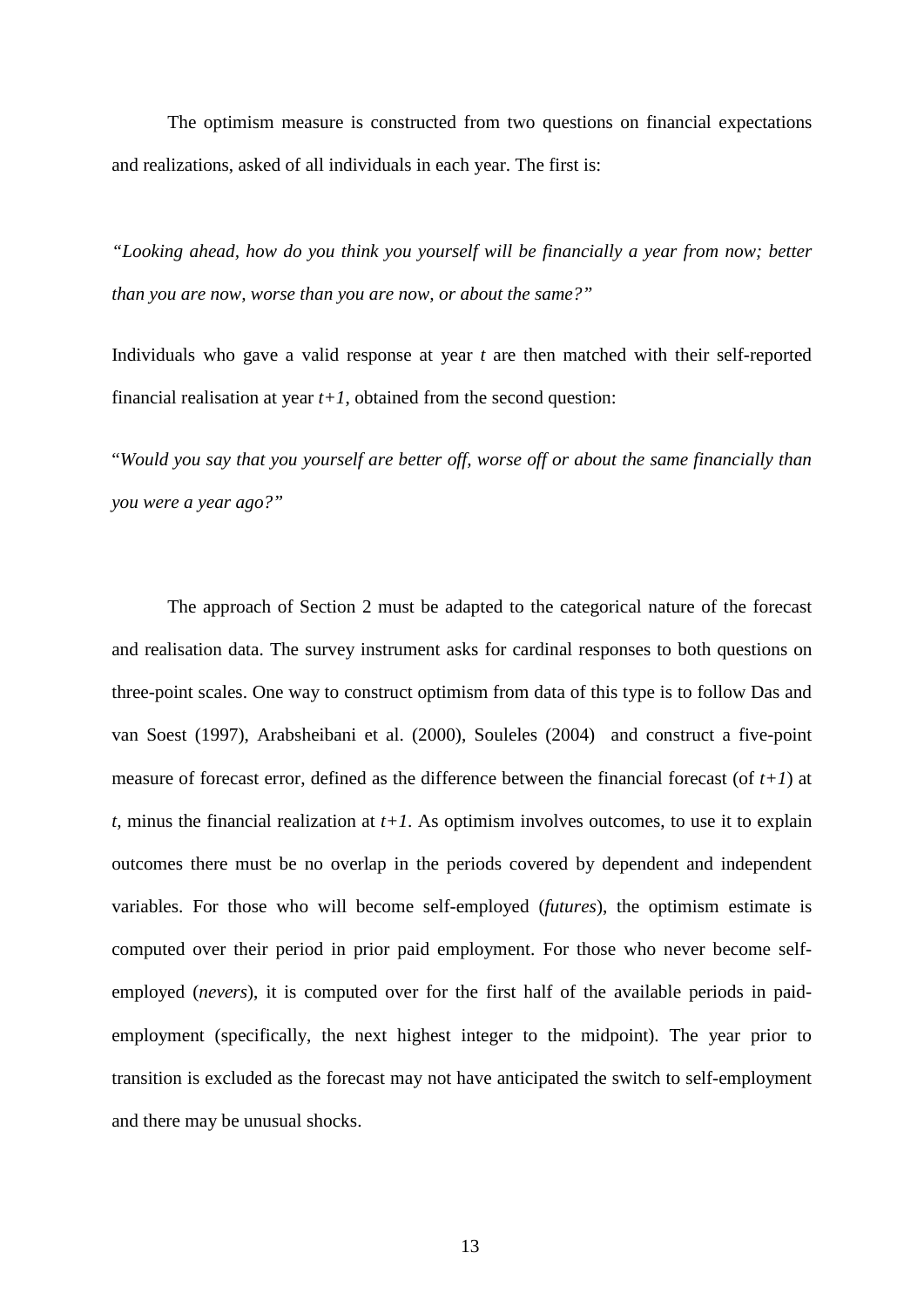One objection to this method is that the cardinalization of the error is potentially ambiguous. For example, forecasting *better* and achieving *same* is treated as equivalent to forecasting *same* and achieving *worse*. Although the five-point scale is commonly used, there is no fundamental defence of the procedure beyond saying it represents a convenient mapping from continuous but unobserved underlying forecasts and realizations. If the specification is wrong, it will make it harder to find optimism effects. At the second-stage, when the optimism measure is used to explain earnings, a cubic in optimism is estimated so as to allow effects to be very flexible in form.

Another potential criticism of the method is that, to the extent expectations are not rational, measured optimism will proxy for low underlying earning power and, therefore, be directly correlated with low earnings in the future. A negative association between optimism and earnings may simply reflect this effect rather than the influence of optimism on entry. To eliminate this possibility, when estimating the effect of optimism on earnings, two controls are included. The first is a fixed-effect estimate of earnings in paid-employment and the second a fixed-effect measure of categorical realisations in paid-employment. Thus, the effect of past optimism on future earnings is compared for individuals with the same earnings history, closing off the poor performance channel as the explanation of optimism effects. Were this mechanism still somehow to apply, it would generate a more negative effect for the never self-employed, but in fact we find positive effects there.

Although the categorical nature of the data is a drawback, the panel feature is an advantage allowing more precision in identifying intrinsic optimism. Averaged over a number of periods, the noise in the optimism measure will be diminished. To utilise this property, a linear fixed-effect regression is estimated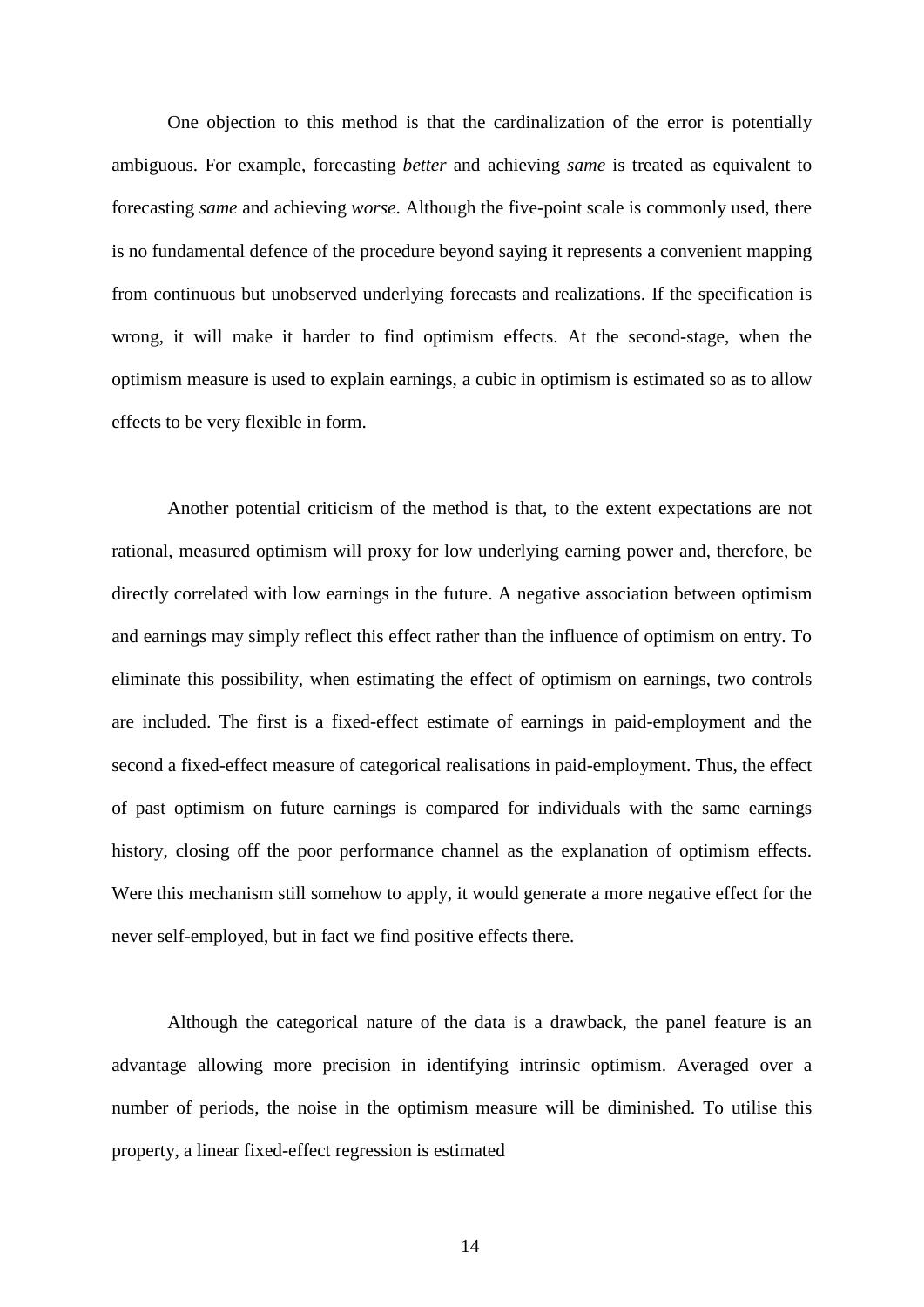$$
M_{it} = \mathbf{X}_{it}^{\dagger} \mathbf{\beta} + z_i^1 + \varepsilon_{it}
$$
 (9)

where  $M_{it}$  is the forecast error by individual *i* at time *t*. **X** is a vector of time-varying demographic and other person specific characteristics of individual *i*, and  $z_i^1$  is the individual fixed-effect coefficient. The individual fixed effects extracted from equation (9),  $\hat{z}_i^1$ , provide estimates of intrinsic optimism net of any environmental influences.

Descriptive statistics for the two sample groups, *futures* and *nevers* are in Table A1, with the corresponding full estimates of the optimism equation (equation 9) provided in Table A2. In total, there are 3138 *futures* observations from 618 individuals, so optimism is on average constructed from 5.1 observations per individual. For *nevers* there are 28,830 observations from 7367 individuals with optimism derived from an average of 3.9 waves per person. The average financial forecasts of *futures* exceed those of *nevers,* but average realizations are only marginally lower for *futures*. The forecast error is in the optimistic direction for both groups but *futures* are more optimistic than *nevers*. [14](#page-14-1) The rest of the empirical investigation tests whether this prior optimism is correlated with subsequent earnings in self-employment for *futures* and paid-employment for *nevers*.

#### *3.3 Earnings*

The gross monthly self-employment earnings of the 559 *futures* once transitioned into self-employed business ownership is computed from responses to two questions:

- How much net profit did you make from your share of the business or practice?
- How much did you earn (before tax) in the last twelve months or the most recent

period for which you have figures?

<span id="page-17-0"></span><sup>14</sup> *Nevers* are identified as never being self-employed during the sample period. Some may enter selfemployment later, in which case the tendency is to under record the extent of the optimism difference with *futures*.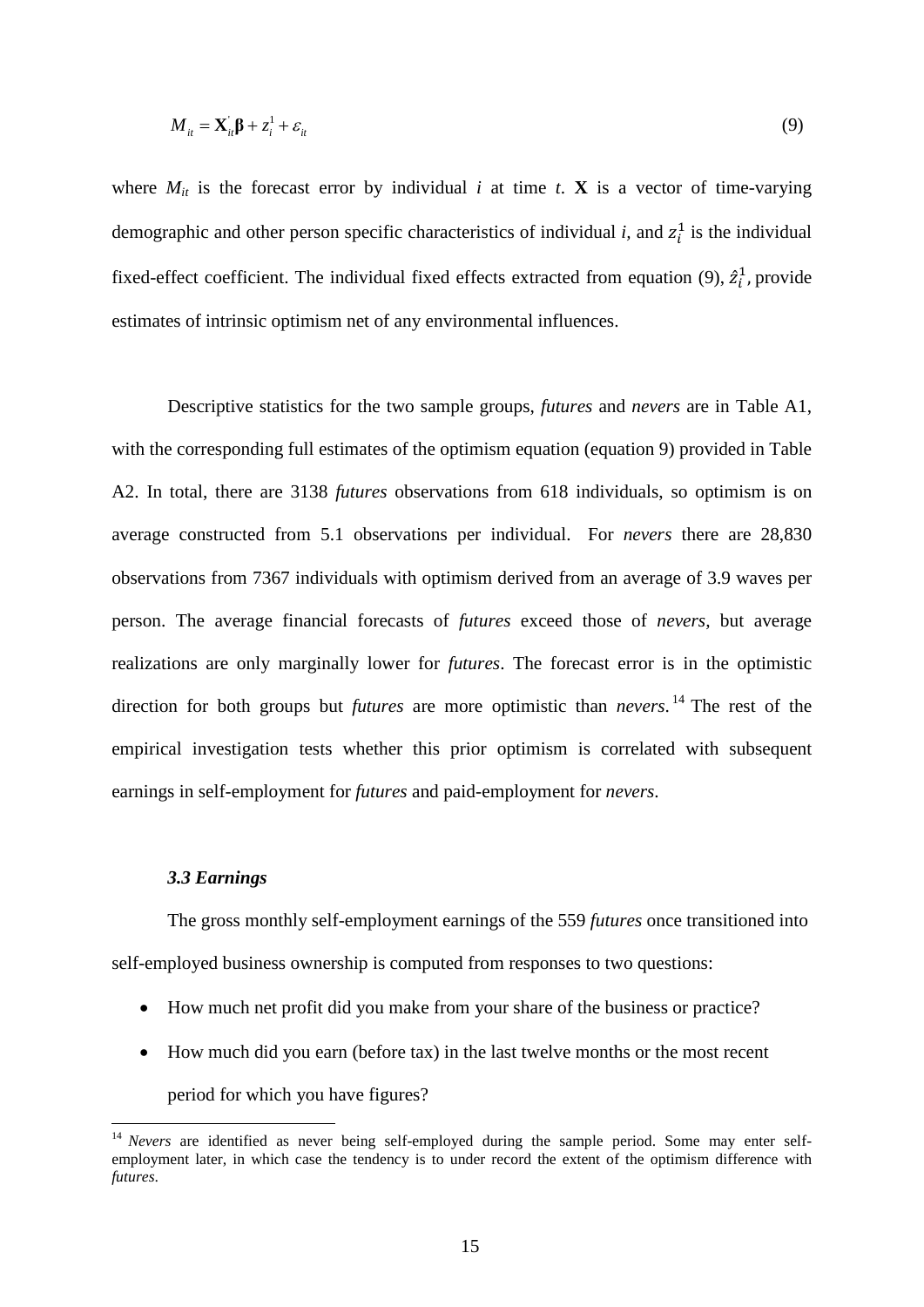The first question is asked of those individuals who draw up profit and loss accounts (approximately 80% of all *futures*) and the second for those who do not. From this information, the BHPS data release provides a derived construction of gross monthly earnings. To allow for any systematic difference in measurement error between the two response types, in the self-employment regressions a dummy is included for whether the measure is based on accounts. Self-employed individuals who are recorded as making a loss are coded with zero earnings meaning that the variable is left-hand censored. For this and other reasons described shortly quantile regressions are run. For *nevers*, gross monthly earnings are measured from payments of wages/salaries. Section 1 of Table 2 displays the distribution of gross monthly earnings for those in self-employment and those never becoming self-employed. Inspection of the percentiles of the earnings distribution reveals that the paid-employed have a relative advantage at the lower end, but at the very top end of the distribution the self-employed have a relative advantage. This earnings pattern will appeal to optimists.

#### *3.4 Final-Stage Equations*

The estimation of the effect of optimism on performance is implemented via separate second-stage regression equations for the two groups:

$$
E_{it} = \sum_{j=1}^{3} \alpha_j \text{optimism}_i^j + \beta \text{ pastearnings}_i + \lambda \text{pastrealizations}_i + \mathbf{X}_{it}^{\prime} \delta + \varepsilon_{it} \tag{10}
$$

where  $E_{it}$  is gross monthly earnings, either for the self-employed business owner or for *nevers* over the second half of their employment period. For individual *i*, *optimism<sub>i</sub>* is the fixed effect from the first-stage optimism equation, pastearnings $_i$  is the fixed-effect from an earnings equation estimated over the same period for which optimism is estimated, and  $past realizations<sub>i</sub>$  from a similar categorical realization equation. The relationship between performance and *optimism* is allowed to take a cubic form in order to investigate the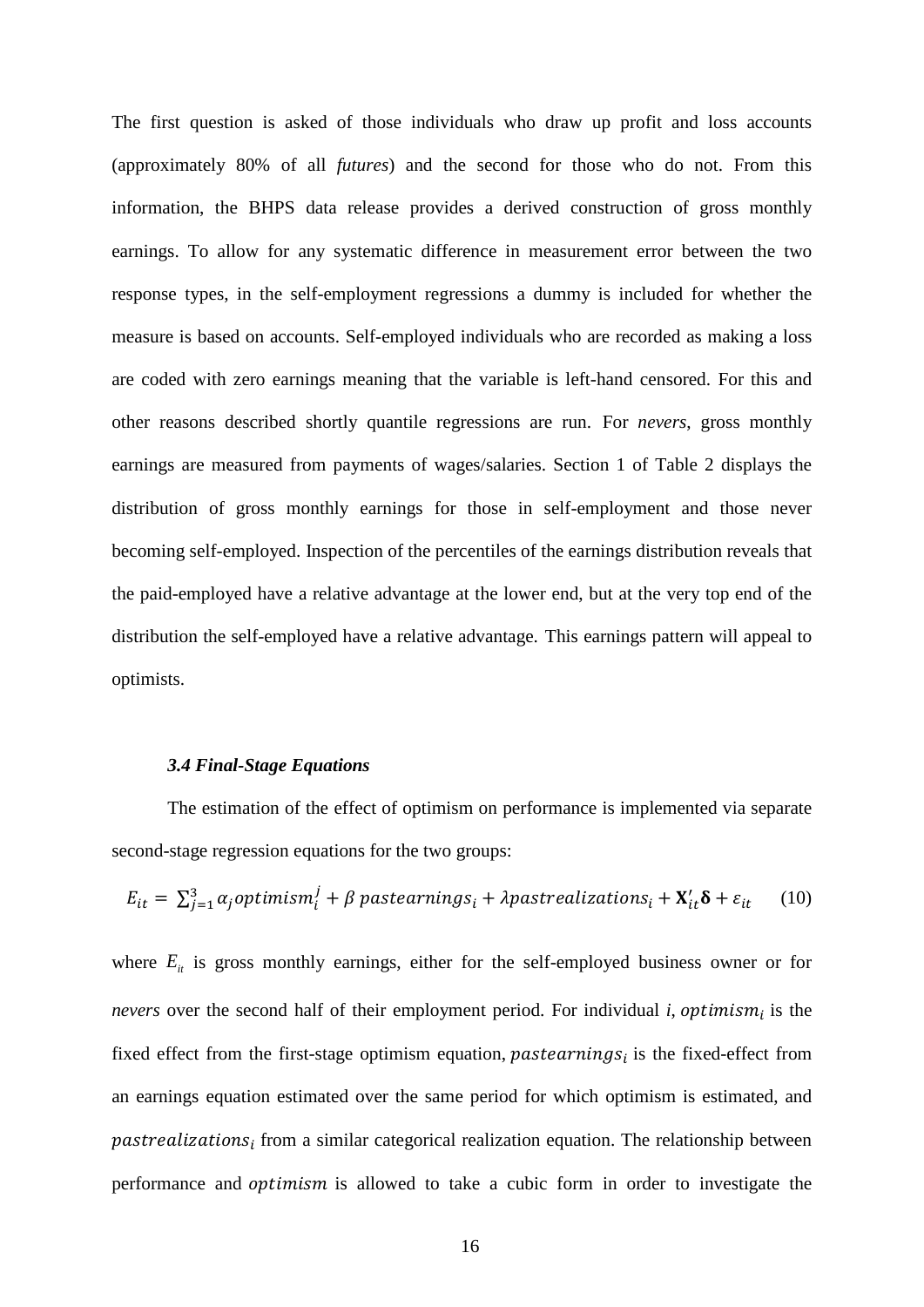possibility of non-linearity discussed earlier and simulated in Table 1. To emphasise, there is no overlap in the periods over which the first-stage variables and  $E_i$  are measured. As discussed below, additional demographic and other personal control variables are in **X,** including hours of work, with estimated coefficients  $\delta$ .

By construction, the optimism measure, the fixed effects from equation (9), will tend to be negatively correlated with contemporaneous realizations and, to the extent that shocks are permanent, with future realizations and income. If optimism has a negative effect on earnings, it may seem that this is because optimism is merely an inverse proxy for earning power. This is not an issue since the earnings equation controls for prior realizations. The optimism effect is not due to extrapolation from past performance.[15](#page-17-0) Moreover, within the BHPS the categorical realization variable is not the only measure of earnings power available, there is also the self-reported wage. This should be a better measure than the realizations variable that concerns an individual's overall financial situation and not just their earnings from earlier paid-employment. The procedure is, therefore, to estimate a fixed effect log of hourly wages equations (Table A3 in the Appendix) for individuals in all paid employment periods for which optimism is measured. The individual fixed effect is then extracted and used as a further control in the self-employed earnings equations (10) to proxy for intrinsic earnings ability. These fixed effects are noisy estimates of an individual's intrinsic earnings ability and it is, therefore, possible that realizations also have something to contribute to the estimation of earning power. As noted, the individual fixed effects from a linear fixed-effect realization equation is included as a further control in the self-employed gross monthly earning equation (Table A4 in the Appendix). That this procedure succeeds in removing mechanical effects is indicated by the relation between optimism and earnings

<span id="page-19-0"></span><sup>&</sup>lt;sup>15</sup> The greater the extent to which past realizations are due to permanent shocks, the lower might expectations be and thus lower optimism implies worse performance contrary to the self-employment finding.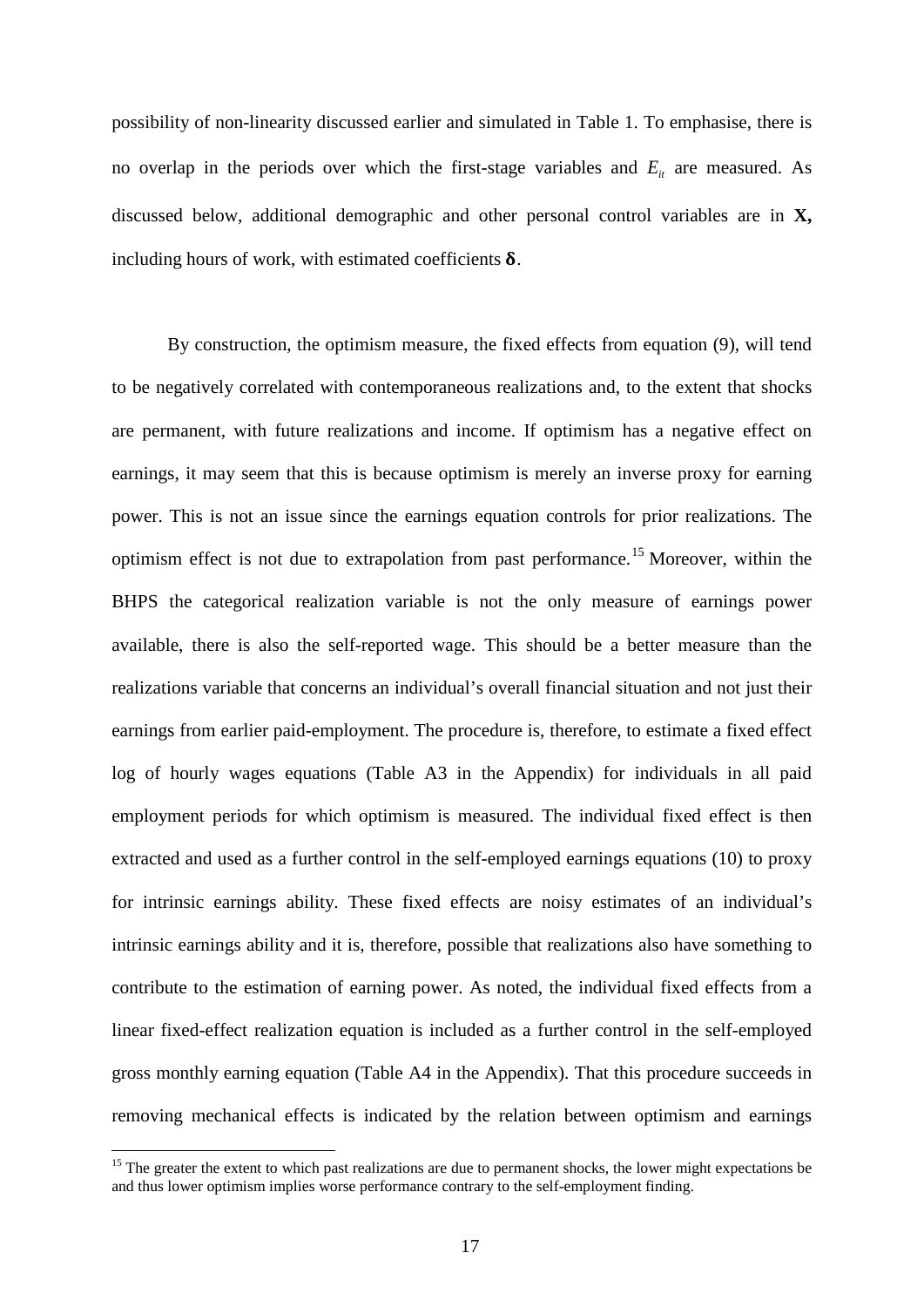being positive for the *nevers.* This is consistent with recorded optimism sometimes reflecting bad luck. Individuals made rational forecasts but realisations were low by chance. These individuals should do better in the future due to mean reversion. For *futures* this effect may still be present but now the effect of intrinsic optimism on entry more than offsets the rational expectations effect.

Section 2 of Table 2 summarises the descriptive statistics for a set of control covariates that are used in the subsequent gross monthly earnings equations for our two samples. It is of note that the self-employed who were *futures* in the first stage are much more likely to be male, reflecting the lower proportion of women amongst the stock of selfemployed in the UK. The self-employed are less likely to hold university/college degrees than *nevers* but are more likely to have dependent children, to be home owners and married. Just over 18% of self-employed respondents report leaving compulsory schooling with no formal qualifications compared to 16% of the employed. Home ownership and wealth has also been found to be correlated with self-employment activity, through their role in providing financial capital and relaxing liquidity constraints (Black, de Meza and Jeffreys, 1996, Hurst and Lusardi, 2004; Henley, 2007). As noted, high levels of home ownership are reported by the self-employed, with approximately 69% reporting a mortgage debt on their property. Labour market experience is captured through the inclusion of an employment tenure variable in quadratic form.<sup>[16](#page-19-0)</sup> On average *futures* have nearly 4 years of employment tenure and *nevers* 5.7 years. For the self-employed, prior experience may, however, be provided indirectly through parental role models (Fairlie and Robb, 2007; Colombier and Masclet, 2008). Parental business ownership experience is include as a control. Over threequarters did not have a self-employed parent, with 22% reporting that one or both parents

<span id="page-20-0"></span><sup>&</sup>lt;sup>16</sup> Computed in the usual manner as age minus approximate years of pre-school and schooling.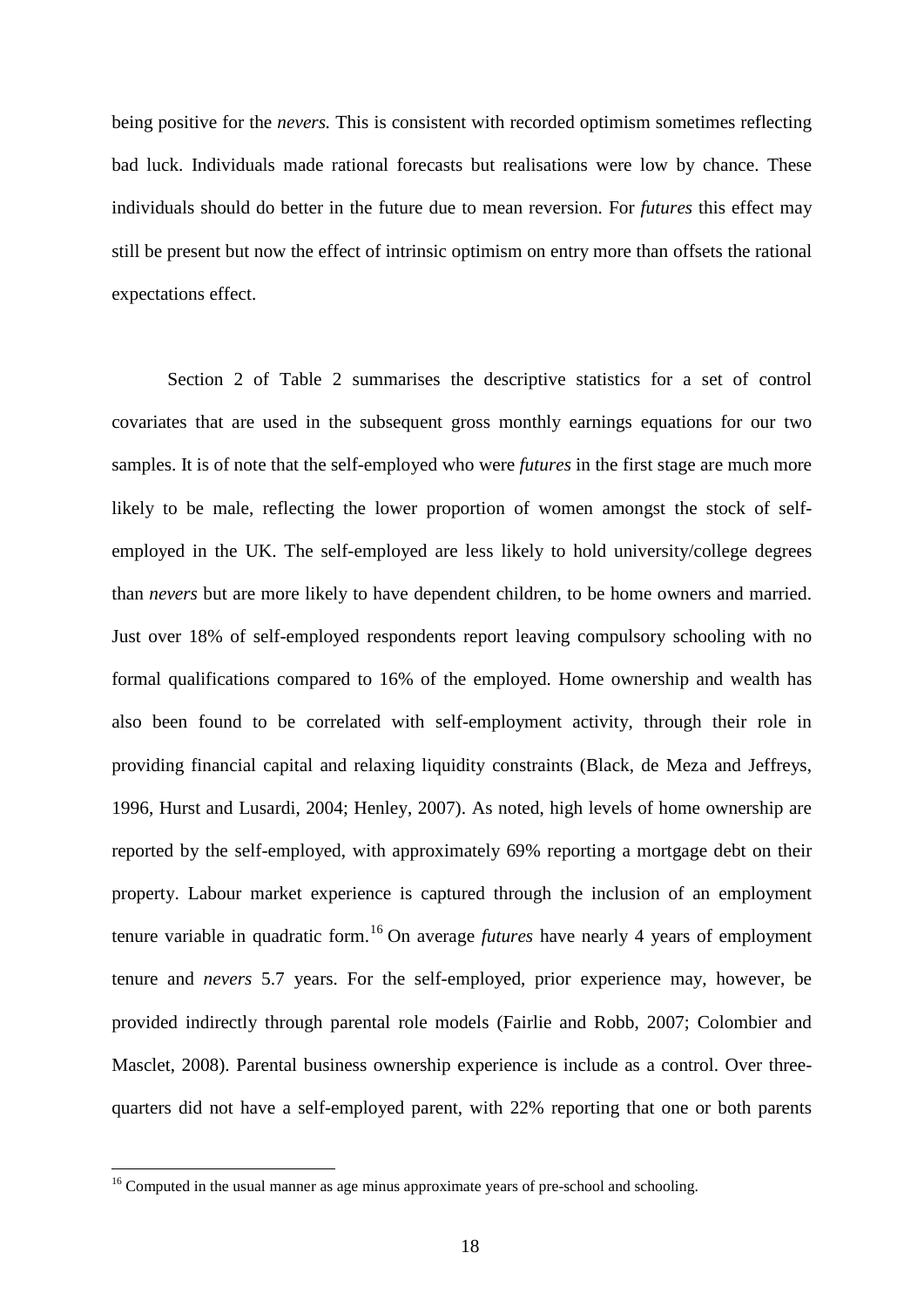were self-employed. The self-employed also work just over 9 hours longer per week than *nevers*.

#### *4. Results*

This section reports separate multivariate regressions of the form of (10) showing the relationship between gross monthly earnings and optimism for *futures* and *nevers*. Quantile regressions are estimated because the preceding theoretical discussion points to an optimismearnings relationship that varies across the earnings distribution, with optimism effects more apparent at higher outcomes. Moreover, as noted, gross monthly earnings of the selfemployed are left-censored at zero. Quantile regression methods will provide results that are robust to this data feature.

Key coefficients for the second-stage regressions are reported in Table 3 (the full tables are in the Appendix, A5a and A5b). The table reports standard errors which are asymptotically valid under heteroscedasticity and which are clustered in order to control for multiple observations per individual (see Machado and Santos Silva, 2000; Machado and Santos Silva, 2011; Machado et al., 2014).<sup>[17](#page-20-0)</sup>

Figure 1 plots the estimated relationships between intrinsic optimism and earnings from (8) for selected percentiles. Mean optimism is standardised to zero. On this scale, the rational expectation forecast (zero mean error) is -0.25 for the self-employed. The plotted range of optimism covers 97% of observations. For the self-employed, linear and quadratic

<span id="page-21-0"></span><sup>&</sup>lt;sup>17</sup> An alternative is to bootstrap.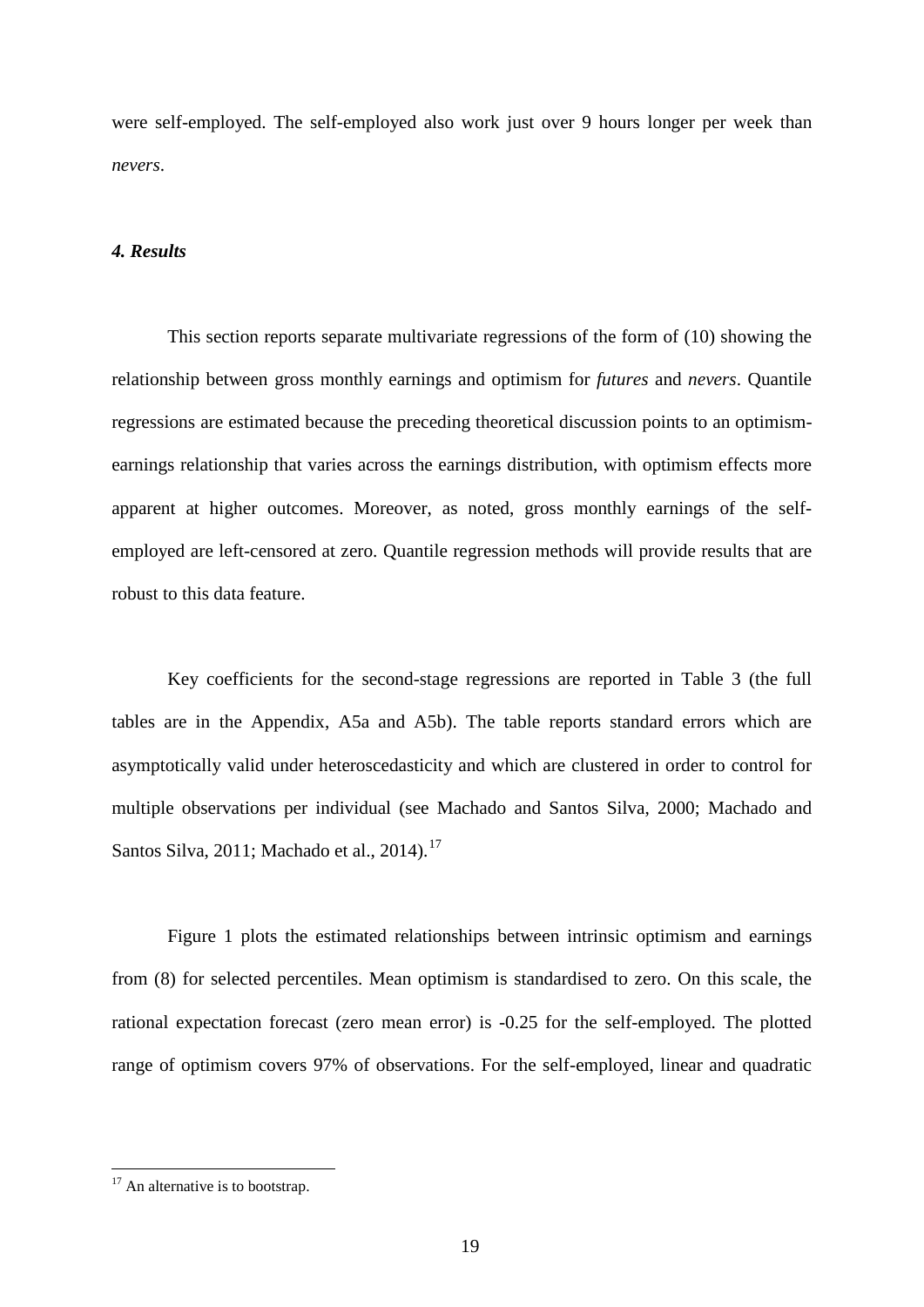functional forms are rejected in favour of more flexible cubics.<sup>[18](#page-21-0)</sup> The upper plots are shown how the fitted values of earnings vary with optimism for the self-employed (cubics) and employees (linear). In the lower part of the figure, the slope of the self-employment earnings function with respect to optimism is plotted with associated confidence intervals. As suggested by the theory, the higher the percentile, the greater the relative earnings of the selfemployed.

The main finding is that for the self-employed, except at the belief extremes, greater intrinsic optimism is associated with lower earnings. At high quantiles, effects are highly significant. They are also large. The most optimistic of the self-employed earn some 25% less than the least optimistic, measured at their respective  $75<sup>th</sup>$  earnings percentiles. For employees, the relationship is reversed. Higher intrinsic optimism is associated with increased earnings. These results are consistent with expectations involving both rational and psychological elements. To the extent that the optimism measure captures temporary negative income shocks, it will be associated with improved subsequent performance. This is likely to be the main effect in paid employment. To the extent that measured optimism reflects systematic psychological bias, entry errors arise, imparting a negative relationship between optimism and self-employment. [19](#page-22-0) The self-employment finding might also reflect that optimists are relatively less successful at running businesses than as employees. This though should be revealed at belief extremes where selection effects do not apply, and it is here that the negative effect disappears. Optimism does not seem to have differential effects on operating performance.

<sup>&</sup>lt;sup>18</sup> Results are similar if the relationship is estimated as piecewise linear.

<span id="page-22-0"></span><sup>&</sup>lt;sup>19</sup> Including graduate/optimism interaction does not yield significant coefficients suggesting optimism effects are not restricted to the unsophisticated.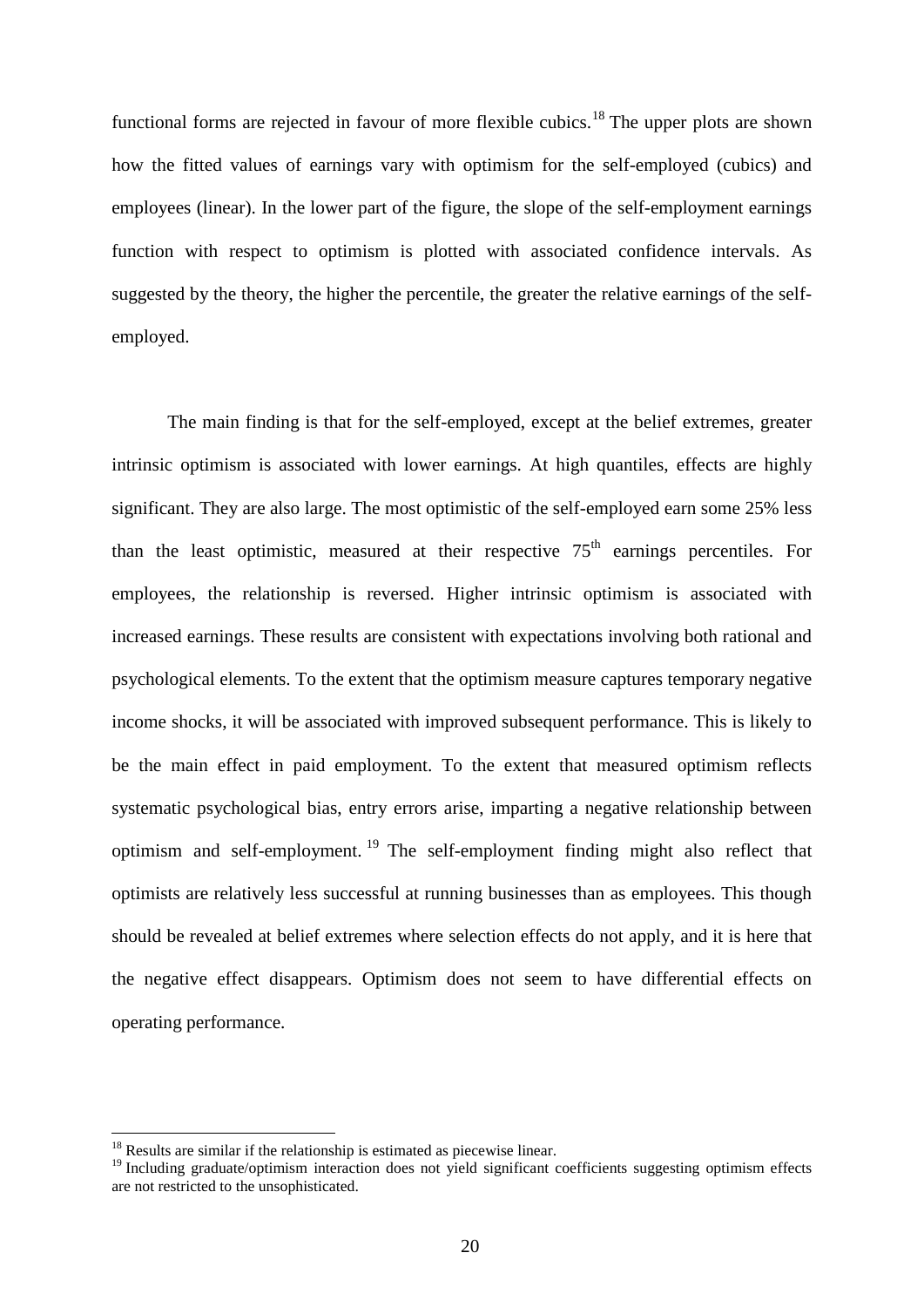Full estimates from the quantile regressions are reported in Table A5a and A5b for *futures* and for *nevers*, respectively, with results provided for the  $25<sup>th</sup>$ ,  $50<sup>th</sup>$ ,  $75<sup>th</sup>$ ,  $90<sup>th</sup>$  and  $95<sup>th</sup>$ percentiles of the self-employed and employee earnings distributions. Turning firstly and briefly to the control variables, there is a positive association between earnings and age, although the effect decelerates.[20](#page-22-0) Being male boosts second-stage income of both *futures* and *nevers*, with this effect increasing at higher percentiles of the earnings distributions. As gender is part of the first-stage earnings fixed effects, these coefficients indicate that gender plays a greater role as careers progress. Possession of a university (degree) qualification is associated with higher subsequent earnings for both groups, but this effect is only statistically significant at the 95th percentile of the earnings distribution for *futures*. Formal qualifications may be less salient for success in starting a business. Finally, the proxy for earnings power in prior employment is strongly and positively associated with subsequent earnings. This effect is not statistically significant at the 25<sup>th</sup> percentile for *futures*, suggesting that once businesses are in the "emergency room" provenance does not matter. This provides further support to the proposition that optimism effects only appear at higher quantiles.

Although earnings in paid employment are generally found to be over reported relative to those in self-employment (Astebo and Chen (2014), Hurst, Li and Pugsley (2014)) it is nevertheless of interest to see how much of the measured difference is due to intrinsic optimism. The most straightforward way to accomplish this is to run separate earnings regressions for the two groups, with the intrinsic optimism variable put on a common basis by means of a pooled first-stage regression. Computing the difference in the contribution of mean optimism in the two earnings equations, 10.6% of the mean difference in income is due to intrinsic optimism.

<span id="page-23-0"></span> $20$  Age and other time varying variables may affect optimism. Entering such variables at both stages nets out there contribution via the optimism channel.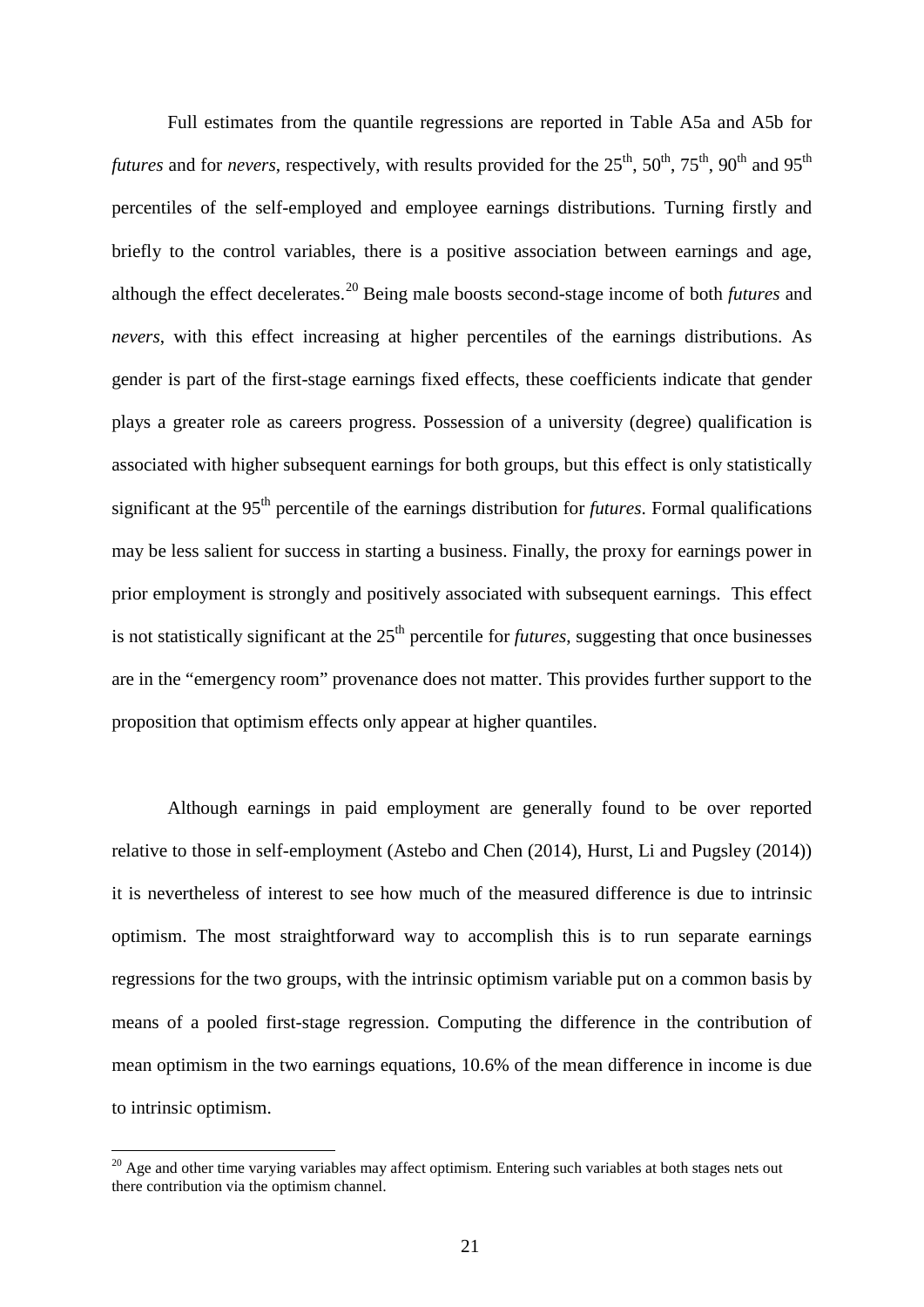#### **5. Optimism, Divorce and Smoking**

If the financial optimism measure captures an innate psychological trait, then it should be correlated with other aspects of behaviour. As a test for validity, results are provided for a context involving rather similar issues - the relationship between optimism and future divorce.

Viewed from the perspective of search theory, marriage has something in common with entry into self-employment. The issue is to decide when a sufficiently good prospect has arrived. The optimism perspective is captured by the adage "Marry in haste, repent at leisure". Optimists overestimate match quality, eventually realise that the marriage is a mistake, and are therefore more likely to divorce.<sup>[21](#page-23-0)</sup>To test this, the optimism of the married, measured as the five-point difference between forecast and realisation, is regressed on a dummy for will be divorced in the future. The results are the first column of Table A6. Divorce is highly significant, but as it stands, it could be argued that the effect is due to unlucky negative income shocks triggering divorce rather than intrinsic optimism. To counter this, two further equations are estimated. One examines whether people who are currently married but will divorce in the future have higher expectations than those who do not divorce. A parallel equation examines whether future divorcees have worse realisations. The difference in the two future marital states is tested for statistical significance to determine whether future divorcees are more optimistic. The two-equation procedure makes it possible to reject the negative shock interpretation.

<span id="page-24-0"></span> $21$  Optimists might overate their own attractiveness and therefore wait longer to get married. Nevertheless, matches based on one party overestimating their worth are also likely to be unsatisfactory and therefore more likely to terminate.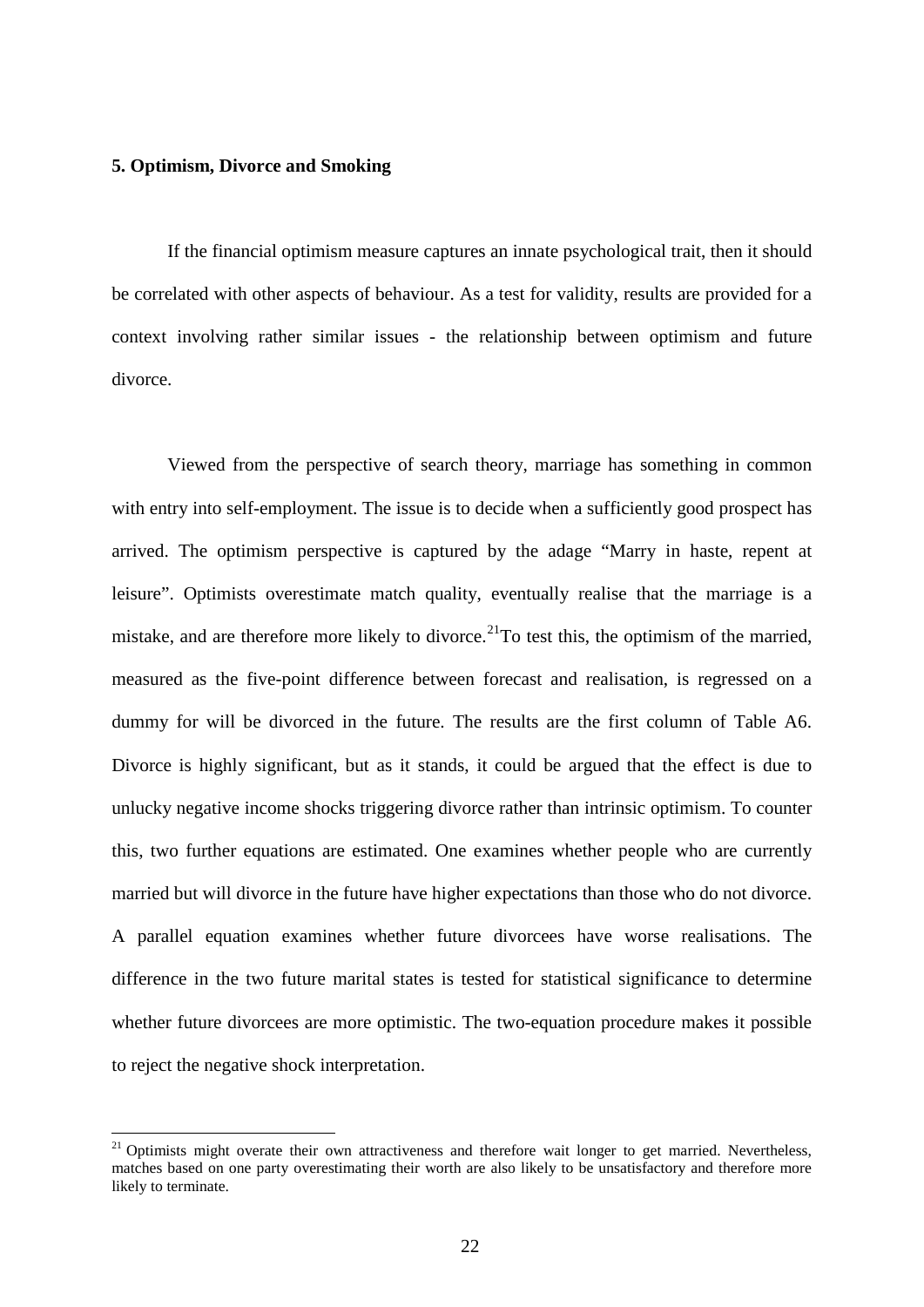Column 2 of Table A6 presents the expectation equation. The main issue is to determine whether those who will divorce in the future have higher prior expectations. To this end, the first row is the coefficient on a dummy variable for future-divorcee status. Divorce itself has repercussions on income and may therefore affect expectations. A series of dummies is introduced to take these effects into account. There are dummies for year before divorce and year of divorce and for divorced status. Similarly, there is a dummy for year of remarriage should this occur and for remarried status. Future-divorcees have significantly higher expectations, as shown in the coefficient estimate being significant at the 1% level. So an optimism effect cannot just be the result of income collapse. The final element is to check that an intrinsic optimism is present and not merely explained by income shocks post-divorce. Column 3 provides the realisation equation that matches the expectation equation. Futuredivorcees earn slightly more than non-divorcees, but the difference is not significant. The dummy coefficent in the expectation equation is greater than that in the realisation equation, significant at the 1% level. So it can be concluded that prior intrinsic optimism is associated with divorce.

As a further validity check these equations also reveal that smokers have very significantly higher financial optimism. Although increased smoking is associated with lower income at a marginal level of significance, optimism is not just the result of low income. Heavy smokers also have significantly higher expectations than those who do not smoke, given the same observables. Financial optimists tend to assume the worst will not happen. This psychology appears to transfer to the consequences of smoking. This suggests that the optimism measure does at least partially capture a psychological trait.

#### **6. Conclusion**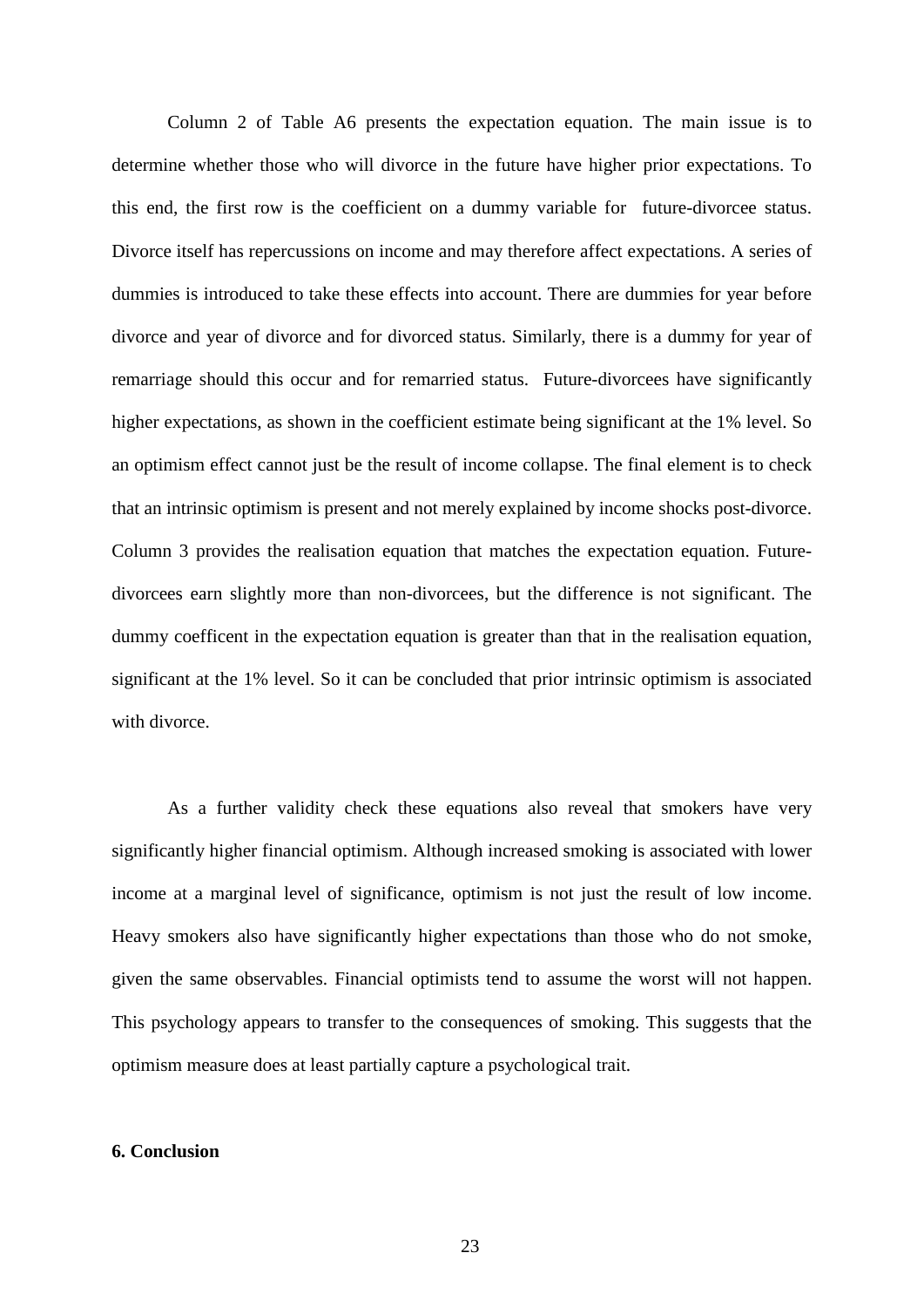This paper finds that optimism measured prior to entry is associated with lower earnings in self-employment. For employees, greater optimism is associated with higher subsequent earnings. These results are in line with two features of expectations. An intrinsic optimistic bias leads to mistaken entry into self-employment while prior measured optimism due to bad luck is correlated with higher earnings. The inclusion of past earnings as a control means the results are not the consequence of permanent income shocks leading individuals to try a different employment mode. The negative correlation between optimism and selfemployment earnings could be a treatment rather than a selection effect. Optimism may directly affect performance in ways that are absent in salaried employment. Perhaps the selfemployed have more discretion than employees and therefore it is more important that their decisions are based on a realistic appraisal of alternatives. There are three reasons for doubting that treatment effects are responsible for the findings. First, the implication that bias lowers productivity is that realists would do best, but self-employed pessimists earn more than realists. Second, at the extremes of optimism and pessimism, where theoretically the selection effect does not operate, optimism effects are the same as in paid employment. Finally, if entrants knew that optimism is a disadvantage in self-employment, employees would on average be more optimistic than the self-employed, contrary to the evidence.

The results of this paper are relevant to the question of whether becoming selfemployed increases or decreases financial well-being. Levine and Rubinstein (2013) have recently cast some doubt on whether all forms of self-employment diminish earnings. They distinguish between business types. The owners of incorporated businesses, shown to be most likely to be engaged in true entrepreneurial activity, on average experience a boost average income, gross of the cost of self-finance. It is starting an unincorporated businesses that is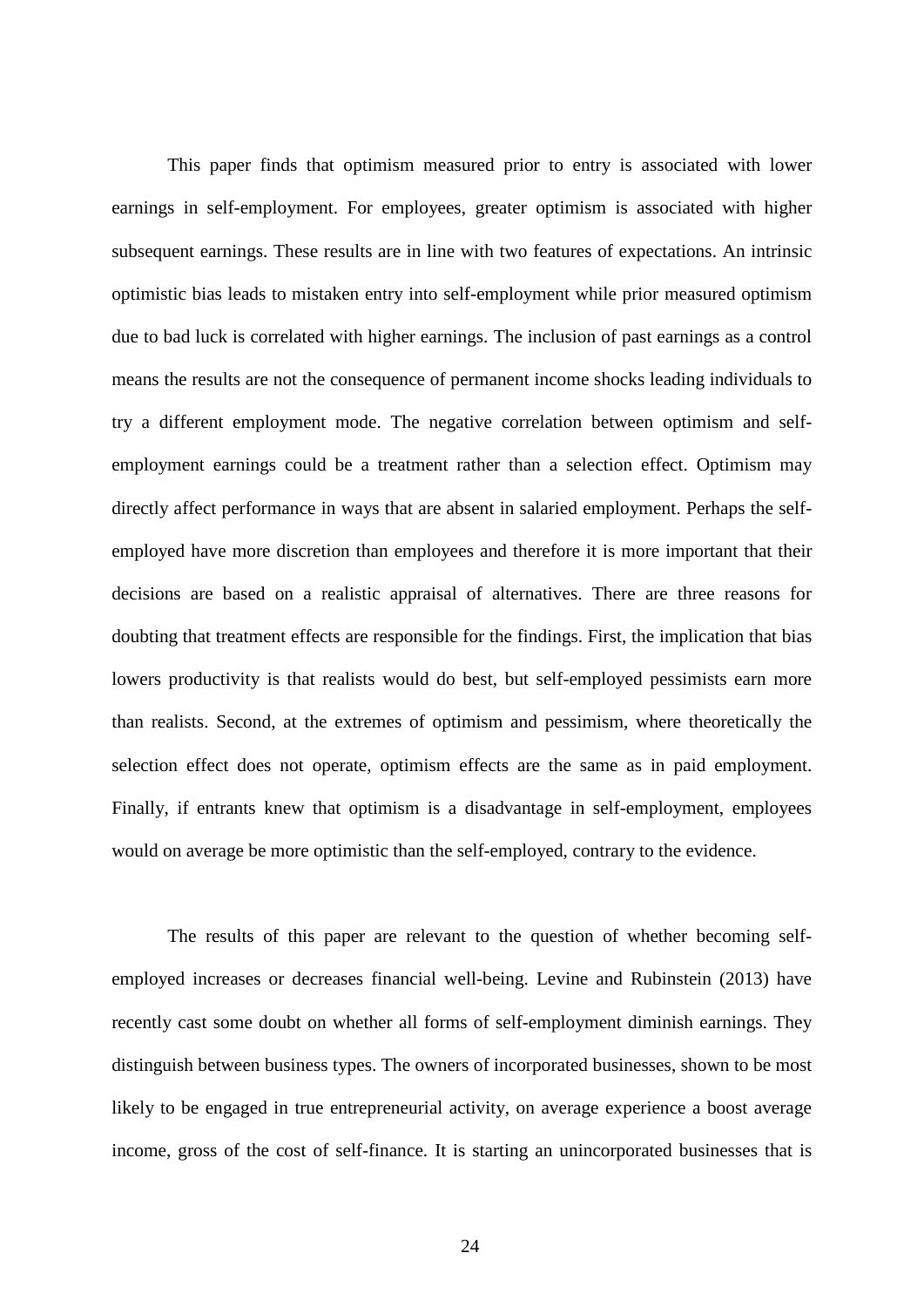associated with a decline in income. Even for the incorporated, these findings do not preclude an optimism effect. If those setting up incorporated businesses are realistic, risk-neutral and non-pecuniary aspects are unimportant, the only acceptable opportunities yield expected returns at least as high as employee earnings. Starting an incorporated business, therefore, raises expected income. Risk aversion and the unmeasured cost of self-finance further augment the tendency for the income of the owners of incorporated businesses to exceed that of observationally identical employees.<sup>[22](#page-24-0)</sup> As it is not easy to determine by how much more the income of owners of incorporated businesses should on average exceed that of comparable employees, a positive difference does not preclude optimism leading to excess entry.

This paper estimates the equilibrium relationship between self-employment earnings and prior optimism rather than the equilibrium earnings difference between the self-employed and employees. The negative correlation between optimism and self-employment earnings suggests that at least some business entry is the result of mistaken expectations. There will also exist pessimists who do not enter but would have done had they been more realistic. This too is an error, though of the opposite kind.

#### **References**

Arabsheibani, G., de Meza, D., Maloney, J. and Pearson, B. (2000). "And a vision appeared unto them of a great profit: Evidence of self-deception among the self-employed." *Economics Letters* 67(1): 35-41.

Åstebro, T, and J Chen **(**2014) "The Entrepreneurial Earnings Puzzle: Mismeasurement or Real?" *Journal of Business Venturing* 29(1): 88–105.

 $^{22}$  Non-pecuniary benefits of self-employment, as in Hurst and Pugsley (2010) work in the direction of lowering the equilibrium income of business owners; likewise the effect of rational experimentation as in Jovanovic (1982).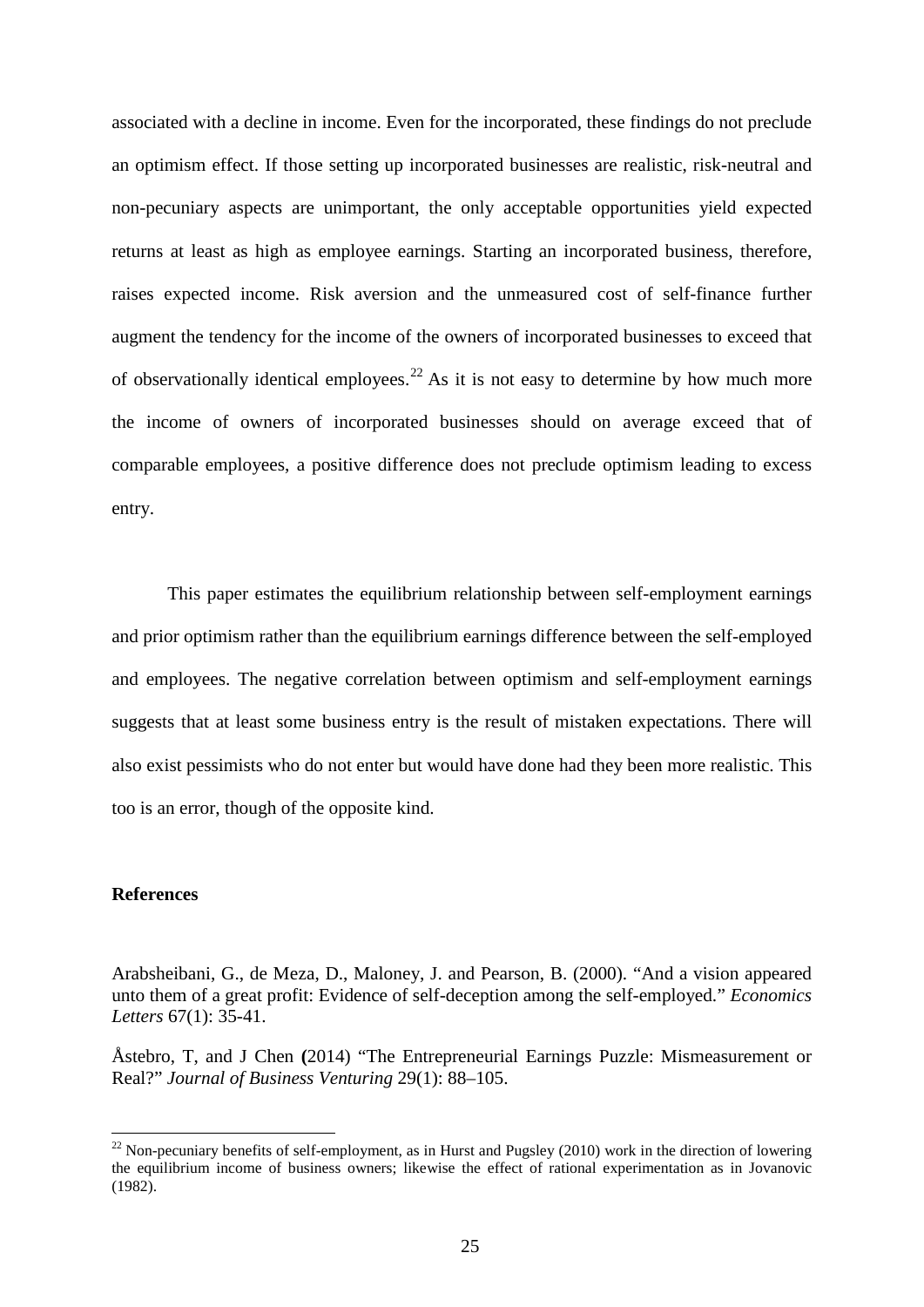Åstebro, T. (2003). "The return to independent invention: Evidence of unrealistic optimism, risk seeking or skewness loving?" *Economic Journal* 113(484): 226-239.

Åstebro, T., S.A. Jeffrey and G.K. Adomdza (2007). "Inventor perseverance after being told to quit: The role of cognitive biases." *Journal of Behavioral Decision Making* 20(3): 253– 272.

[British Household Panel Survey.](http://discover.ukdataservice.ac.uk/series/?sn=200005) 1991-2009. UK Data Service. <http://discover.ukdataservice.ac.uk/catalogue?sn=5151> (accessed January 17, 2015).

Black, J.M., De Meza, D., Jeffreys D. (1996). "House prices, the supply of collateral and the enterprise economy." *Economic Journal* 106: 60 – 75.

Brunnermeier, Markus and Jonathan Parker (2005), \Optimal Expectations," American Economic Review, 95 (4), 1092-1118.

Camerer, C. and Lovallo, D. (1999). "Overconfidence and excess entry: an experimental approach." *American Economic Review* 89(1): 306-318.

Cassar, G. (2010). ["Are individuals entering self-employment overly-optimistic? An](http://dx.doi.org/10.1002/smj.833)  [empirical test of plans and projections on nascent entrepreneur expectations.](http://dx.doi.org/10.1002/smj.833)" *Strategic Management Journal* 31(8): 822-840.

Columbier, N. and Masclet, D. (2008). "Intergenerational correlation in self-employment: some further evidence from French ECHP data." *Small Business Economics* 30(4): 423-437.

Cooper, A.C., Woo, C.Y. and Dunkelberg, W.C. (1988). "Entrepreneurs' perceived chances for success." *Journal of Business Venturing* 3(2): 97-108.

Dawson, C., D. de Meza, A. Henley & R. Arabsheibani (2014). "Entrepreneurship: Cause and Consequence of Financial Optimism." *Journal of Economics and Management Strategy* 23(4): 717-742.

Das, J.W.M., and Van Soest, A. (1997). "Expected and realized income changes: Evidence from the Dutch Socio-Economic Panel." *Journal of Economic Behavior and Organization* 32(1): 137-154.

de Meza, D. and Southey, C. (1996). "The borrower's curse: Optimism, finance and entrepreneurship." *The Economic Journal* 106(435): 375-386.

Fairlie, R.W. and Robb, A.M. (2007). "Families, human capital and small business: evidence from the Characteristics of Business Owners Survey." *Industrial and Labor Relations Review* 60(2): 225-24.

Gervais, S. and Odean, T. (2001). "Learning to be overconfident." *The Review of Financial Studies* 89(1): 1-27.

Hamilton, B.H. (2000). "Does entrepreneurship pay: An empirical analysis of the returns of self-employment." *The Journal of Political Economy* 108(3): 604-631.

Hamilton, B.H. and Papageorge, N.W. and Pande, N., (2014) "The Right Stuff? Personality and Entrepreneurship" mimeo, available at SSRN: http://ssrn.com/abstract=2438944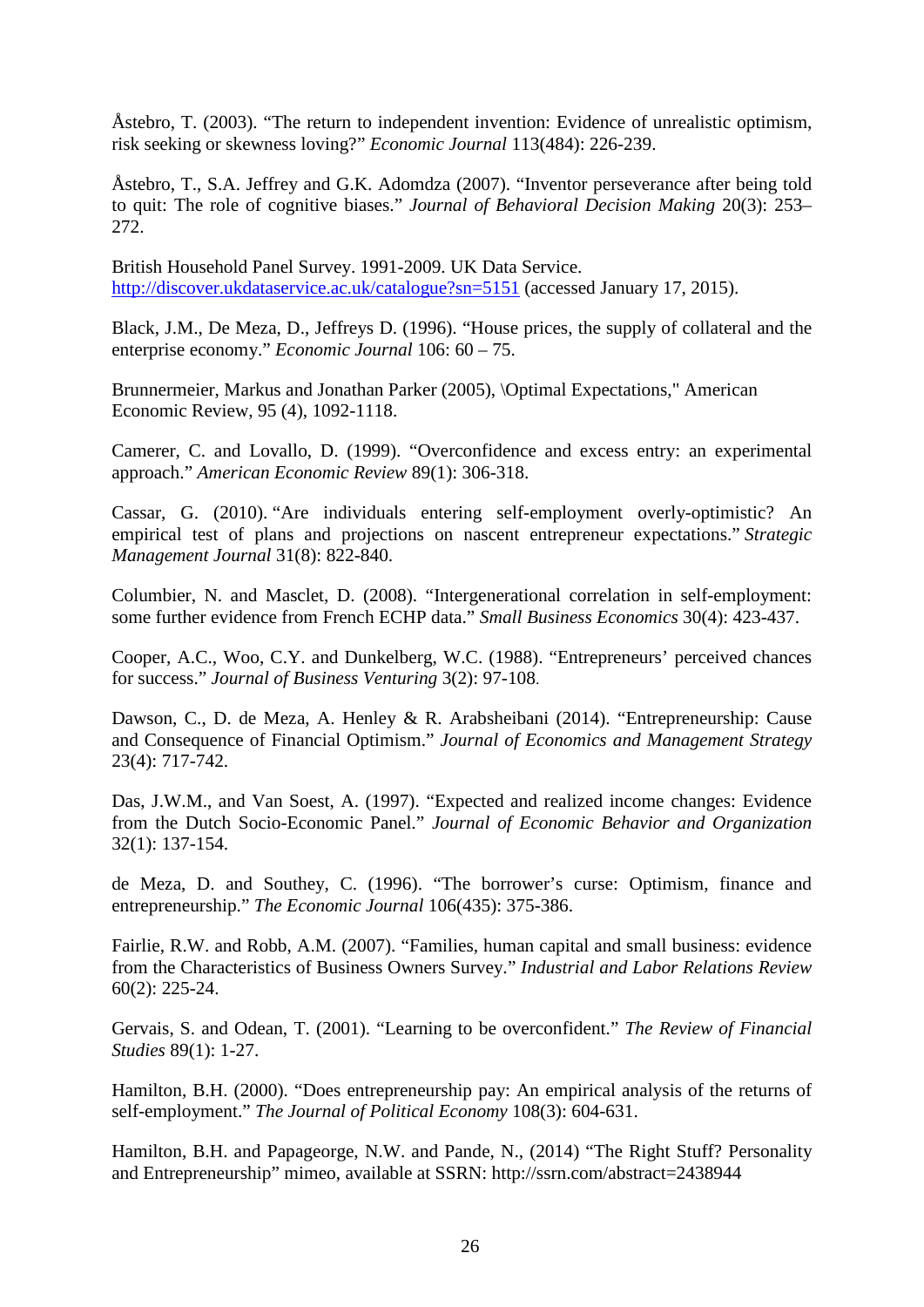Henley, A. (2007). "Entrepreneurial aspiration and transition into self-employment: evidence from British longitudinal data." *Entrepreneurship and Regional Development* 19(3): 253-280.

Hurst, E. G. Li and B. Pugsley (2014) "Are Household Surveys Like Tax Forms: Evidence from Income Underreporting of the Self Employed" *Review of Economics and Statistics,* 96(1), 19-33

Hurst, E. and Lusardi, A-M. (2004). "Liquidity constraints, household wealth and entrepreneurship." *Journal of Political Economy* 112(2): 319-347.

Hurst, E. and B. Pugsley (2010): "Non Pecuniary Benefits of Small Business Ownership", mimeo, University of Chicago.

Hvide, H.K. (2002). "Pragmatic beliefs and overconfidence." *Journal of Economic Behavior and Organization* 48(1): 15-29.

Hvide, Hans K., and Georgios A. Panos (2014) "Risk Tolerance and Entrepreneurship." *Journal of Financial Economics* 111(1): 200-23.

Jovanovic, B. (1982). "Selection and the evolution of industry." *Econometrica* 50(3): 649- 670.

Levine, R., & Rubinstein, Y. (2013). "Smart and Illicit: Who Becomes an Entrepreneur and Does it Pay?" *National Bureau of Economic Research Working Paper* No. w19276.

Malmendier,U and G. Tate (2008) "Who Makes Acquisitions? CEO Overconfidence and the Market's Reaction *Journal of Financial Economics* vol. 89(1), pp. 20-43.

Machado, J.A.F. and Santos Silva, J.M.C. (2000). "Glejser's Test Revisited." *Journal of Econometrics* 97: 189-202.

Machado, J.A.F. and Santos Silva, J.M.C. (2011). "Quantile regression and heteroskedasticity" Working paper, available at: [http://privatewww.essex.ac.uk/~jmcss/JM\\_JSS.pdf](http://privatewww.essex.ac.uk/~jmcss/JM_JSS.pdf) (accessed December 17, 2014).

Machado, J. A. F., Parente, P. M., & Silva, J. S. (2014). "qreg2: Stata module to perform quantile regression with robust and clustered standard errors." *Statistical Software Components*.

Moskowitz, T. J. and Vissing-Jorgensen, A. (2002) "The returns to entrepreneurial investment: A private equity premium puzzle?" *American Economic Review* 92(4):745-778.

Puri, M. and Robinson, D.T. (2007). "Optimism and economic choice." *Journal of Financial Economics* 86(1): 71-99.

Puri, M. and Robinson, D.T. (2013). "The economic psychology of entrepreneurship and family business." *Journal of Economics and Management Strategy* 22(2): 207–444.

Souleles, N.S. (2004). "Expectations, heterogeneous forecast errors and consumption: micro evidence from the Michigan consumer sentiment surveys." *Journal of Money, Credit and Banking* 36(1): 39-72.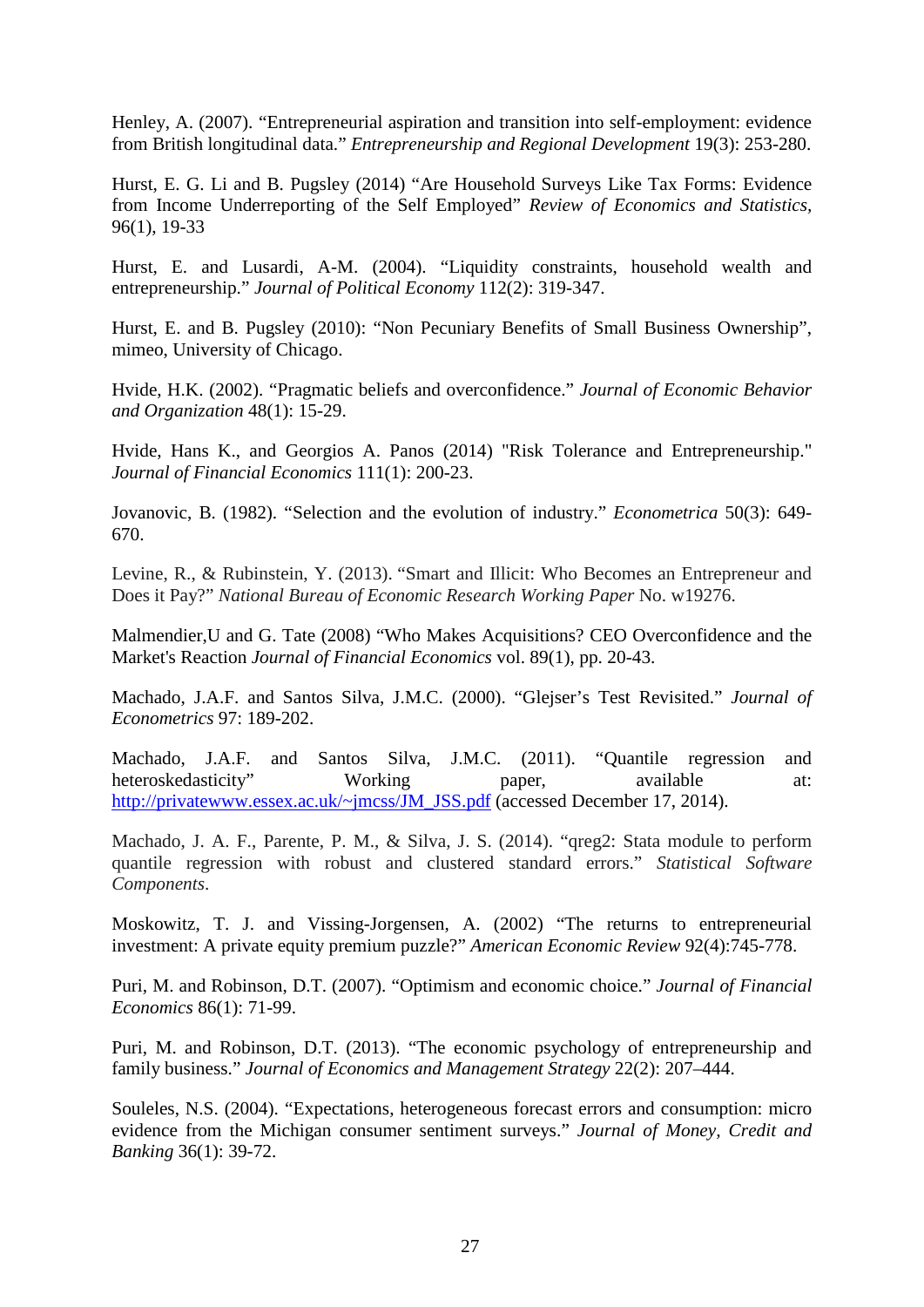Trivers, R. L. (2000). "The elements of a scientific theory of self-deception." *Annals of New York Academy of Sciences 907*: 114–192.

Weinstein N*.* 1980*.* "Unrealistic optimism about future life events*.*" *Journal of Personality and Social Psychology* 36(5): 806*–*820.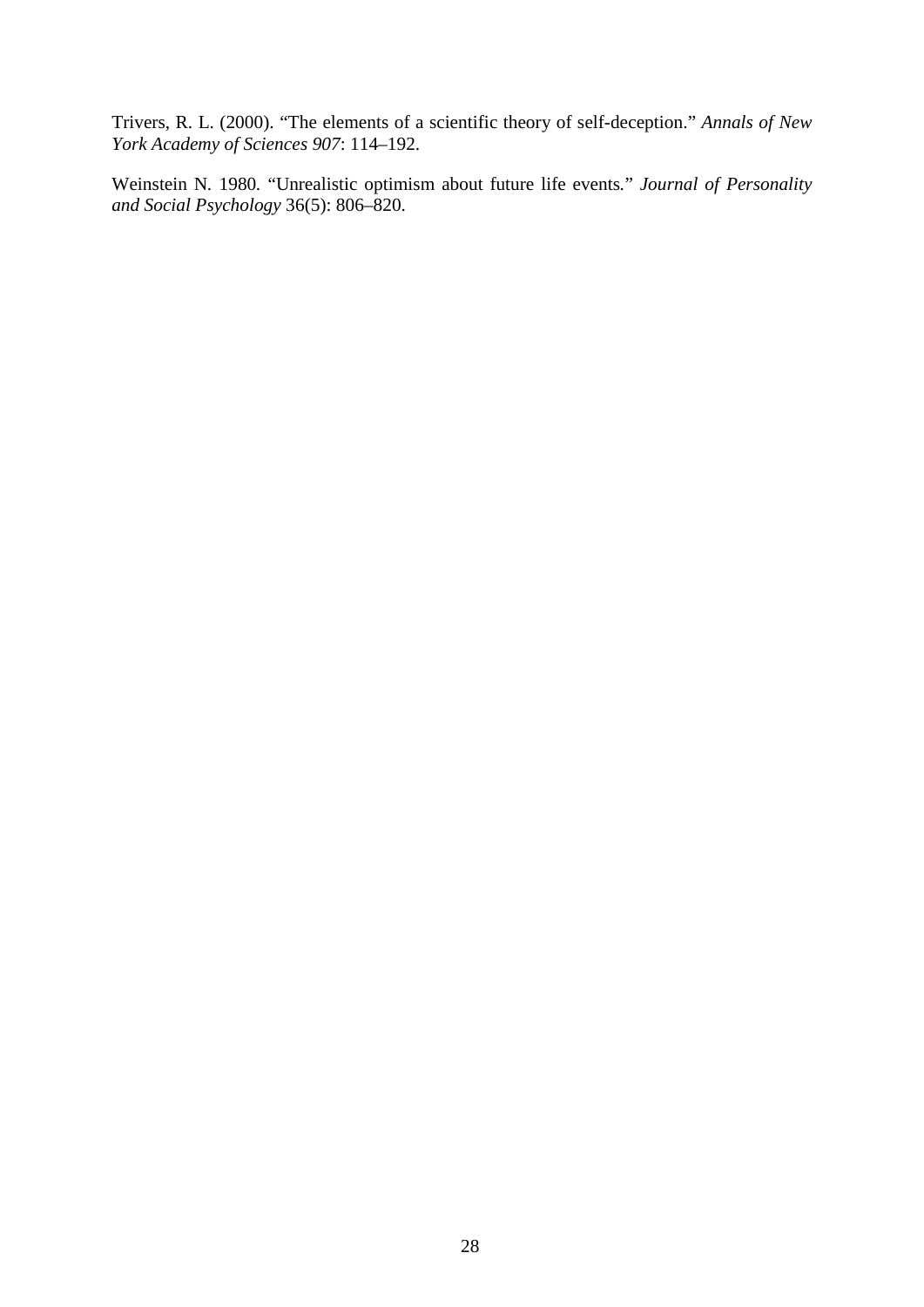| <b>Section 1</b>                                          |                         |          | Self-Employed |          | Paid-Employed |
|-----------------------------------------------------------|-------------------------|----------|---------------|----------|---------------|
| Gross monthly earnings $(in f)$                           |                         |          |               |          |               |
| Mean                                                      |                         |          | 1381.48       |          | 1733.92       |
| $25th$ percentile                                         |                         |          | 291.67        |          |               |
|                                                           |                         |          |               |          | 958.75        |
| $50th$ percentile                                         |                         |          | 833.33        |          | 1499.15       |
| $75th$ percentile                                         |                         |          | 1583.33       |          | 2208.33       |
| $90th$ percentile                                         |                         |          | 3031.00       |          | 3097.38       |
| $95th$ percentile                                         |                         |          | 4583.33       |          | 3788.92       |
| <b>Section 2</b>                                          |                         |          | Self-Employed |          | Paid-Employed |
| Variable                                                  | Description             | Mean     | Std. Dev.     | Mean     | Std. Dev.     |
| <b>Whether Draws up</b>                                   |                         |          |               |          |               |
| <b>Profit/Loss Accounts:</b>                              |                         |          |               |          |               |
| Draws up accounts                                         |                         | 0.823    |               |          |               |
| Does not draw up accounts                                 | (reference              | 0.089    |               |          |               |
|                                                           | category)               |          |               |          |               |
| Not yet but will be                                       |                         | 0.089    |               |          |               |
| <b>Paid-Employment</b>                                    |                         |          |               |          |               |
| <b>Performance Controls:</b>                              |                         |          |               |          |               |
| Pastearnings                                              |                         | 0.024    | 0.740         | 0.006    | 0.376         |
| Pastrealizations                                          |                         | $-0.003$ | 0.631         | $-0.005$ | 0.799         |
| Health:                                                   |                         |          |               |          |               |
| Health-excellent                                          |                         | 0.267    |               | 0.250    |               |
| Health-good                                               |                         | 0.496    |               | 0.509    |               |
| Health-other                                              | (reference              | 0.237    |               | 0.241    |               |
|                                                           | category)               |          |               |          |               |
| <b>Demographics:</b>                                      |                         |          |               |          |               |
| Age (years)                                               |                         | 42.48    | 10.01         | 42.36    | 10.58         |
| Age <sup>2</sup>                                          |                         | 1905.1   | 862.3         | 1906.0   | 898.3         |
| Male                                                      |                         | 0.686    |               | 0.482    |               |
| Marital Status and                                        |                         |          |               |          |               |
| <b>Household Composition:</b>                             |                         |          |               |          |               |
| Single, never married                                     | (reference<br>category) | 0.100    |               | 0.135    |               |
| Widowed/divorced/separated<br>Married/cohabiting, partner |                         | 0.060    |               | 0.090    |               |
| employed                                                  |                         | 0.690    |               | 0.661    |               |
| Married/cohabiting, partner<br>not employed               |                         | 0.150    |               | 0.113    |               |
| Number of dependent<br>children in household              |                         | 0.824    | 1.063         | 0.622    | 0.916         |
| <b>Educational attainment:</b>                            |                         |          |               |          |               |
| University/college degree                                 |                         | 0.157    |               | 0.181    |               |
| Vocational college                                        |                         |          |               |          |               |
| qualification                                             |                         | 0.087    |               | 0.078    |               |
| A-levels                                                  |                         | 0.261    |               | 0.216    |               |
| O-levels/GCSEs                                            |                         | 0.314    |               | 0.363    |               |

# **Table 2: Descriptive statistics**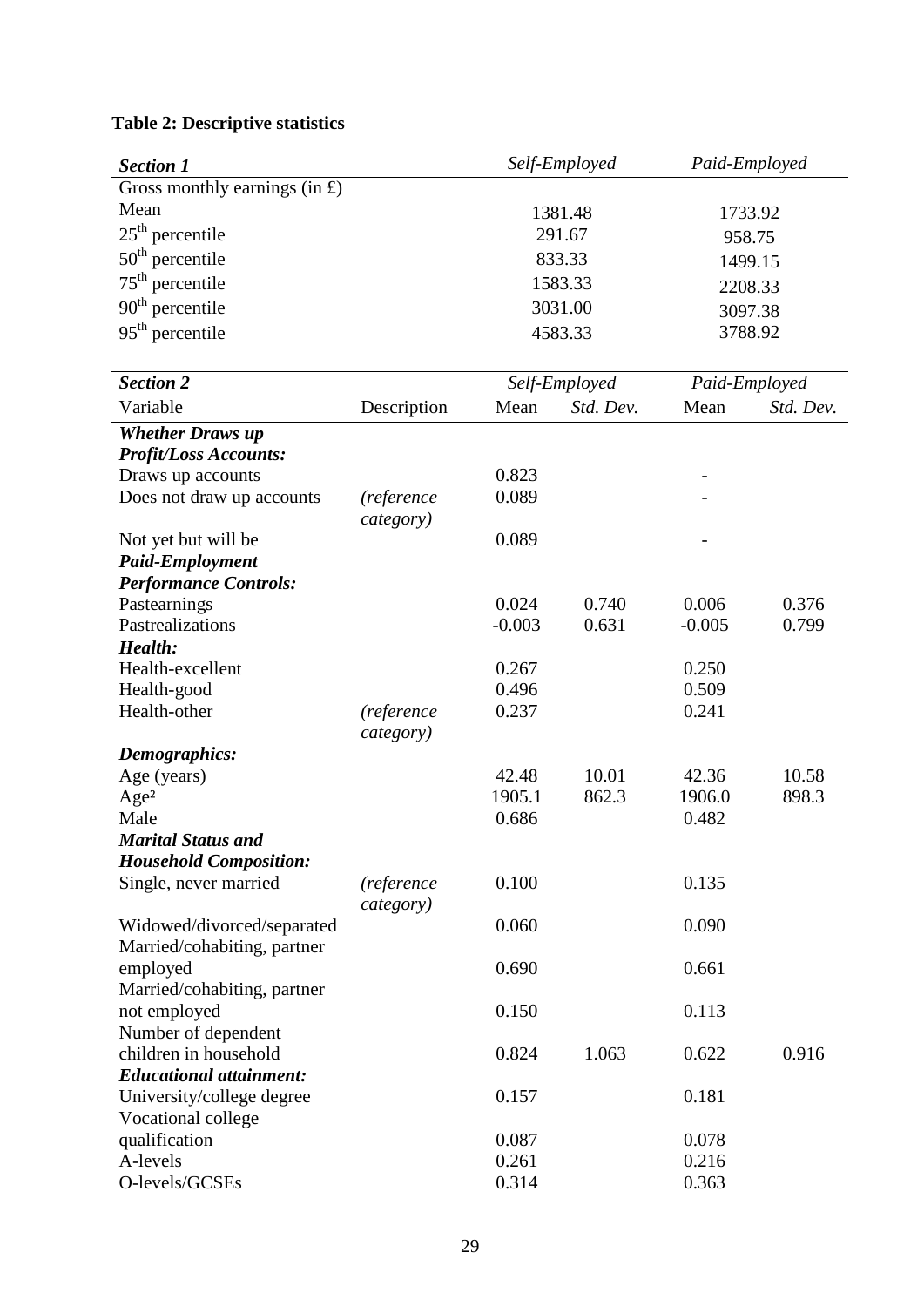| No qualifications            | (reference<br>category) | 0.181  |                   | 0.163              |        |
|------------------------------|-------------------------|--------|-------------------|--------------------|--------|
| <b>Housing tenure:</b>       |                         |        |                   |                    |        |
| Outright owner               |                         | 0.183  |                   | 0.173              |        |
| Own with mortgage            |                         | 0.693  |                   | 0.678              |        |
| Private sector rental        |                         | 0.075  |                   | 0.068              |        |
| Social sector rental         | (reference              | 0.048  |                   | 0.081              |        |
|                              | category)               |        |                   |                    |        |
| Parental background at age   |                         |        |                   |                    |        |
| 14:                          |                         |        |                   |                    |        |
| Both parents self-employed   |                         | 0.034  |                   | 0.012              |        |
| Father self-employed         |                         | 0.159  |                   | 0.103              |        |
| Mother self-employed         |                         | 0.029  |                   | 0.021              |        |
| Neither parent self-employed | <i>(reference</i>       | 0.778  |                   | 0.864              |        |
|                              | category)               |        |                   |                    |        |
| <b>Labour Market</b>         |                         |        |                   |                    |        |
| <b>Characteristics:</b>      |                         |        |                   |                    |        |
| Job tenure (years)           |                         | 3.98   | 4.64              | 5.68               | 6.56   |
| Job tenure <sup>2</sup>      |                         | 37.33  | 98.94             | 75.30              | 168.38 |
| Usual hours worked per week  |                         | 43.73  | 16.41             | 34.56              | 9.59   |
| Usual hours worked per       |                         |        |                   |                    |        |
| week <sup>2</sup>            |                         | 2181.4 | 1522.1            | 1286.6             | 643.6  |
| Holding a second job         |                         | 0.095  |                   | 0.072              |        |
| $\mathbf N$                  |                         |        | 1964              | 25537              |        |
|                              |                         |        | (559 individuals) | (6057 individuals) |        |

Source: authors' tabulations from BHPS 1991-2008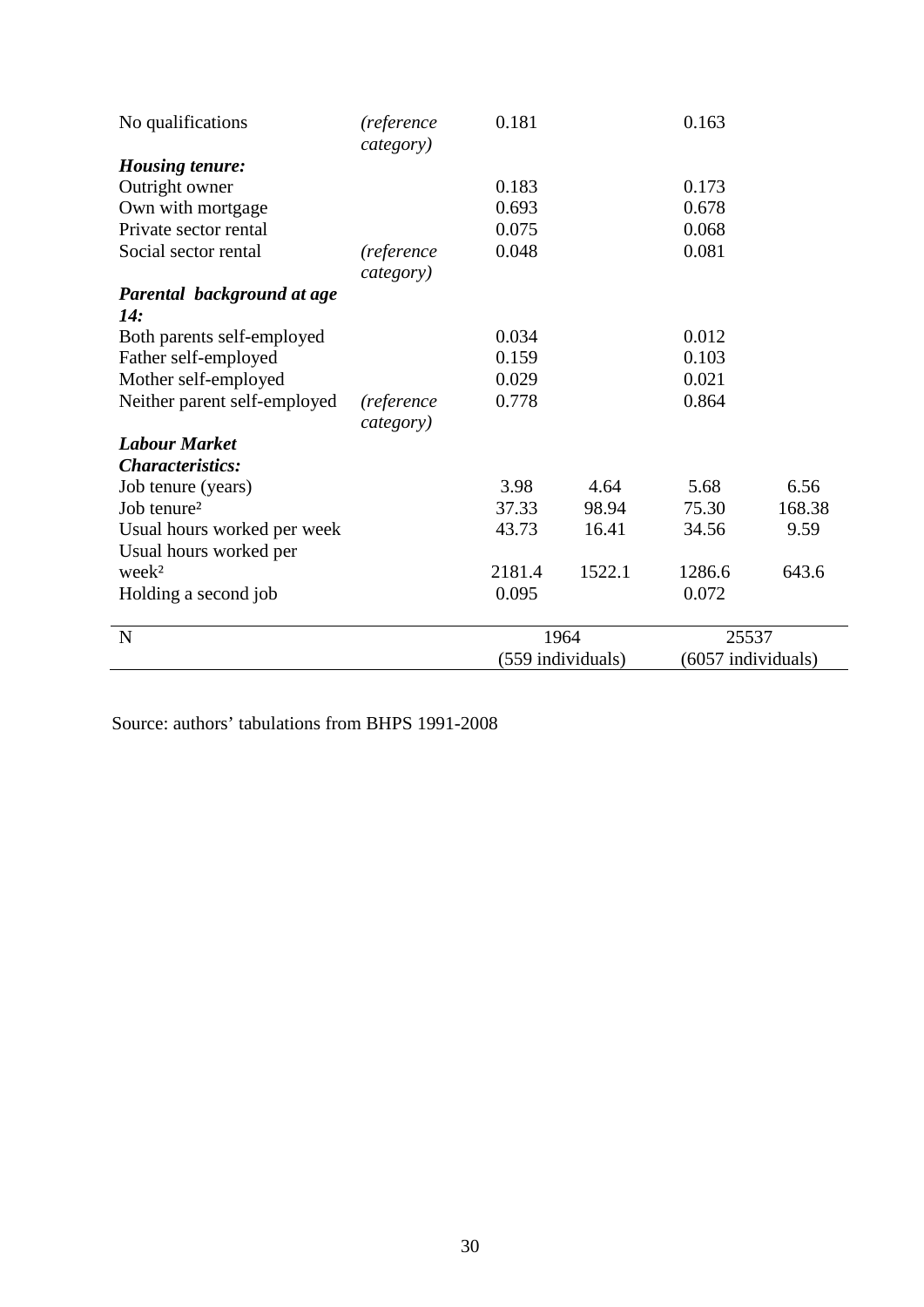|                  |            |           |             |             | Standardised Optimism Scale ( $\mu = 0$ and $\sigma = 1$ ) |             |                |             |             |             |             |           |           |
|------------------|------------|-----------|-------------|-------------|------------------------------------------------------------|-------------|----------------|-------------|-------------|-------------|-------------|-----------|-----------|
| Gross            | $-2$       | $-1.5$    | $-1$        | $-0.75$     | $-0.5$                                                     | $-0.25$     | $\overline{0}$ | $+0.25$     | $+0.5$      | $+0.75$     | $+1$        | $+1.5$    | $+2$      |
| Monthly          | Extreme    |           |             |             |                                                            |             |                |             |             |             |             |           | Extreme   |
| Earnings         | Pessimism  |           |             |             |                                                            |             |                |             |             |             |             |           | Optimism  |
| Quantile         |            |           |             |             |                                                            |             |                |             |             |             |             |           |           |
| Self-Employed    |            |           |             |             |                                                            |             |                |             |             |             |             |           |           |
| $25^{\text{th}}$ | 64.0       | 51.2      | 39.1        | 33.4        | 27.8                                                       | 22.3        | 17.1           | 12.1        | 7.2         | 2.5         | $-2.0$      | $-10.5$   | $-18.2$   |
|                  | (62.6)     | (48.7)    | (55.2)      | (59.7)      | (63.3)                                                     | (65.4)      | (66.1)         | (65.9)      | (65.7)      | (66.9)      | (71.2)      | (94.3)    | (138.3)   |
| $50^{\text{th}}$ | 254.7***   | 79.9      | $-47.1$     | $-92.7$     | $-126.3$                                                   | $-148.0*$   | $-157.7*$      | $-155.4*$   | $-141.2*$   | $-115.0$    | $-76.9$     | 35.3      | 195.3     |
|                  | (67.4)     | (57.4)    | (71.3)      | (78.0)      | (82.7)                                                     | (85.0)      | (85.3)         | (84.2)      | (83.1)      | (83.9)      | (89.2)      | (120.3)   | (179.5)   |
| $75^{\text{th}}$ | 489.5***   | $164.9**$ | $-77.1$     | $-167.1$    | $-236.3**$                                                 | $-285.0***$ | $-312.9***$    | $-320.2***$ | $-306.8***$ | $-272.7***$ | $-218.0***$ | $-46.4$   | 207.8     |
|                  | (95.1)     | (83.5)    | (95.8)      | (101.7)     | (105.1)                                                    | (105.4)     | (102.4)        | (96.7)      | (89.3)      | (82.6)      | (80.6)      | (107.5)   | (176.7)   |
| 90 <sup>th</sup> | 450.2      | $-11.6$   | $-344.6*$   | $-462.9**$  | $-548.9***$                                                | $-602.8***$ | $-624.4***$    | $-613.9***$ | $-571.1***$ | $-496.2***$ | $-389.1***$ | $-78.2$   | 361.4     |
|                  | (286.8)    | (195.2)   | (188.4)     | (198.4)     | (207.1)                                                    | (210.4)     | (206.4)        | (194.7)     | (176.0)     | (153.4)     | (135.0)     | (168.9)   | (316.4)   |
| $95^{\text{th}}$ | $611.7***$ | $-29.6$   | $-500.9***$ | $-672.7***$ | $-801.9***$                                                | $-888.7***$ | $-932.8***$    | $-934.5***$ | $-893.6***$ | $-810.2***$ | $-684.2***$ | $-304.7$  | 245.1     |
|                  | (202.0)    | (157.7)   | (172.1)     | (182.7)     | (189.7)                                                    | (191.8)     | (189.1)        | (183.1)     | (177.5)     | (177.9)     | (191.6)     | (275.2)   | (428.5)   |
| Paid-Employed    |            |           |             |             |                                                            |             |                |             |             |             |             |           |           |
| $25^{\text{th}}$ | 29.8**     | 29.8**    | 29.8**      | 29.8**      | 29.8**                                                     | 29.8**      | 29.8**         | 29.8**      | 29.8**      | 29.8**      | 29.8**      | 29.8**    | 29.8**    |
|                  | (11.7)     | (11.7)    | (11.7)      | (11.7)      | (11.7)                                                     | (11.7)      | (11.7)         | (11.7)      | (11.7)      | (11.7)      | (11.7)      | (11.7)    | (11.7)    |
| $50^{\text{th}}$ | 27.4**     | $27.4**$  | $27.4**$    | 27.4**      | 27.4**                                                     | 27.4**      | $27.4**$       | 27.4**      | $27.4**$    | $27.4**$    | 27.4**      | 27.4**    | 27.4**    |
|                  | (13.0)     | (13.0)    | (13.0)      | (13.0)      | (13.0)                                                     | (13.0)      | (13.0)         | (13.0)      | (13.0)      | (13.0)      | (13.0)      | (13.0)    | (13.0)    |
| $75^{\text{th}}$ | 63.5***    | $63.5***$ | 63.5***     | 63.5***     | 63.5***                                                    | $63.5***$   | $63.5***$      | $63.5***$   | 63.5***     | 63.5***     | 63.5***     | $63.5***$ | $63.5***$ |
|                  | (20.2)     | (20.2)    | (20.2)      | (20.2)      | (20.2)                                                     | (20.2)      | (20.2)         | (20.2)      | (20.2)      | (20.2)      | (20.2)      | (20.2)    | (20.2)    |
| 90 <sup>th</sup> | 87.9**     | 87.9**    | 87.9**      | 87.9**      | 87.9**                                                     | 87.9**      | 87.9**         | 87.9**      | 87.9**      | 87.9**      | 87.9**      | 87.9**    | 87.9**    |
|                  | (35.8)     | (35.8)    | (35.8)      | (35.8)      | (35.8)                                                     | (35.8)      | (35.8)         | (35.8)      | (35.8)      | (35.8)      | (35.8)      | (35.8)    | (35.8)    |
| $95^{\text{th}}$ | 129.6***   | 129.6***  | 129.6***    | 129.6***    | 129.6***                                                   | 129.6***    | 129.6***       | 129.6***    | 129.6***    | $129.6***$  | 129.6***    | 129.6***  | 129.6***  |
|                  | (43.5)     | (43.5)    | (43.5)      | (43.5)      | (43.5)                                                     | (43.5)      | (43.5)         | (43.5)      | (43.5)      | (43.5)      | (43.5)      | (43.5)    | (43.5)    |

**Table 3: Derivatives of gross monthly earnings with respect to optimism** 

Note: All regressions are estimated using the Stata command "qreg2" by Machado and Santos Silva (2011). Standard errors are clustered by individual and are asymptotically robust to heteroskedasticity. All regressions include the standard list of covariates included in Table 2 as well as a set of region of residence, year and one-digit standard industrial classification dummy variables. \* indicates significance level (p-value) below 0.10, \*\* below 0.05 and \*\*\* below 0.01.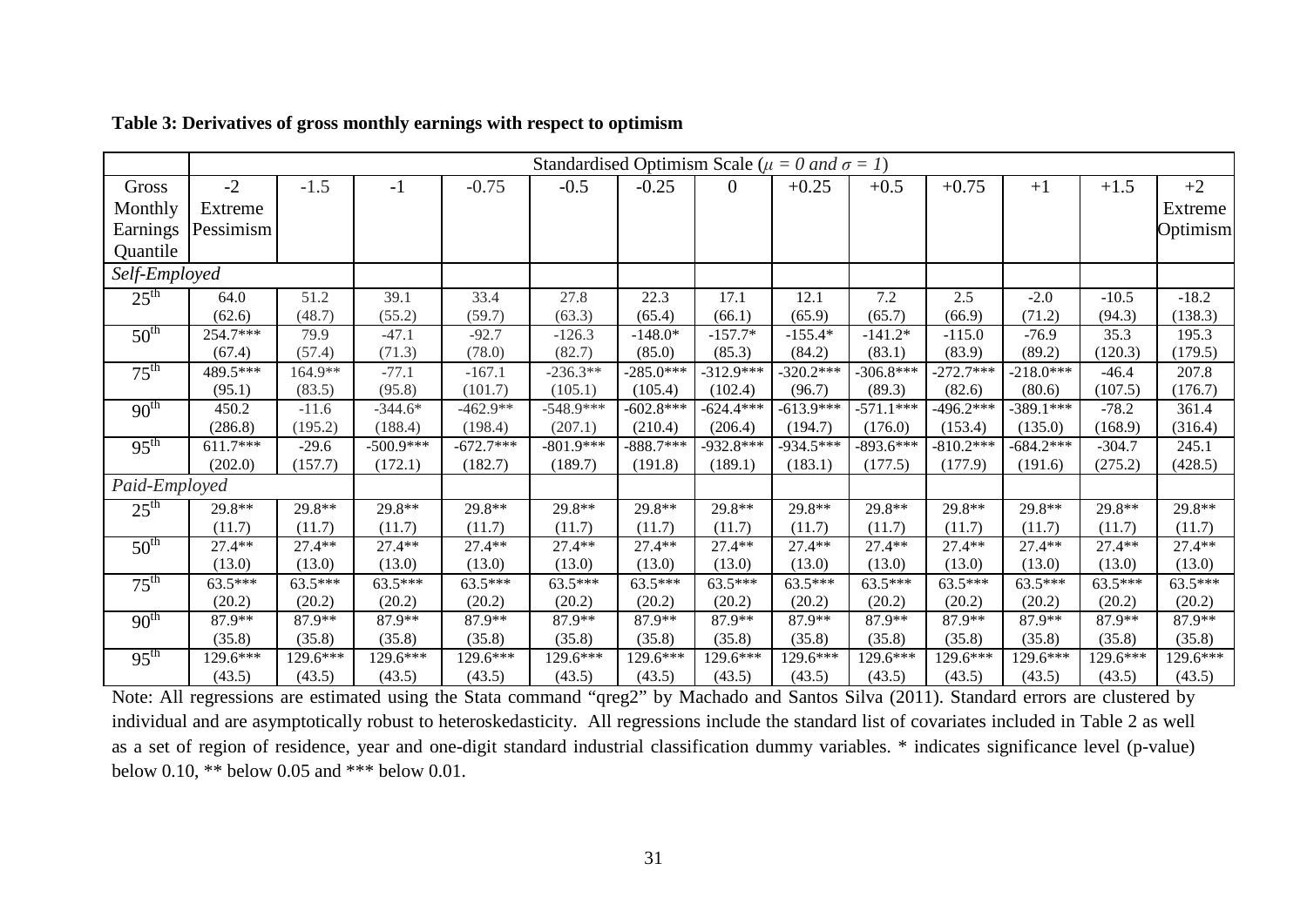

**Figure 1: Estimated relationships between optimism and earnings**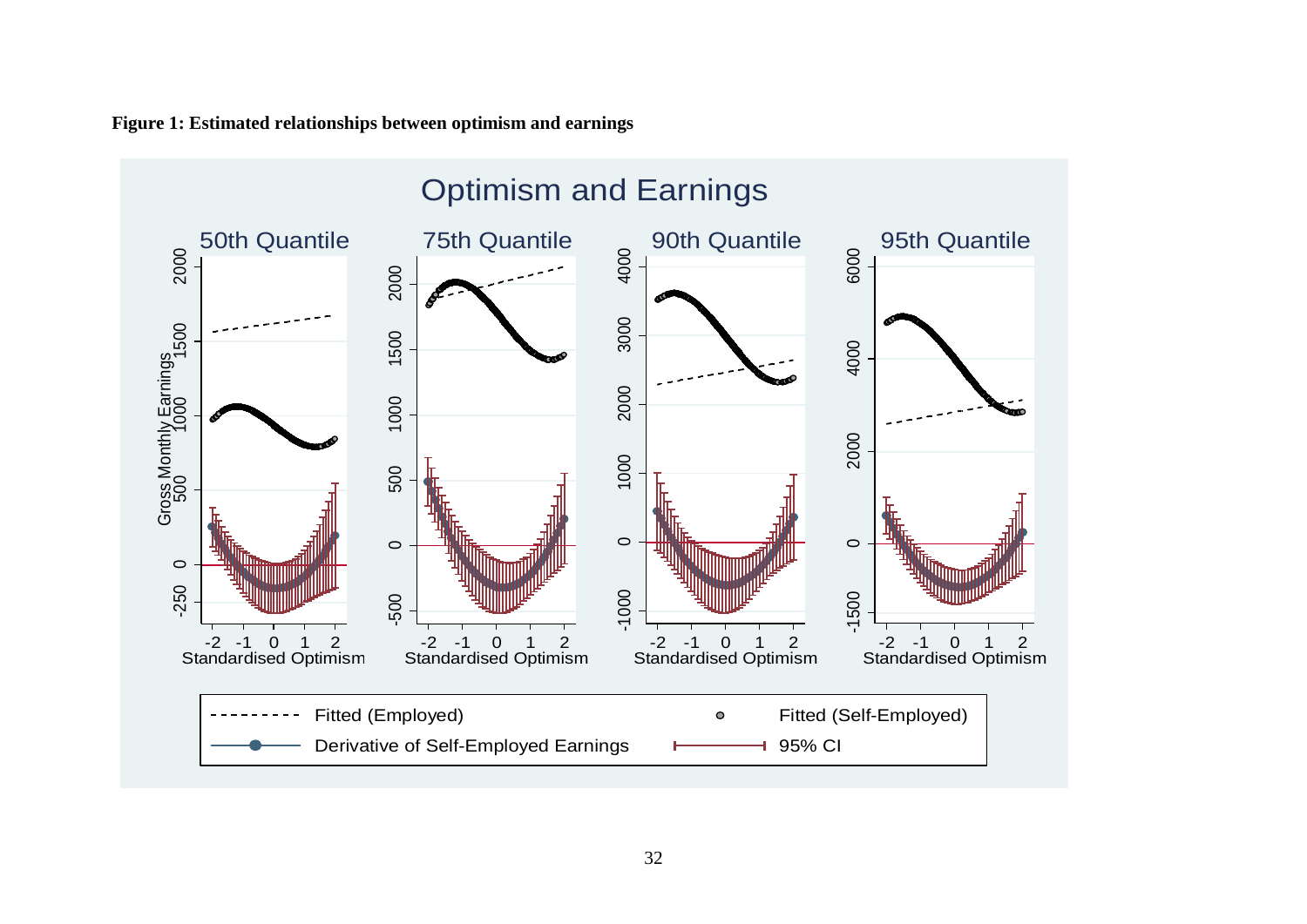### **APPENDIX:**

# **Table A1: Descriptive statistics**

|                                                            |                                                                                                     |         | <b>Futures</b> | <b>Nevers</b> |           |  |
|------------------------------------------------------------|-----------------------------------------------------------------------------------------------------|---------|----------------|---------------|-----------|--|
| Variable                                                   | Description                                                                                         | Mean    | Std. Dev.      | Mean          | Std. Dev. |  |
| <b>Financial forecasts and</b>                             |                                                                                                     |         |                |               |           |  |
| <i>realizations</i>                                        |                                                                                                     |         |                |               |           |  |
| Financial forecast (t):                                    |                                                                                                     |         |                |               |           |  |
| Better off                                                 | Reference category                                                                                  | 0.415   | 0.493          | 0.385         | 0.487     |  |
| Same                                                       |                                                                                                     | 0.495   | 0.500          | 0.517         | 0.500     |  |
| Worse off                                                  |                                                                                                     | 0.091   | 0.287          | 0.098         | 0.297     |  |
| 3 point scale (Dependent<br>Variable)                      | -1 if individual<br>financial forecast<br>'worse off', 0 if<br>'same' and 1 if<br>'better off' at t | 0.324   | 0.633          | 0.287         | 0.633     |  |
| Financial realization $(t+1)$ :                            |                                                                                                     |         |                |               |           |  |
|                                                            |                                                                                                     |         |                |               |           |  |
| Better off                                                 | Reference category                                                                                  | 0.381   | 0.486          | 0.380         | 0.485     |  |
| Same                                                       |                                                                                                     | 0.392   | 0.488          | 0.401         | 0.490     |  |
| Worse off                                                  |                                                                                                     | 0.226   | 0.418          | 0.220         | 0.414     |  |
| 3 point scale (Dependent<br>Variable)                      | -1 if individual<br>realised 'worse off',<br>0 if 'same' and 1 if                                   |         |                |               |           |  |
|                                                            | 'better off' at $t+1$                                                                               | 0.155   | 0.764          | 0.160         | 0.757     |  |
| Financial realization $(t)$ :                              |                                                                                                     |         |                |               |           |  |
| Better off                                                 | Reference category                                                                                  | 0.407   | 0.491          | 0.401         | 0.490     |  |
| Same                                                       |                                                                                                     | 0.366   | 0.482          | 0.380         | 0.485     |  |
| Worse off                                                  |                                                                                                     | 0.227   | 0.419          | 0.219         | 0.414     |  |
| 3 point scale                                              | -1 if individual<br>realised 'worse off',<br>0 if 'same' and 1 if<br>'better off' at t              | 0.181   | 0.775          | 0.182         | 0.766     |  |
| <b>Forecast error:</b>                                     |                                                                                                     |         |                |               |           |  |
| 5 point scale (Dependent<br>Variable)                      | Range from $-2$ to $+2$<br>(Forecast $t$ minus                                                      |         |                |               |           |  |
|                                                            | Realization $t+1$ )                                                                                 | 0.169   | 0.871          | 0.127         | 0.849     |  |
| Demographics:                                              |                                                                                                     |         |                |               |           |  |
| Age                                                        | Years                                                                                               | 35.52   | 10.02          | 34.84         | 10.53     |  |
| Age <sup>2</sup>                                           |                                                                                                     | 1361.79 | 739.16         | 1324.42       | 767.72    |  |
| Male                                                       |                                                                                                     | 0.634   | 0.482          | 0.492         | 0.500     |  |
| <b>Marital Status and</b><br><b>Household Composition:</b> |                                                                                                     |         |                |               |           |  |
| Single, never married<br>Widowed/divorced/                 | Reference category                                                                                  | 0.206   | 0.405          | 0.229         | 0.420     |  |
| separated                                                  |                                                                                                     | 0.055   | 0.228          | 0.063         | 0.243     |  |
| Married/cohabiting partner                                 |                                                                                                     | 0.607   | 0.488          | 0.611         | 0.488     |  |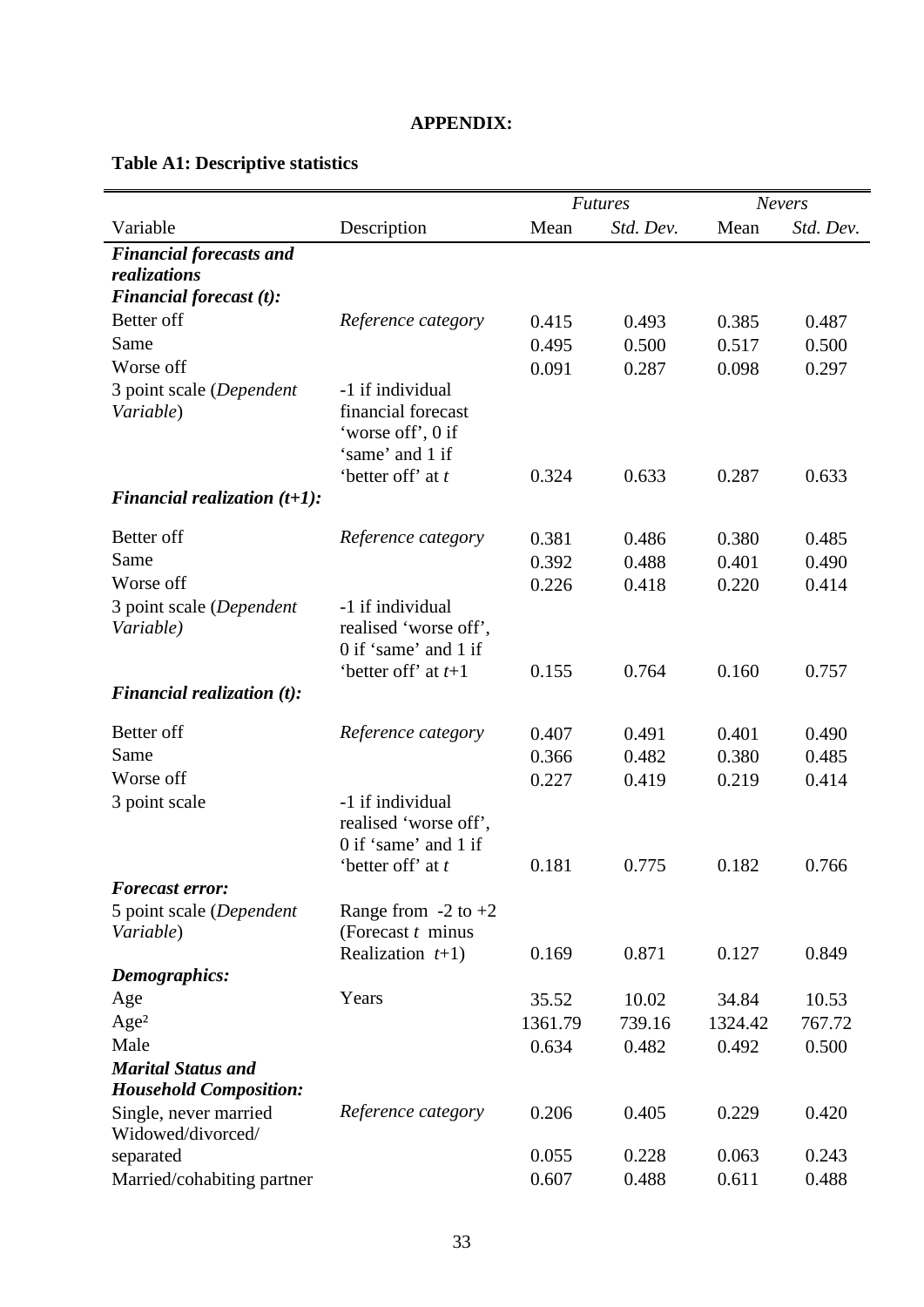|                                |                    |       | (618 individuals) |       | (7367 individuals) |
|--------------------------------|--------------------|-------|-------------------|-------|--------------------|
| N                              |                    |       | 3138              |       | 28830              |
|                                | Reference category |       |                   |       |                    |
| Social sector rental           |                    | 0.075 | 0.263             | 0.111 | 0.314              |
| Private sector rental          |                    | 0.089 | 0.285             | 0.092 | 0.289              |
| Own with mortgage              |                    | 0.736 | 0.441             | 0.695 | 0.460              |
| Outright owner                 |                    | 0.100 | 0.300             | 0.102 | 0.303              |
| <b>Housing Tenure:</b>         |                    |       |                   |       |                    |
| No qualifications              | Reference category | 0.154 | 0.361             | 0.175 | 0.380              |
| O-levels/GCSEs                 |                    | 0.315 | 0.465             | 0.382 | 0.486              |
| A-level                        |                    | 0.268 | 0.443             | 0.210 | 0.408              |
| qualification                  |                    | 0.088 | 0.283             | 0.076 | 0.265              |
| Vocational college             |                    |       |                   |       |                    |
| University/college degree      |                    | 0.175 | 0.380             | 0.157 | 0.364              |
| <b>Educational Attainment:</b> |                    |       |                   |       |                    |
| children in household          |                    | 0.707 | 0.983             | 0.708 | 0.968              |
| Number of dependent            |                    |       |                   |       |                    |
| not employed                   |                    | 0.131 | 0.338             | 0.097 | 0.297              |
| Married/cohabiting partner     |                    |       |                   |       |                    |
| employed                       |                    |       |                   |       |                    |

Source: authors' tabulations from BHPS 1991-2008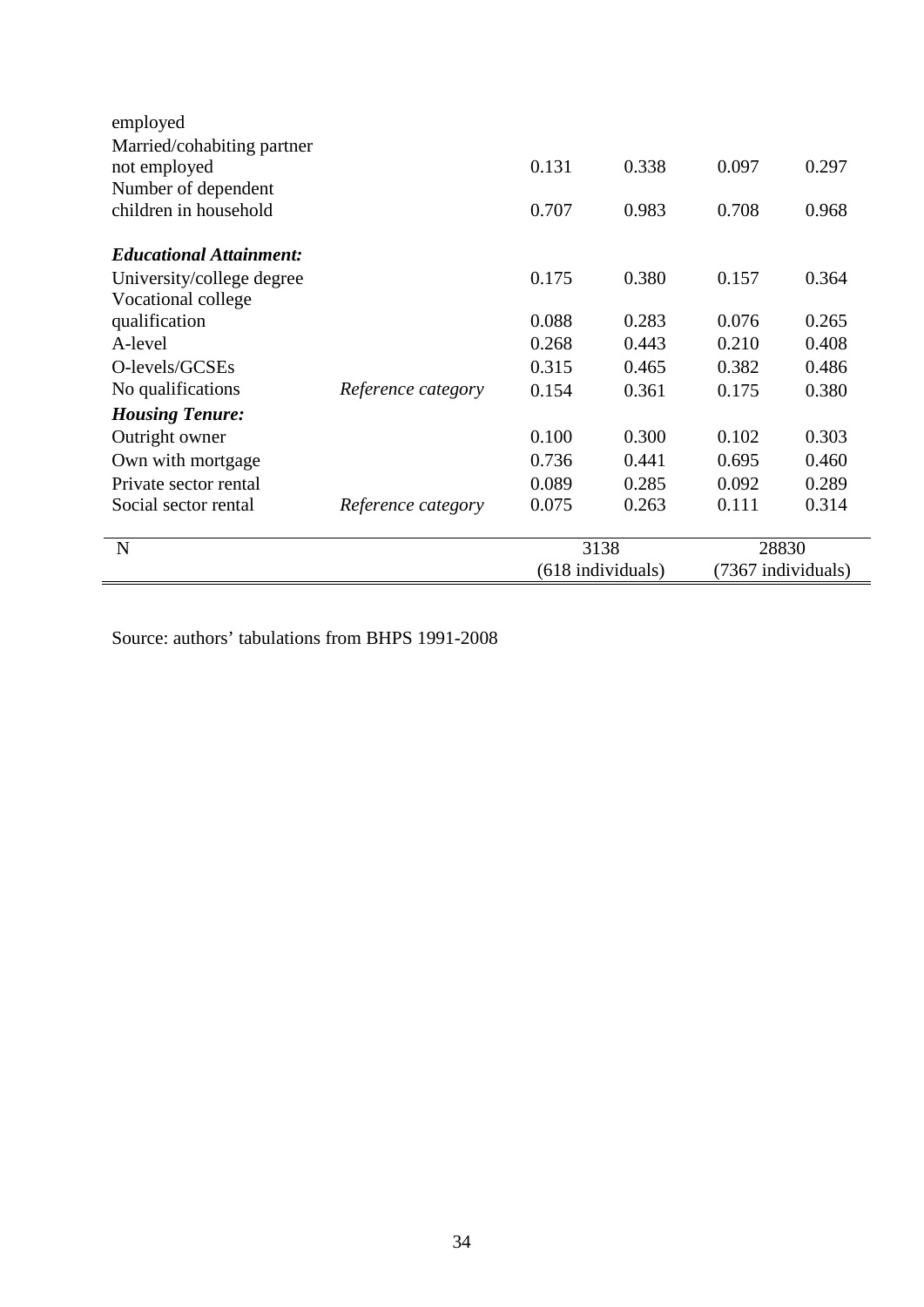|                                                                             | $(1)$ <i>Futures</i>  |          | $(2)$ Nevers |                        |  |  |
|-----------------------------------------------------------------------------|-----------------------|----------|--------------|------------------------|--|--|
| Dependent Variable                                                          | <b>Forecast Error</b> |          |              | <b>Forecast Error</b>  |  |  |
|                                                                             | Coefficients          | Robust   | Coefficients | Robust                 |  |  |
|                                                                             |                       | Standard |              | <b>Standard Errors</b> |  |  |
| Variable                                                                    |                       | Errors   |              |                        |  |  |
| <b>Demographics</b>                                                         |                       |          |              |                        |  |  |
| Age                                                                         | $-0.002$              | 0.079    | $-0.026$     | 0.028                  |  |  |
| Age <sup>2</sup> /100                                                       | 0.041                 | 0.036    | $-0.020$     | 0.016                  |  |  |
| Marital Status and Household Composition (Reference: Single, never married) |                       |          |              |                        |  |  |
| Widowed/divorced/separated                                                  | $-0.145$              | 0.149    | $-0.052$     | 0.059                  |  |  |
| Married/cohabiting-partner                                                  |                       |          |              |                        |  |  |
| employed                                                                    | 0.023                 | 0.107    | $-0.002$     | 0.036                  |  |  |
| Married/cohabiting-partner                                                  |                       |          |              |                        |  |  |
| not employed                                                                | $-0.100$              | 0.128    | 0.001        | 0.044                  |  |  |
| Number of dependent                                                         |                       |          |              |                        |  |  |
| children in household                                                       | 0.009                 | 0.037    | $0.042***$   | 0.015                  |  |  |
| <b>Educational Attainment (Reference: No qualifications)</b>                |                       |          |              |                        |  |  |
| University/college degree                                                   | $-0.391$              | 0.365    | 0.130        | 0.153                  |  |  |
| Vocational college                                                          |                       |          |              |                        |  |  |
| qualification                                                               | $-0.570$              | 0.357    | 0.024        | 0.145                  |  |  |
| A-level                                                                     | $-0.843***$           | 0.302    | $-0.003$     | 0.111                  |  |  |
| O-levels/GCSEs                                                              | $-0.734**$            | 0.324    | 0.054        | 0.114                  |  |  |
| <b>Housing Tenure (Reference: Social sector rental)</b>                     |                       |          |              |                        |  |  |
| Outright owner                                                              | $-0.186$              | 0.183    | 0.085        | 0.056                  |  |  |
| Own with mortgage                                                           | $-0.150$              | 0.155    | $0.117***$   | 0.044                  |  |  |
| Private sector rental                                                       | $-0.127$              | 0.168    | $0.124**$    | 0.050                  |  |  |
| Financial Realizations time t (reference category: 'worse')                 |                       |          |              |                        |  |  |
| 'Better'                                                                    | $-0.024$              | 0.053    | $0.159***$   | 0.017                  |  |  |
| 'Same'                                                                      | $-0.103*$             | 0.055    | 0.013        | 0.017                  |  |  |
| <b>Region dummies included</b>                                              | Yes                   |          | Yes          |                        |  |  |
| <b>Year dummies included</b>                                                | Yes                   |          | Yes          |                        |  |  |
| Observations                                                                | 3138                  |          |              | 28830                  |  |  |
|                                                                             | (618 Individuals)     |          |              | (7367 Individuals)     |  |  |
| F Test                                                                      | $1.69***$             |          |              | $7.13***$              |  |  |

### **Table A2: Fixed effect optimism equations**

Notes: All regressions are clustered by individual and include year and region of residence dummy variables (coefficients not reported). \* indicates significance level (p-value) below 0.10, \*\* below 0.05 and \*\*\* below 0.01.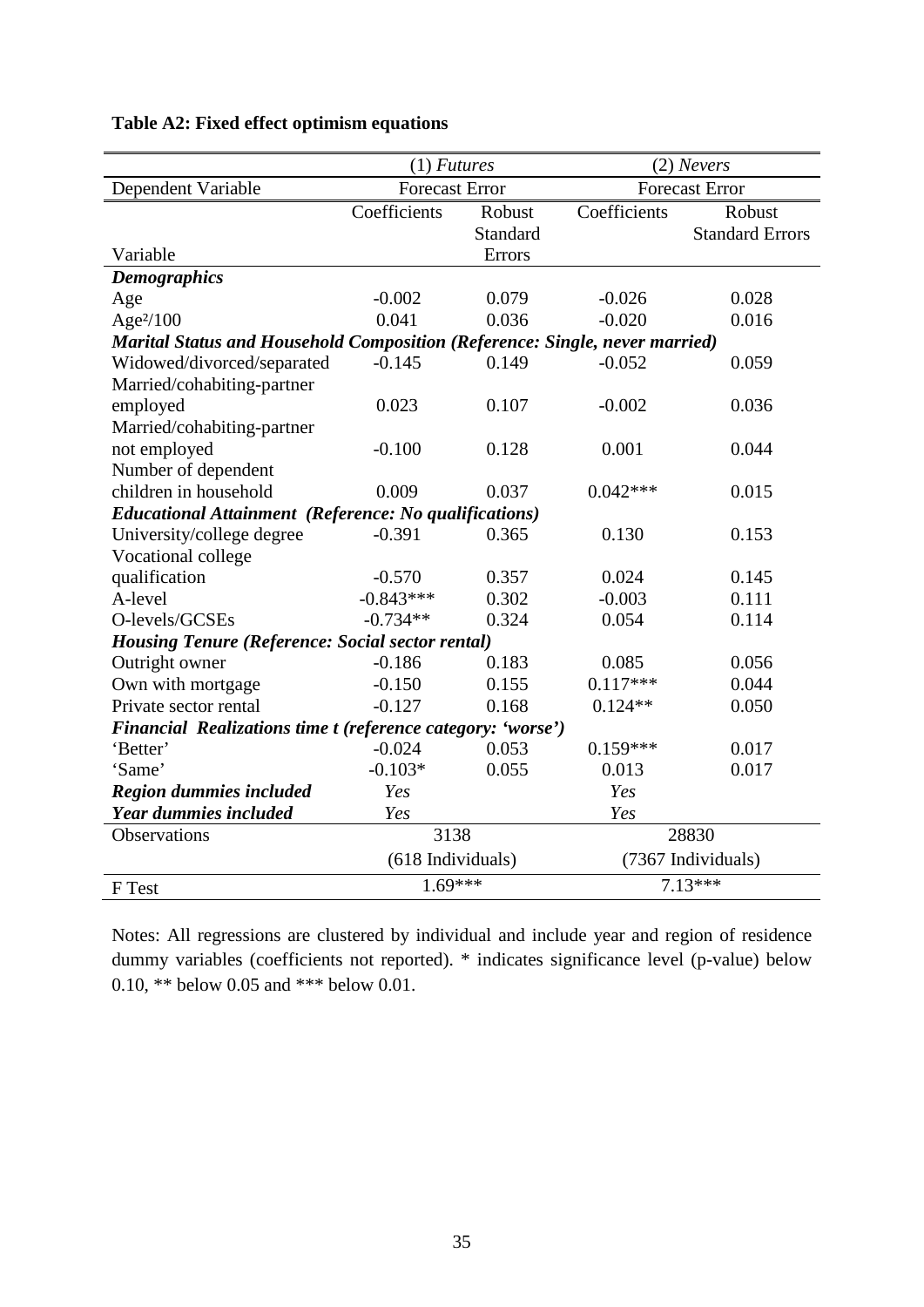| Dependent Variable<br>Log Hourly Real Wage<br>Log Hourly Real Wage<br>Coefficients<br>Coefficients<br>Variable<br>Robust<br>Robust<br>Standard<br>Standard<br>Errors<br>Errors<br><b>Demographics</b><br>0.031<br>0.024<br>$0.076***$<br>0.008<br>Age<br>$-0.093***$<br>0.016<br>$-0.104***$<br>Age <sup>2</sup> /100<br>0.005<br><b>Marital Status and Household Composition (Reference: Single, never married)</b><br>$0.136**$<br>$0.031*$<br>Widowed/divorced/separated<br>0.069<br>0.017<br>Married/cohabiting-partner<br>0.011<br>$0.109**$<br>0.049<br>$0.048***$<br>employed<br>Married/cohabiting-partner<br>0.054<br>$0.100*$<br>$0.064***$<br>0.013<br>not employed<br>Number of dependent<br>children in household<br>$-0.023$<br>0.015<br>0.005<br>$-0.021***$<br><b>Health (Reference: Health-other)</b><br>0.004<br>0.024<br>0.000<br>0.007<br>Health-excellent<br>0.005<br>0.018<br>0.002<br>0.005<br>Health-good<br><b>Educational Attainment (Reference: No qualifications)</b><br>University/college degree<br>0.063<br>0.126<br>$0.177***$<br>0.054<br>Vocational college<br>0.157<br>0.127<br>$0.091*$<br>0.050<br>qualification<br>0.094<br>0.133<br>A-level<br>0.065<br>0.043<br>O-levels/GCSEs<br>0.106<br>0.040<br>$-0.041$<br>$-0.006$<br><b>Labour Market Characteristics</b><br>$0.082**$<br>0.032<br>$0.064***$<br>0.011<br>Union covered, member<br>0.028<br>0.013<br>Union covered, non member<br>0.035<br>0.009<br>0.031<br>$-0.018**$<br>Holding a second job<br>$-0.053*$<br>0.009<br>Job tenure<br>0.001<br>0.004<br>0.000<br>0.001 |
|------------------------------------------------------------------------------------------------------------------------------------------------------------------------------------------------------------------------------------------------------------------------------------------------------------------------------------------------------------------------------------------------------------------------------------------------------------------------------------------------------------------------------------------------------------------------------------------------------------------------------------------------------------------------------------------------------------------------------------------------------------------------------------------------------------------------------------------------------------------------------------------------------------------------------------------------------------------------------------------------------------------------------------------------------------------------------------------------------------------------------------------------------------------------------------------------------------------------------------------------------------------------------------------------------------------------------------------------------------------------------------------------------------------------------------------------------------------------------------------------------------------------------------------------------------------------|
|                                                                                                                                                                                                                                                                                                                                                                                                                                                                                                                                                                                                                                                                                                                                                                                                                                                                                                                                                                                                                                                                                                                                                                                                                                                                                                                                                                                                                                                                                                                                                                        |
|                                                                                                                                                                                                                                                                                                                                                                                                                                                                                                                                                                                                                                                                                                                                                                                                                                                                                                                                                                                                                                                                                                                                                                                                                                                                                                                                                                                                                                                                                                                                                                        |
|                                                                                                                                                                                                                                                                                                                                                                                                                                                                                                                                                                                                                                                                                                                                                                                                                                                                                                                                                                                                                                                                                                                                                                                                                                                                                                                                                                                                                                                                                                                                                                        |
|                                                                                                                                                                                                                                                                                                                                                                                                                                                                                                                                                                                                                                                                                                                                                                                                                                                                                                                                                                                                                                                                                                                                                                                                                                                                                                                                                                                                                                                                                                                                                                        |
|                                                                                                                                                                                                                                                                                                                                                                                                                                                                                                                                                                                                                                                                                                                                                                                                                                                                                                                                                                                                                                                                                                                                                                                                                                                                                                                                                                                                                                                                                                                                                                        |
|                                                                                                                                                                                                                                                                                                                                                                                                                                                                                                                                                                                                                                                                                                                                                                                                                                                                                                                                                                                                                                                                                                                                                                                                                                                                                                                                                                                                                                                                                                                                                                        |
|                                                                                                                                                                                                                                                                                                                                                                                                                                                                                                                                                                                                                                                                                                                                                                                                                                                                                                                                                                                                                                                                                                                                                                                                                                                                                                                                                                                                                                                                                                                                                                        |
|                                                                                                                                                                                                                                                                                                                                                                                                                                                                                                                                                                                                                                                                                                                                                                                                                                                                                                                                                                                                                                                                                                                                                                                                                                                                                                                                                                                                                                                                                                                                                                        |
|                                                                                                                                                                                                                                                                                                                                                                                                                                                                                                                                                                                                                                                                                                                                                                                                                                                                                                                                                                                                                                                                                                                                                                                                                                                                                                                                                                                                                                                                                                                                                                        |
|                                                                                                                                                                                                                                                                                                                                                                                                                                                                                                                                                                                                                                                                                                                                                                                                                                                                                                                                                                                                                                                                                                                                                                                                                                                                                                                                                                                                                                                                                                                                                                        |
|                                                                                                                                                                                                                                                                                                                                                                                                                                                                                                                                                                                                                                                                                                                                                                                                                                                                                                                                                                                                                                                                                                                                                                                                                                                                                                                                                                                                                                                                                                                                                                        |
|                                                                                                                                                                                                                                                                                                                                                                                                                                                                                                                                                                                                                                                                                                                                                                                                                                                                                                                                                                                                                                                                                                                                                                                                                                                                                                                                                                                                                                                                                                                                                                        |
|                                                                                                                                                                                                                                                                                                                                                                                                                                                                                                                                                                                                                                                                                                                                                                                                                                                                                                                                                                                                                                                                                                                                                                                                                                                                                                                                                                                                                                                                                                                                                                        |
|                                                                                                                                                                                                                                                                                                                                                                                                                                                                                                                                                                                                                                                                                                                                                                                                                                                                                                                                                                                                                                                                                                                                                                                                                                                                                                                                                                                                                                                                                                                                                                        |
|                                                                                                                                                                                                                                                                                                                                                                                                                                                                                                                                                                                                                                                                                                                                                                                                                                                                                                                                                                                                                                                                                                                                                                                                                                                                                                                                                                                                                                                                                                                                                                        |
|                                                                                                                                                                                                                                                                                                                                                                                                                                                                                                                                                                                                                                                                                                                                                                                                                                                                                                                                                                                                                                                                                                                                                                                                                                                                                                                                                                                                                                                                                                                                                                        |
|                                                                                                                                                                                                                                                                                                                                                                                                                                                                                                                                                                                                                                                                                                                                                                                                                                                                                                                                                                                                                                                                                                                                                                                                                                                                                                                                                                                                                                                                                                                                                                        |
|                                                                                                                                                                                                                                                                                                                                                                                                                                                                                                                                                                                                                                                                                                                                                                                                                                                                                                                                                                                                                                                                                                                                                                                                                                                                                                                                                                                                                                                                                                                                                                        |
|                                                                                                                                                                                                                                                                                                                                                                                                                                                                                                                                                                                                                                                                                                                                                                                                                                                                                                                                                                                                                                                                                                                                                                                                                                                                                                                                                                                                                                                                                                                                                                        |
|                                                                                                                                                                                                                                                                                                                                                                                                                                                                                                                                                                                                                                                                                                                                                                                                                                                                                                                                                                                                                                                                                                                                                                                                                                                                                                                                                                                                                                                                                                                                                                        |
|                                                                                                                                                                                                                                                                                                                                                                                                                                                                                                                                                                                                                                                                                                                                                                                                                                                                                                                                                                                                                                                                                                                                                                                                                                                                                                                                                                                                                                                                                                                                                                        |
|                                                                                                                                                                                                                                                                                                                                                                                                                                                                                                                                                                                                                                                                                                                                                                                                                                                                                                                                                                                                                                                                                                                                                                                                                                                                                                                                                                                                                                                                                                                                                                        |
|                                                                                                                                                                                                                                                                                                                                                                                                                                                                                                                                                                                                                                                                                                                                                                                                                                                                                                                                                                                                                                                                                                                                                                                                                                                                                                                                                                                                                                                                                                                                                                        |
|                                                                                                                                                                                                                                                                                                                                                                                                                                                                                                                                                                                                                                                                                                                                                                                                                                                                                                                                                                                                                                                                                                                                                                                                                                                                                                                                                                                                                                                                                                                                                                        |
|                                                                                                                                                                                                                                                                                                                                                                                                                                                                                                                                                                                                                                                                                                                                                                                                                                                                                                                                                                                                                                                                                                                                                                                                                                                                                                                                                                                                                                                                                                                                                                        |
|                                                                                                                                                                                                                                                                                                                                                                                                                                                                                                                                                                                                                                                                                                                                                                                                                                                                                                                                                                                                                                                                                                                                                                                                                                                                                                                                                                                                                                                                                                                                                                        |
|                                                                                                                                                                                                                                                                                                                                                                                                                                                                                                                                                                                                                                                                                                                                                                                                                                                                                                                                                                                                                                                                                                                                                                                                                                                                                                                                                                                                                                                                                                                                                                        |
|                                                                                                                                                                                                                                                                                                                                                                                                                                                                                                                                                                                                                                                                                                                                                                                                                                                                                                                                                                                                                                                                                                                                                                                                                                                                                                                                                                                                                                                                                                                                                                        |
|                                                                                                                                                                                                                                                                                                                                                                                                                                                                                                                                                                                                                                                                                                                                                                                                                                                                                                                                                                                                                                                                                                                                                                                                                                                                                                                                                                                                                                                                                                                                                                        |
| 0.017<br>Job tenure <sup>2</sup> /100<br>0.008<br>0.004<br>0.005                                                                                                                                                                                                                                                                                                                                                                                                                                                                                                                                                                                                                                                                                                                                                                                                                                                                                                                                                                                                                                                                                                                                                                                                                                                                                                                                                                                                                                                                                                       |
| $0.042***$<br>$0.035*$<br>0.021<br>0.006<br>Manager / supervisor                                                                                                                                                                                                                                                                                                                                                                                                                                                                                                                                                                                                                                                                                                                                                                                                                                                                                                                                                                                                                                                                                                                                                                                                                                                                                                                                                                                                                                                                                                       |
| Promotion opportunities                                                                                                                                                                                                                                                                                                                                                                                                                                                                                                                                                                                                                                                                                                                                                                                                                                                                                                                                                                                                                                                                                                                                                                                                                                                                                                                                                                                                                                                                                                                                                |
| available<br>0.019<br>0.005<br>$-0.025$<br>0.007                                                                                                                                                                                                                                                                                                                                                                                                                                                                                                                                                                                                                                                                                                                                                                                                                                                                                                                                                                                                                                                                                                                                                                                                                                                                                                                                                                                                                                                                                                                       |
| Pay includes bonus / profit                                                                                                                                                                                                                                                                                                                                                                                                                                                                                                                                                                                                                                                                                                                                                                                                                                                                                                                                                                                                                                                                                                                                                                                                                                                                                                                                                                                                                                                                                                                                            |
| 0.021<br>0.021<br>$0.033***$<br>0.005<br>share                                                                                                                                                                                                                                                                                                                                                                                                                                                                                                                                                                                                                                                                                                                                                                                                                                                                                                                                                                                                                                                                                                                                                                                                                                                                                                                                                                                                                                                                                                                         |
| Employer provided pension                                                                                                                                                                                                                                                                                                                                                                                                                                                                                                                                                                                                                                                                                                                                                                                                                                                                                                                                                                                                                                                                                                                                                                                                                                                                                                                                                                                                                                                                                                                                              |
| $0.079***$<br>$0.070***$<br>0.030<br>0.008<br>available                                                                                                                                                                                                                                                                                                                                                                                                                                                                                                                                                                                                                                                                                                                                                                                                                                                                                                                                                                                                                                                                                                                                                                                                                                                                                                                                                                                                                                                                                                                |
| $0.018***$<br>0.016<br>Pay includes annual rises<br>$-0.019$<br>0.005                                                                                                                                                                                                                                                                                                                                                                                                                                                                                                                                                                                                                                                                                                                                                                                                                                                                                                                                                                                                                                                                                                                                                                                                                                                                                                                                                                                                                                                                                                  |
| Shift worker<br>0.058<br>0.043<br>0.014<br>0.010                                                                                                                                                                                                                                                                                                                                                                                                                                                                                                                                                                                                                                                                                                                                                                                                                                                                                                                                                                                                                                                                                                                                                                                                                                                                                                                                                                                                                                                                                                                       |
| Seasonal/Agency                                                                                                                                                                                                                                                                                                                                                                                                                                                                                                                                                                                                                                                                                                                                                                                                                                                                                                                                                                                                                                                                                                                                                                                                                                                                                                                                                                                                                                                                                                                                                        |
| Temping/Casual contract<br>0.029<br>0.056<br>$-0.026$<br>0.018                                                                                                                                                                                                                                                                                                                                                                                                                                                                                                                                                                                                                                                                                                                                                                                                                                                                                                                                                                                                                                                                                                                                                                                                                                                                                                                                                                                                                                                                                                         |
| Fixed-term contact<br>$-0.020$<br>0.062<br>$-0.008$<br>0.016                                                                                                                                                                                                                                                                                                                                                                                                                                                                                                                                                                                                                                                                                                                                                                                                                                                                                                                                                                                                                                                                                                                                                                                                                                                                                                                                                                                                                                                                                                           |
| Flexibility in job location (Reference: work at employers' premises)                                                                                                                                                                                                                                                                                                                                                                                                                                                                                                                                                                                                                                                                                                                                                                                                                                                                                                                                                                                                                                                                                                                                                                                                                                                                                                                                                                                                                                                                                                   |
| $0.120**$<br>Work from home<br>0.168<br>0.183<br>0.046                                                                                                                                                                                                                                                                                                                                                                                                                                                                                                                                                                                                                                                                                                                                                                                                                                                                                                                                                                                                                                                                                                                                                                                                                                                                                                                                                                                                                                                                                                                 |
| 0.010<br>Other work location<br>$0.063*$<br>0.033<br>0.005                                                                                                                                                                                                                                                                                                                                                                                                                                                                                                                                                                                                                                                                                                                                                                                                                                                                                                                                                                                                                                                                                                                                                                                                                                                                                                                                                                                                                                                                                                             |
| 0.036<br>0.030<br>$0.022*$<br>0.011<br>Work needs travelling                                                                                                                                                                                                                                                                                                                                                                                                                                                                                                                                                                                                                                                                                                                                                                                                                                                                                                                                                                                                                                                                                                                                                                                                                                                                                                                                                                                                                                                                                                           |
| <b>Occupation (Reference: Other)</b>                                                                                                                                                                                                                                                                                                                                                                                                                                                                                                                                                                                                                                                                                                                                                                                                                                                                                                                                                                                                                                                                                                                                                                                                                                                                                                                                                                                                                                                                                                                                   |

# **Table A3: Fixed effect log hourly real wage equations**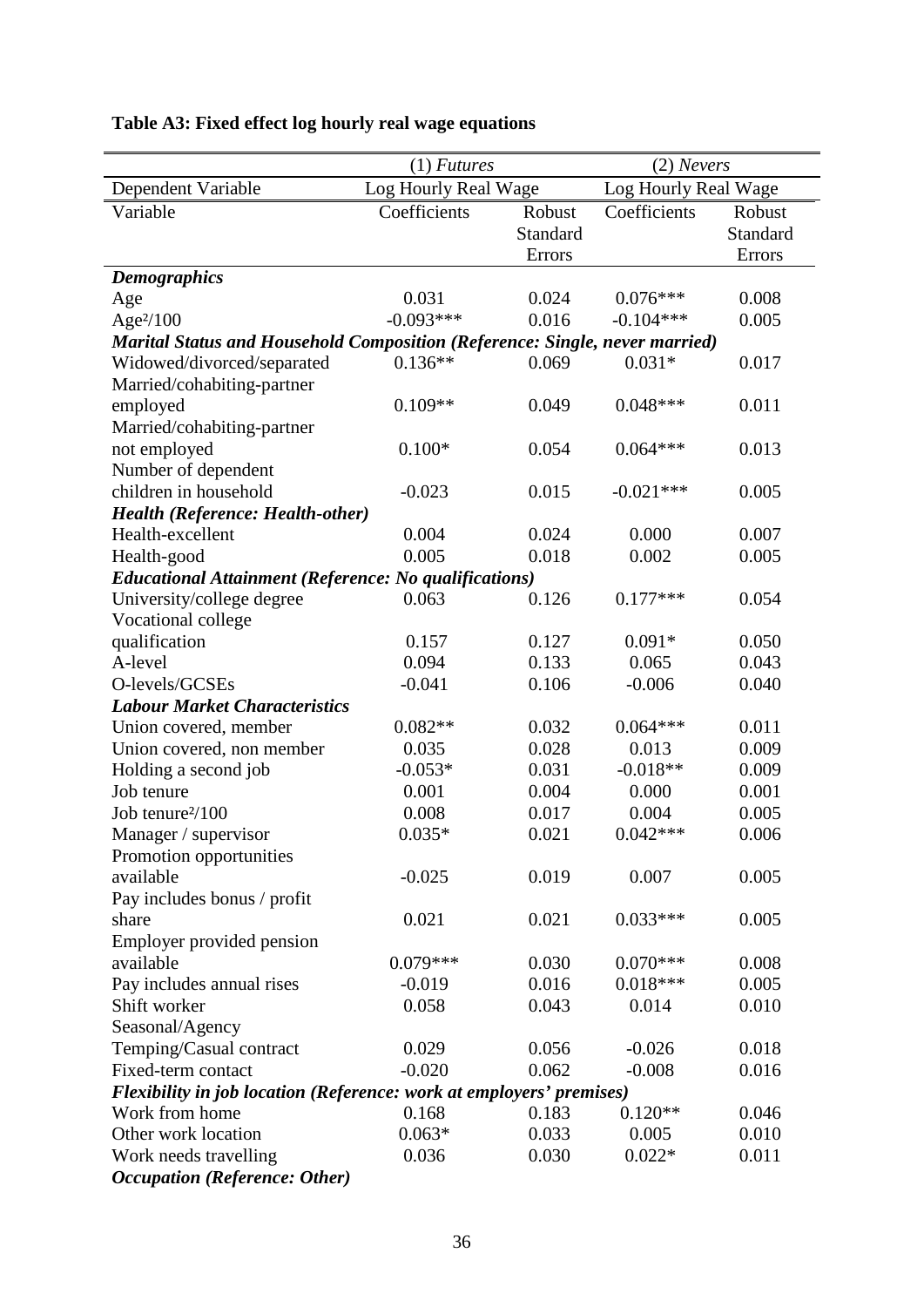| Managers & Administrators                                    | $0.158***$        | 0.052 | $0.111***$         | 0.017 |  |
|--------------------------------------------------------------|-------------------|-------|--------------------|-------|--|
| Professional                                                 | $0.185***$        | 0.060 | $0.129***$         | 0.019 |  |
| Associate Professional &                                     |                   |       |                    |       |  |
| Technical                                                    | $0.097*$          | 0.056 | $0.092***$         | 0.018 |  |
| Clerical & Secretarial                                       | $0.145**$         | 0.063 | $0.041**$          | 0.017 |  |
| Craft & Related                                              | 0.067             | 0.052 | $0.043**$          | 0.018 |  |
| Personal & Protective Service                                | 0.011             | 0.075 | $-0.018$           | 0.018 |  |
| <b>Sales</b>                                                 | 0.022             | 0.067 | $-0.004$           | 0.019 |  |
| Plant & Machine Operatives                                   | 0.063             | 0.049 | $0.034*$           | 0.018 |  |
| <b>Employing Sector (Reference: Private Firm)</b>            |                   |       |                    |       |  |
| Civil Service                                                | $-0.017$          | 0.052 | $-0.011$           | 0.021 |  |
| <b>Local Government</b>                                      | 0.005             | 0.066 | $0.031*$           | 0.018 |  |
| Other Public                                                 | $-0.035$          | 0.062 | $-0.005$           | 0.016 |  |
| Non-Profit                                                   | 0.002             | 0.128 | $-0.004$           | 0.023 |  |
| One-digit level industry (Reference: Agriculture & Fishing)  |                   |       |                    |       |  |
| Mining & Quarrying                                           | 0.141             | 0.120 | $0.134**$          | 0.053 |  |
| Manufacturing                                                | 0.142             | 0.101 | 0.046              | 0.033 |  |
| Electricity, Gas & Water                                     | 0.059             | 0.145 | $0.093*$           | 0.049 |  |
| Construction                                                 | 0.174             | 0.123 | 0.026              | 0.035 |  |
| Wholesale & Retail Trade                                     | 0.035             | 0.097 | $-0.024$           | 0.033 |  |
| Hotels & Restaurants                                         | $-0.021$          | 0.121 | $-0.076**$         | 0.035 |  |
| Transport, Storage &                                         |                   |       |                    |       |  |
| Communication                                                | 0.020             | 0.106 | 0.011              | 0.035 |  |
| <b>Financial Intermediation</b>                              | 0.089             | 0.111 | 0.044              | 0.037 |  |
| Real Estate & Business                                       |                   |       |                    |       |  |
| Activities                                                   | 0.117             | 0.108 | 0.042              | 0.032 |  |
| Public Administration &                                      |                   |       |                    |       |  |
| Defence                                                      | $0.323***$        | 0.119 | 0.037              | 0.033 |  |
| Education                                                    | 0.161             | 0.109 | 0.022              | 0.038 |  |
| Health & Social Work                                         | 0.036             | 0.132 | $-0.031$           | 0.034 |  |
| Social & Personal Services                                   | $-0.018$          | 0.111 | $-0.013$           | 0.035 |  |
| Private Households & Extra-                                  |                   |       |                    |       |  |
| <b>Territorial Organizations</b>                             | 0.151             | 0.100 | 0.044              | 0.041 |  |
| <b>Firm Size -Number of Co-workers (Reference: Over 500)</b> |                   |       |                    |       |  |
| $1-9$                                                        | $-0.042$          | 0.035 | $-0.073***$        | 0.011 |  |
| 10-24                                                        | 0.019             | 0.038 | $-0.054***$        | 0.010 |  |
| 25-49                                                        | 0.034             | 0.042 | $-0.046***$        | 0.010 |  |
| 50-99                                                        | 0.034             | 0.037 | $-0.027***$        | 0.010 |  |
| 100-199                                                      | 0.005             | 0.034 | $-0.018*$          | 0.009 |  |
| 200-499                                                      | 0.015             | 0.027 | $-0.007$           | 0.008 |  |
| Region dummies included                                      | Yes               |       | Yes                |       |  |
| Year dummies included                                        | Yes               |       | Yes                |       |  |
| Observations                                                 | 3321              |       | 33070              |       |  |
|                                                              | (708 Individuals) |       | (9010 Individuals) |       |  |
| F Test                                                       | 11.33***          |       | 44.90***           |       |  |

Note: All regressions are clustered by individual and include year and region of residence dummy variables (coefficients not reported). \* indicates significance level (p-value) below 0.10, \*\* below 0.05 and \*\*\* below 0.01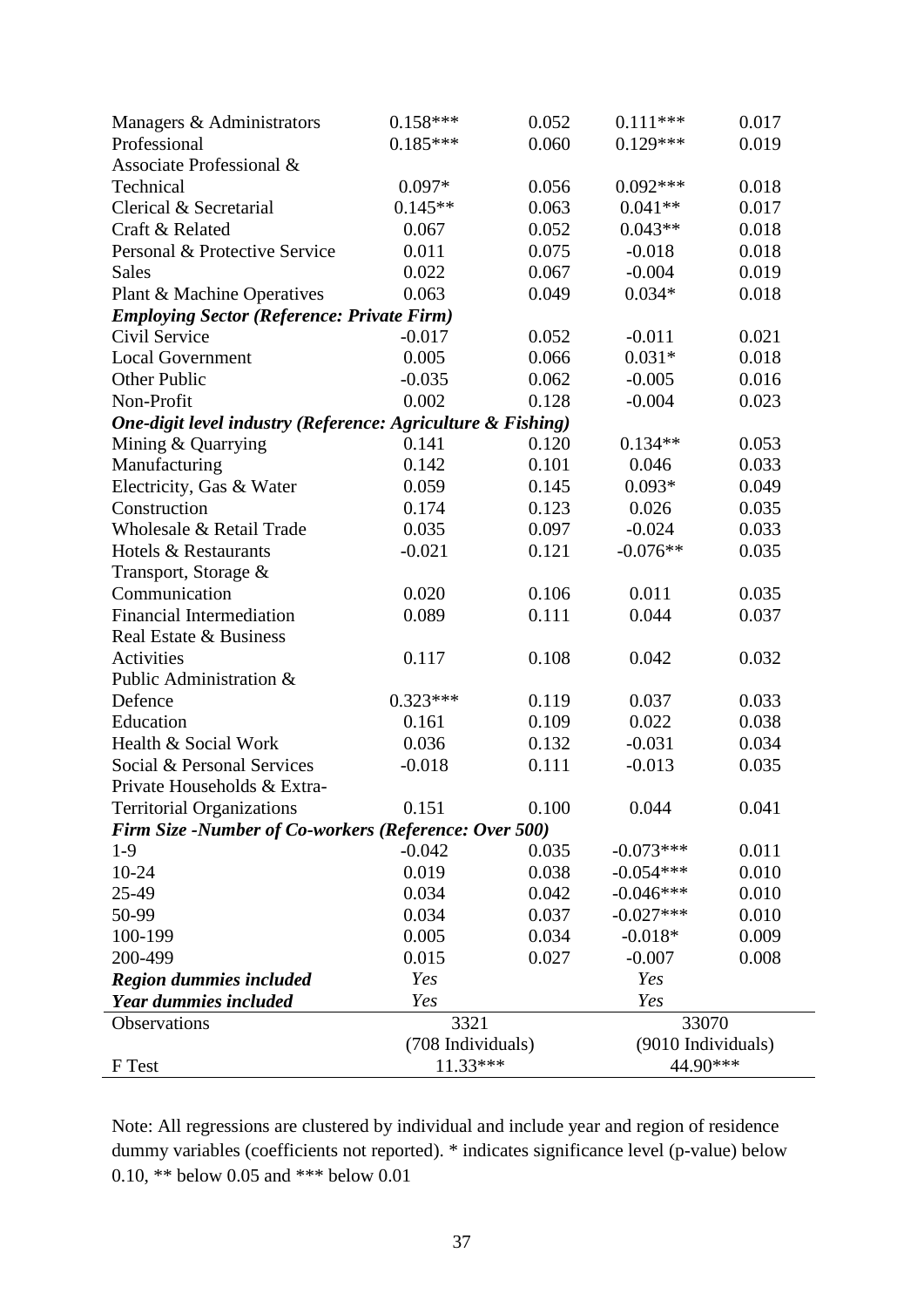|                                                                                    | $(1)$ <i>Futures</i> |          | $(2)$ Nevers       |          |  |
|------------------------------------------------------------------------------------|----------------------|----------|--------------------|----------|--|
| Dependent Variable                                                                 | Realization $t+1$    |          | Realization $t+1$  |          |  |
|                                                                                    | Coefficients         | Robust   | Coefficients       | Robust   |  |
|                                                                                    |                      | Standard |                    | Standard |  |
| Variable                                                                           |                      | Errors   |                    | Errors   |  |
| <b>Demographics</b>                                                                |                      |          |                    |          |  |
| Age                                                                                | $-0.050$             | 0.060    | $-0.004$           | 0.024    |  |
| Age <sup>2</sup> /100                                                              | 0.041                | 0.000    | $0.063***$         | 0.014    |  |
| <b>Marital Status and Household Composition (Reference: Single, never married)</b> |                      |          |                    |          |  |
| Widowed/divorced/separated                                                         | 0.059                | 0.134    | 0.060              | 0.051    |  |
| Married/cohabiting-partner                                                         |                      |          |                    |          |  |
| employed                                                                           | $-0.029$             | 0.097    | 0.017              | 0.032    |  |
| Married/cohabiting-partner not                                                     |                      |          |                    |          |  |
| employed                                                                           | 0.099                | 0.112    | 0.052              | 0.039    |  |
| Number of dependent children in                                                    |                      |          |                    |          |  |
| household                                                                          | 0.042                | 0.031    | 0.004              | 0.013    |  |
| <b>Educational Attainment (Reference: No qualifications)</b>                       |                      |          |                    |          |  |
| University/college degree                                                          | 0.292                | 0.310    | 0.001              | 0.133    |  |
| Vocational college qualification                                                   | 0.441                | 0.318    | 0.019              | 0.121    |  |
| A-level                                                                            | $0.722***$           | 0.258    | $-0.005$           | 0.104    |  |
| O-levels/GCSEs                                                                     | $0.522*$             | 0.284    | 0.006              | 0.107    |  |
| <b>Housing Tenure (Reference: Social sector rental)</b>                            |                      |          |                    |          |  |
| Outright owner                                                                     | $0.268*$             | 0.152    | $-0.174***$        | 0.048    |  |
| Own with mortgage                                                                  | $0.223*$             | 0.122    | $-0.123***$        | 0.038    |  |
| Private sector rental                                                              | 0.124                | 0.124    | $-0.078*$          | 0.043    |  |
| Financial Realizations time t (reference category: 'worse')                        |                      |          |                    |          |  |
| 'Better'                                                                           | $-0.013$             | 0.045    | $-0.132***$        | 0.014    |  |
| 'Same'                                                                             | 0.007                | 0.045    | $-0.075***$        | 0.014    |  |
| <b>Region dummies included</b>                                                     | Yes                  |          | Yes                |          |  |
| Year dummies included                                                              | Yes                  |          | Yes                |          |  |
| Observations                                                                       | 3138                 |          | 28830              |          |  |
|                                                                                    | (618 Individuals)    |          | (7367 Individuals) |          |  |
| F Test                                                                             | 11.08***             |          | $6.16***$          |          |  |

### **Table A4: Fixed effect realization** *t+1* **equations**

Notes: All regressions are clustered by individual and include year and region of residence dummy variables (coefficients not reported). \* indicates significance level (p-value) below 0.10, \*\* below 0.05 and \*\*\* below 0.01.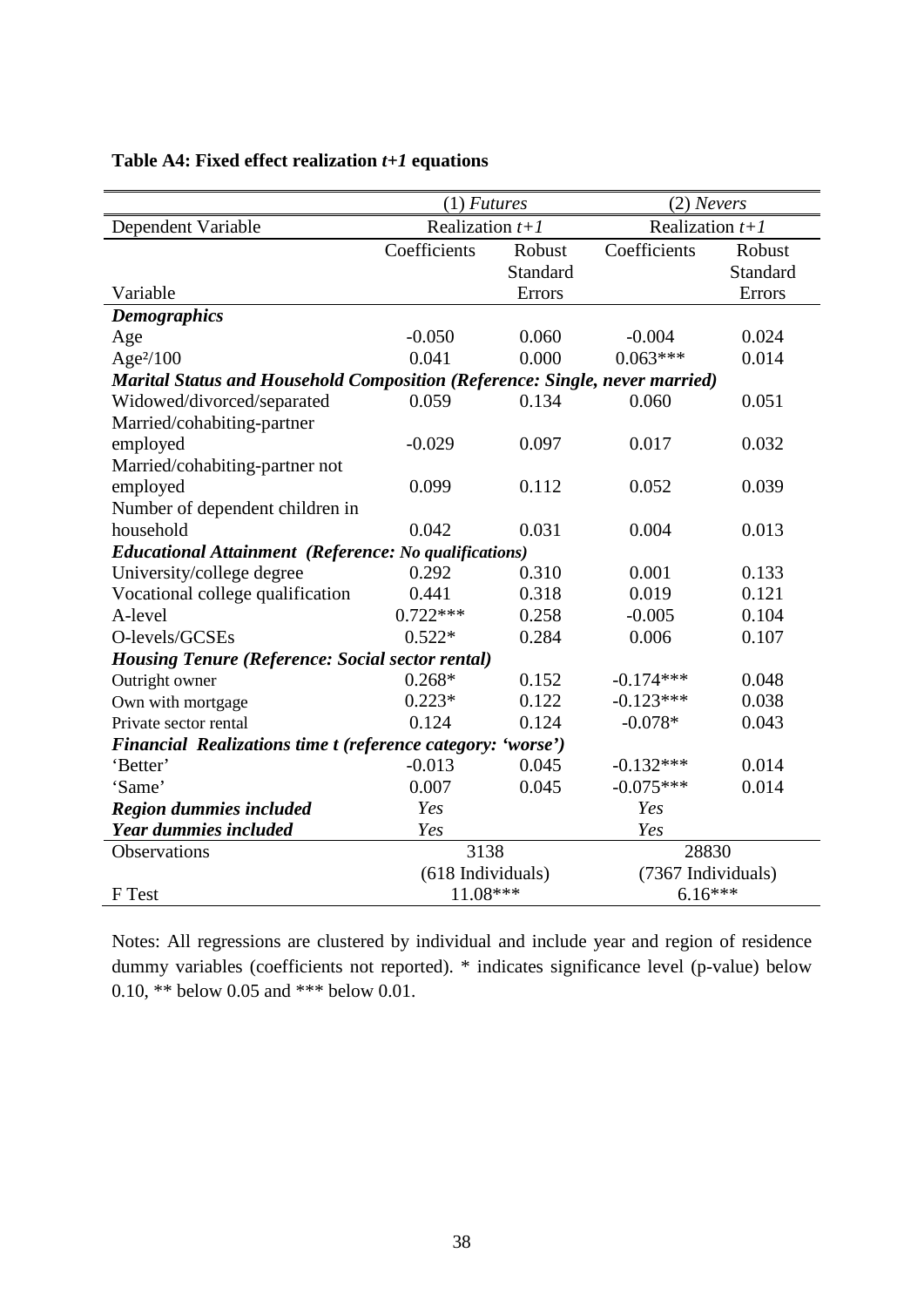| Dependent                                                                          |                  |         |                  |         |                                             |         |                  |         |                  |         |
|------------------------------------------------------------------------------------|------------------|---------|------------------|---------|---------------------------------------------|---------|------------------|---------|------------------|---------|
| Variable                                                                           |                  |         |                  |         | <b>Gross Monthly Self-Employed Earnings</b> |         |                  |         |                  |         |
| Quantile                                                                           | $25^{\text{th}}$ |         | $50^{\text{th}}$ |         | $75^{\text{th}}$                            |         | 90 <sup>th</sup> |         | $95^{\text{th}}$ |         |
|                                                                                    |                  | Robust  |                  | Robust  |                                             | Robust  |                  | Robust  |                  | Robust  |
| Variable                                                                           | Coef.            | S.E's   | Coef.            | S.E's   | Coef.                                       | S.E's   | Coef.            | S.E's   | Coef.            | S.E's   |
| Optimism                                                                           | 17.108           | 66.098  | $-157.664*$      | 85.314  | $-312.906***$                               | 102.446 | $-624.416***$    | 206.413 | $-932.845***$    | 189.083 |
| Optimism $2$                                                                       | $-10.287$        | 18.044  | $-7.432$         | 22.688  | $-35.215$                                   | 23.932  | $-11.108$        | 45.878  | $-45.836$        | 51.498  |
| Optimism $3$                                                                       | 0.483            | 8.820   | 31.890***        | 11.439  | 55.128***                                   | 13.701  | 85.852***        | 32.143  | 113.437***       | 28.345  |
| Whether Draws up Profit/Loss Accounts (Reference: Does not draw up accounts)       |                  |         |                  |         |                                             |         |                  |         |                  |         |
| Draws up accounts                                                                  | $-87.088$        | 63.173  | $-121.734$       | 98.702  | $-153.885$                                  | 131.408 | 90.164           | 271.944 | 157.357          | 197.058 |
| Not yet but will be                                                                | 200.946**        | 81.787  | 280.394**        | 118.723 | 301.063                                     | 196.279 | 531.459          | 396.377 | 421.091          | 430.695 |
| <b>FE Paid-Employment Performance Controls</b>                                     |                  |         |                  |         |                                             |         |                  |         |                  |         |
| Pastearnings                                                                       | 14.457           | 76.510  | 196.449**        | 89.858  | 552.457***                                  | 139.633 | 1112.131***      | 259.818 | 1315.997***      | 299.575 |
| Pastrealizations                                                                   | 10.600           | 72.407  | 35.989           | 84.087  | 104.002                                     | 104.927 | 94.301           | 176.844 | $-13.174$        | 280.327 |
| <b>Health (Reference: Health-other)</b>                                            |                  |         |                  |         |                                             |         |                  |         |                  |         |
| Health-excellent                                                                   | 5.869            | 77.471  | 59.016           | 77.447  | $-0.050$                                    | 107.120 | $-20.674$        | 228.662 | $-84.559$        | 281.246 |
| Health-good                                                                        | 53.421           | 57.224  | 17.659           | 68.291  | 36.104                                      | 89.710  | 200.249          | 184.199 | 217.613          | 230.933 |
| <b>Demographics</b>                                                                |                  |         |                  |         |                                             |         |                  |         |                  |         |
| Age                                                                                | $-0.777$         | 20.413  | 15.688           | 26.923  | 64.872                                      | 43.672  | 187.537**        | 77.239  | 203.104**        | 88.472  |
| Age <sup>2</sup>                                                                   | $-0.063$         | 0.240   | $-0.489$         | 0.336   | $-1.357**$                                  | 0.531   | $-3.286***$      | 0.993   | $-3.710***$      | 1.071   |
| Male                                                                               | 129.697**        | 61.975  | 224.774**        | 97.735  | 367.045***                                  | 117.781 | 483.088*         | 268.576 | 810.362***       | 217.503 |
| <b>Marital Status and Household Composition (Reference: Single, never married)</b> |                  |         |                  |         |                                             |         |                  |         |                  |         |
| Widowed/divorced                                                                   |                  |         |                  |         |                                             |         |                  |         |                  |         |
| /separated                                                                         | $-44.334$        | 131.121 | $-110.470$       | 160.501 | $-434.870*$                                 | 251.053 | $-1065.953*$     | 607.408 | $-1484.861**$    | 585.634 |
| Married/cohabiting                                                                 |                  |         |                  |         |                                             |         |                  |         |                  |         |
| -partner employed                                                                  | $-118.796$       | 85.379  | 24.892           | 141.725 | $-290.916$                                  | 228.637 | $-177.744$       | 639.459 | $-613.487$       | 549.696 |
| Married/cohabiting                                                                 |                  |         |                  |         |                                             |         |                  |         |                  |         |
| -partner not                                                                       |                  |         |                  |         |                                             |         |                  |         |                  |         |
| employed                                                                           | $-60.550$        | 111.735 | 150.903          | 160.206 | $-71.625$                                   | 254.241 | 501.086          | 826.337 | 26.183           | 701.986 |
| Number of                                                                          | 0.037            | 29.992  | $-40.772$        | 40.863  | $-64.643$                                   | 50.531  | $-249.129**$     | 114.289 | $-232.469$       | 160.088 |

|  |  |  |  |  |  | Table A5a: Quantile regression for gross monthly self-employed earnings |  |
|--|--|--|--|--|--|-------------------------------------------------------------------------|--|
|--|--|--|--|--|--|-------------------------------------------------------------------------|--|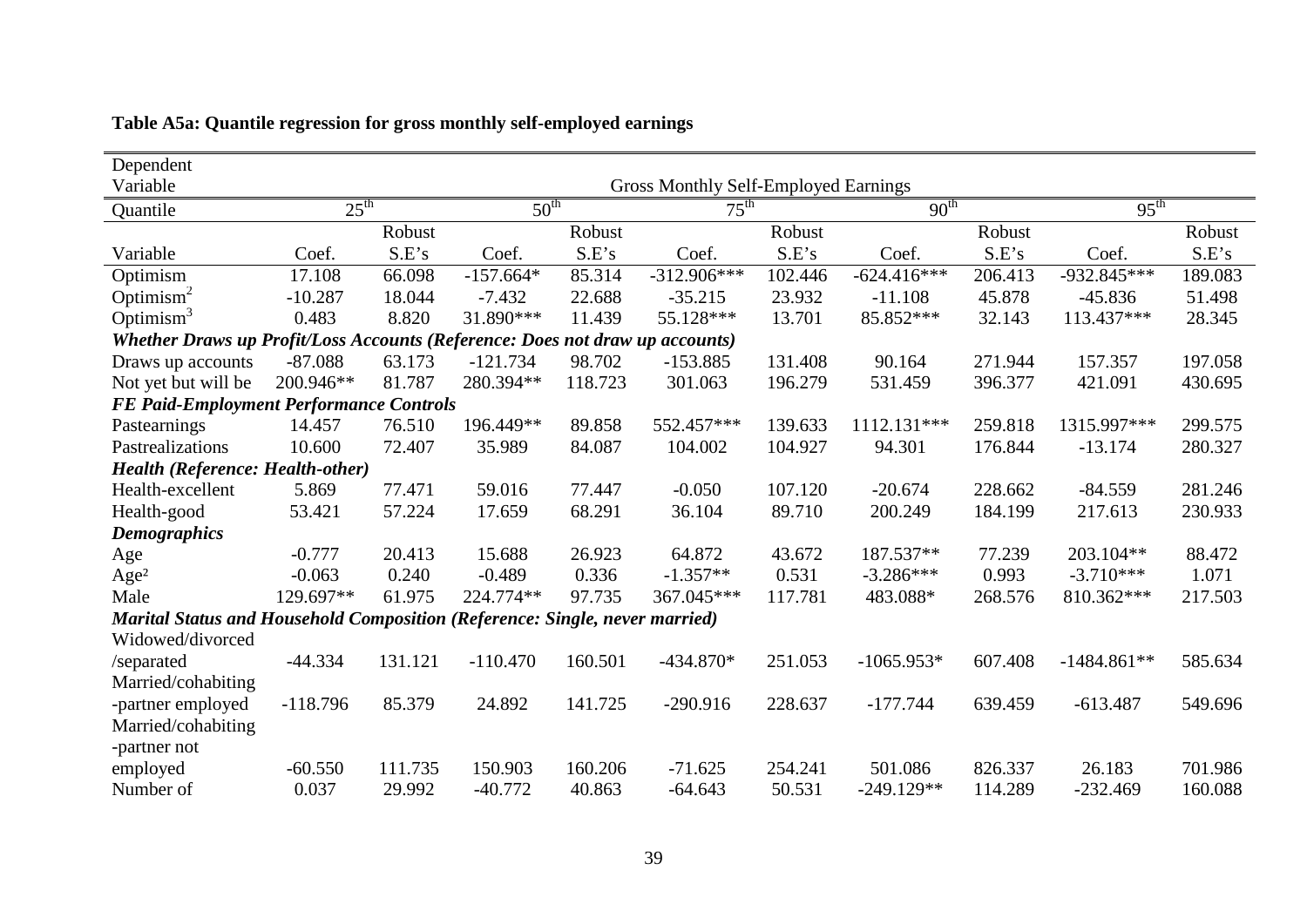| dependent children                                            |             |         |             |         |               |         |                |         |                |         |
|---------------------------------------------------------------|-------------|---------|-------------|---------|---------------|---------|----------------|---------|----------------|---------|
| in household                                                  |             |         |             |         |               |         |                |         |                |         |
| <b>Educational Attainment</b>                                 |             |         |             |         |               |         |                |         |                |         |
| University                                                    | $-92.491$   | 101.393 | 81.862      | 161.724 | 245.142       | 239.636 | 900.873        | 655.111 | 1167.829*      | 648.943 |
| HND/HNC                                                       | $-72.990$   | 110.502 | 46.872      | 142.385 | $-27.647$     | 288.311 | 973.143*       | 530.374 | 1275.453**     | 641.730 |
| A-level                                                       | $-134.067*$ | 78.416  | $-128.214$  | 107.718 | $-141.719$    | 194.589 | 329.287        | 296.964 | 346.044        | 251.386 |
| O-levels/GCSEs                                                | $-114.892$  | 87.803  | 10.096      | 112.658 | $-129.921$    | 197.030 | 391.807        | 302.997 | 591.680*       | 333.823 |
| <b>Housing Tenure (Reference: Social sector rental)</b>       |             |         |             |         |               |         |                |         |                |         |
| Outright owner                                                | $-8.712$    | 108.759 | 53.531      | 120.779 | 471.425**     | 190.698 | 867.062*       | 510.599 | 1488.626***    | 448.763 |
| Own with                                                      |             |         |             |         |               |         |                |         |                |         |
| mortgage                                                      | 58.112      | 94.585  | 66.653      | 103.877 | 444.697***    | 134.014 | 392.714        | 331.786 | 472.711*       | 241.495 |
| Private sector                                                |             |         |             |         |               |         |                |         |                |         |
| rental                                                        | $-121.721$  | 124.093 | $-161.816$  | 186.740 | 304.746       | 198.382 | 105.313        | 376.181 | 42.180         | 382.405 |
| Parental background (Reference: Neither Parent Self-Employed) |             |         |             |         |               |         |                |         |                |         |
| Both parents self-                                            |             |         |             |         |               |         |                |         |                |         |
| employed                                                      | $-134.909$  | 97.994  | $-230.251$  | 154.687 | $-527.802***$ | 200.238 | $-765.779$     | 491.811 | $-700.522*$    | 416.022 |
| Father self-                                                  |             |         |             |         |               |         |                |         |                |         |
| employed                                                      | 94.688      | 81.026  | 85.294      | 113.417 | 184.346       | 160.728 | 10.409         | 291.690 | 146.319        | 355.009 |
| Mother self-                                                  |             |         |             |         |               |         |                |         |                |         |
| employed                                                      | $-213.075$  | 161.801 | $-195.914$  | 173.858 | $-667.111***$ | 142.714 | $-1184.706***$ | 319.948 | $-1556.145***$ | 337.350 |
| <b>Labour Market Characteristics:</b>                         |             |         |             |         |               |         |                |         |                |         |
| Job tenure                                                    | 62.410***   | 12.199  | 81.464***   | 14.452  | 128.813***    | 20.632  | 127.816***     | 48.734  | 89.774**       | 43.411  |
| Job tenure <sup>2</sup>                                       | $-2.295***$ | 0.499   | $-2.578***$ | 0.532   | $-4.672***$   | 0.843   | $-4.951***$    | 1.566   | $-4.484***$    | 1.421   |
| <b>Usual hours</b>                                            |             |         |             |         |               |         |                |         |                |         |
| worked per week                                               | $7.227*$    | 4.012   | 25.336***   | 5.725   | 40.211***     | 8.122   | 40.822***      | 11.599  | 34.843**       | 13.604  |
| <b>Usual hours</b>                                            |             |         |             |         |               |         |                |         |                |         |
| worked per week <sup>2</sup>                                  | $-0.067*$   | 0.040   | $-0.242***$ | 0.057   | $-0.384***$   | 0.075   | $-0.356***$    | 0.105   | $-0.294**$     | 0.135   |
| Holds a second job                                            | 70.796      | 60.951  | $-20.579$   | 79.256  | $-91.249$     | 106.188 | $-331.452$     | 208.114 | $-300.005$     | 272.338 |
| One-digit industry                                            |             |         |             |         |               |         |                |         |                |         |
| dummies                                                       | Yes         |         | Yes         |         | Yes           |         | Yes            |         | Yes            |         |
| <b>Region dummies</b>                                         | Yes         |         | Yes         |         | Yes           |         | Yes            |         | Yes            |         |
| <b>Year dummies</b>                                           | Yes         |         | Yes         |         | Yes           |         | Yes            |         | Yes            |         |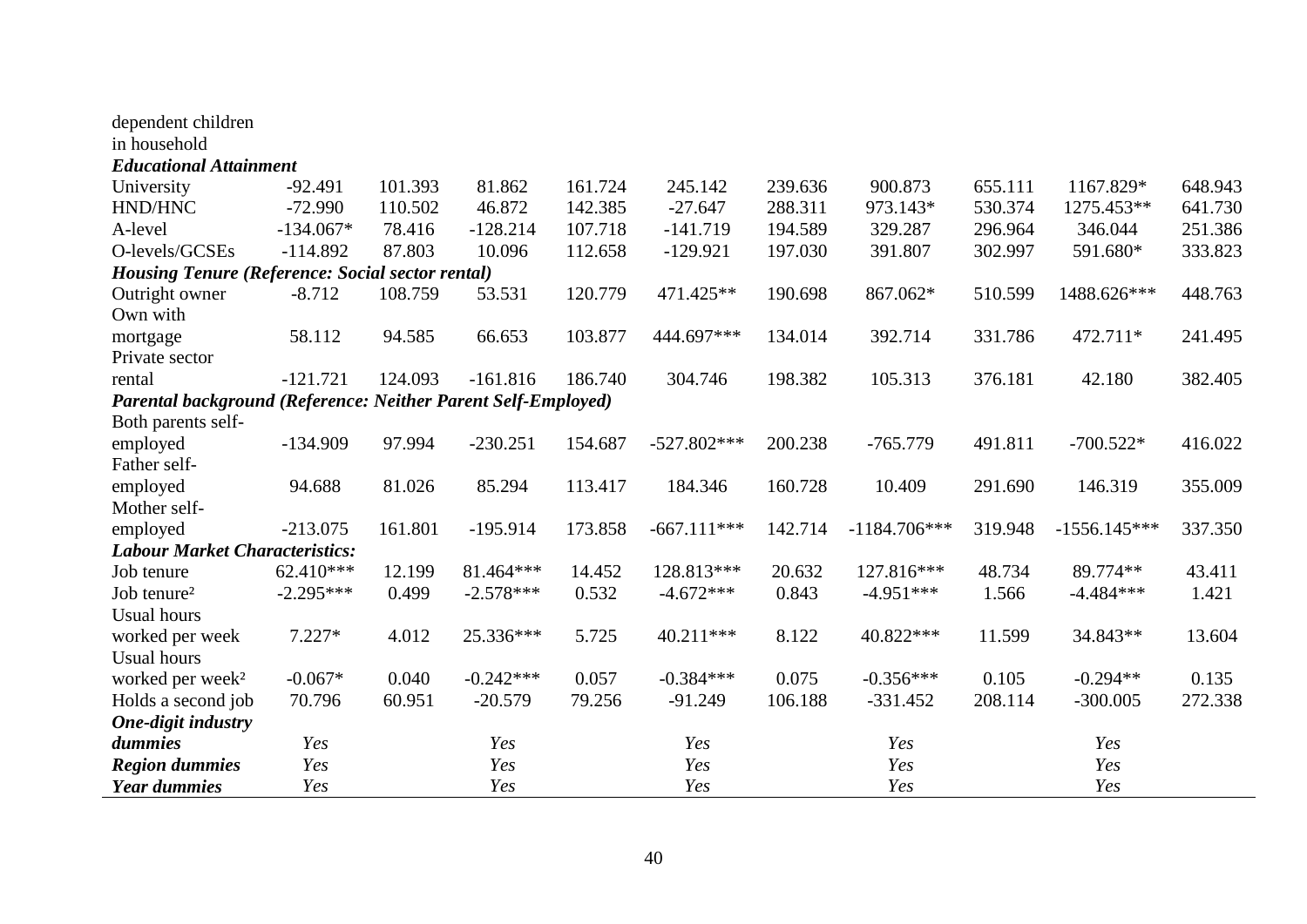| F test of optimism |                   |           |          |          |          |  |  |  |  |
|--------------------|-------------------|-----------|----------|----------|----------|--|--|--|--|
| linearity          | 0.24              | $6.82***$ | 19.14*** | $4.00**$ | 16.93*** |  |  |  |  |
| Pseudo $R^2$       | 0.044             | 0.095     | 0.111    | 0.112    | 0.097    |  |  |  |  |
| N                  | 1964              |           |          |          |          |  |  |  |  |
|                    | (559 Individuals) |           |          |          |          |  |  |  |  |

Note: All regressions are estimated using the stata command "qreg2" by Machado and Santos Silva (2011). Standard errors are clustered by individual and are asymptotically robust to heteroskedasticity. All regressions include year, region of residence and one-digit standard industrial classification dummy variables (coefficients not reported). \* indicates significance level (p-value) below 0.10, \*\* below 0.05 and \*\*\* below 0.01.  $\parallel$  Test of coefficients for optimism<sup>2</sup> and optimism<sup>3</sup> jointly = 0.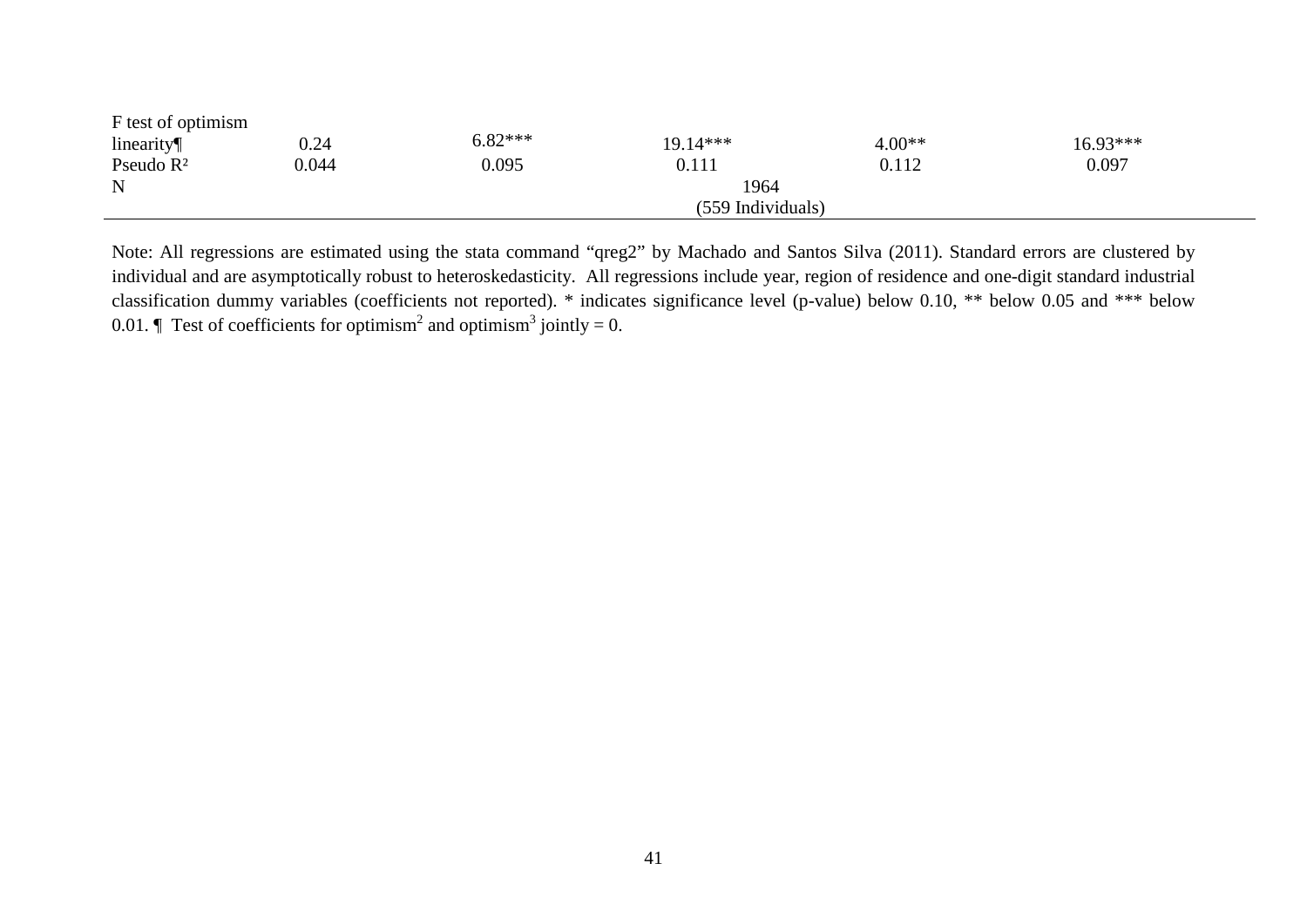| Dependent                                                                          |                                             |        |                  |        |                  |        |                  |        |                  |         |
|------------------------------------------------------------------------------------|---------------------------------------------|--------|------------------|--------|------------------|--------|------------------|--------|------------------|---------|
| Variable                                                                           | <b>Gross Monthly Paid-Employed Earnings</b> |        |                  |        |                  |        |                  |        |                  |         |
| Quantile                                                                           | $25^{\text{th}}$                            |        | $50^{\text{th}}$ |        | $75^{\text{th}}$ |        | 90 <sup>th</sup> |        | $95^{\text{th}}$ |         |
|                                                                                    |                                             | Robust |                  | Robust |                  | Robust |                  | Robust |                  | Robust  |
| Variable                                                                           | Coef.                                       | S.E's  | Coef.            | S.E's  | Coef.            | S.E's  | Coef.            | S.E's  | Coef.            | S.E's   |
| Optimism                                                                           | 29.788**                                    | 11.688 | 27.404**         | 13.011 | 63.470***        | 20.203 | 87.910**         | 35.799 | 129.642***       | 43.496  |
| Optimism <sup>2</sup>                                                              |                                             |        |                  |        |                  |        |                  |        |                  |         |
| Optimism $3$                                                                       |                                             |        |                  |        |                  |        |                  |        |                  |         |
| Whether Draws up Profit/Loss Accounts (Reference: no accounts)                     |                                             |        |                  |        |                  |        |                  |        |                  |         |
| Draws up accounts                                                                  |                                             |        |                  |        |                  |        |                  |        |                  |         |
| Not yet but will be                                                                |                                             |        |                  |        |                  |        |                  |        |                  |         |
| <b>Financial Expectations Paid-Employment Performance Controls</b>                 |                                             |        |                  |        |                  |        |                  |        |                  |         |
| Pastearnings                                                                       | 959.101***                                  | 28.783 | 1198.286***      | 29.735 | 1421.931***      | 46.302 | 1592.305***      | 65.221 | 1752.905***      | 86.143  |
| Pastrealizations                                                                   | 74.010***                                   | 14.936 | 89.730***        | 18.115 | 174.447***       | 27.778 | 240.531***       | 41.678 | 324.475***       | 57.821  |
| <b>Health (Reference: Health-other)</b>                                            |                                             |        |                  |        |                  |        |                  |        |                  |         |
| Health-excellent                                                                   | 38.453***                                   | 12.395 | 42.019***        | 14.924 | 46.160**         | 20.594 | 76.295**         | 32.447 | 171.119***       | 66.287  |
| Health-good                                                                        | 12.294                                      | 9.166  | 13.497           | 10.875 | 21.656           | 15.821 | 25.922           | 23.234 | 31.870           | 33.814  |
| <b>Demographics</b>                                                                |                                             |        |                  |        |                  |        |                  |        |                  |         |
| Age                                                                                | 77.042***                                   | 3.815  | 94.668***        | 4.905  | 112.261***       | 6.415  | 128.506***       | 10.692 | 127.813***       | 14.676  |
| Age <sup>2</sup>                                                                   | $-0.960***$                                 | 0.047  | $-1.166***$      | 0.059  | $-1.352***$      | 0.078  | $-1.513***$      | 0.133  | $-1.475***$      | 0.184   |
| Male                                                                               | 97.216***                                   | 13.308 | 159.145***       | 16.622 | 193.710***       | 25.226 | 202.599***       | 35.661 | 236.889***       | 56.017  |
| <b>Marital Status and Household Composition (Reference: Single, never married)</b> |                                             |        |                  |        |                  |        |                  |        |                  |         |
| Widowed/divorced/                                                                  |                                             |        |                  |        |                  |        |                  |        |                  |         |
| separated                                                                          | 55.403***                                   | 19.317 | 42.159           | 27.317 | 30.718           | 38.632 | 40.775           | 60.991 | 64.361           | 81.792  |
| Married/cohabiting                                                                 |                                             |        |                  |        |                  |        |                  |        |                  |         |
| -partner employed                                                                  | 74.363***                                   | 15.510 | 83.447***        | 21.698 | 49.241           | 30.520 | $-16.116$        | 43.927 | $-23.550$        | 68.646  |
| Married/cohabiting                                                                 |                                             |        |                  |        |                  |        |                  |        |                  |         |
| -partner not                                                                       |                                             |        |                  |        |                  |        |                  |        |                  |         |
| employed                                                                           | 106.645***                                  | 20.792 | 117.719***       | 27.955 | 146.376***       | 42.235 | 193.972**        | 78.393 | 243.125**        | 113.374 |
| No. of dependent                                                                   | $-28.893***$                                | 7.567  | $-31.319***$     | 8.796  | $-9.830$         | 11.404 | 3.779            | 19.917 | 16.830           | 28.004  |

### **Table A5b: Quantile regression for gross monthly employee earnings**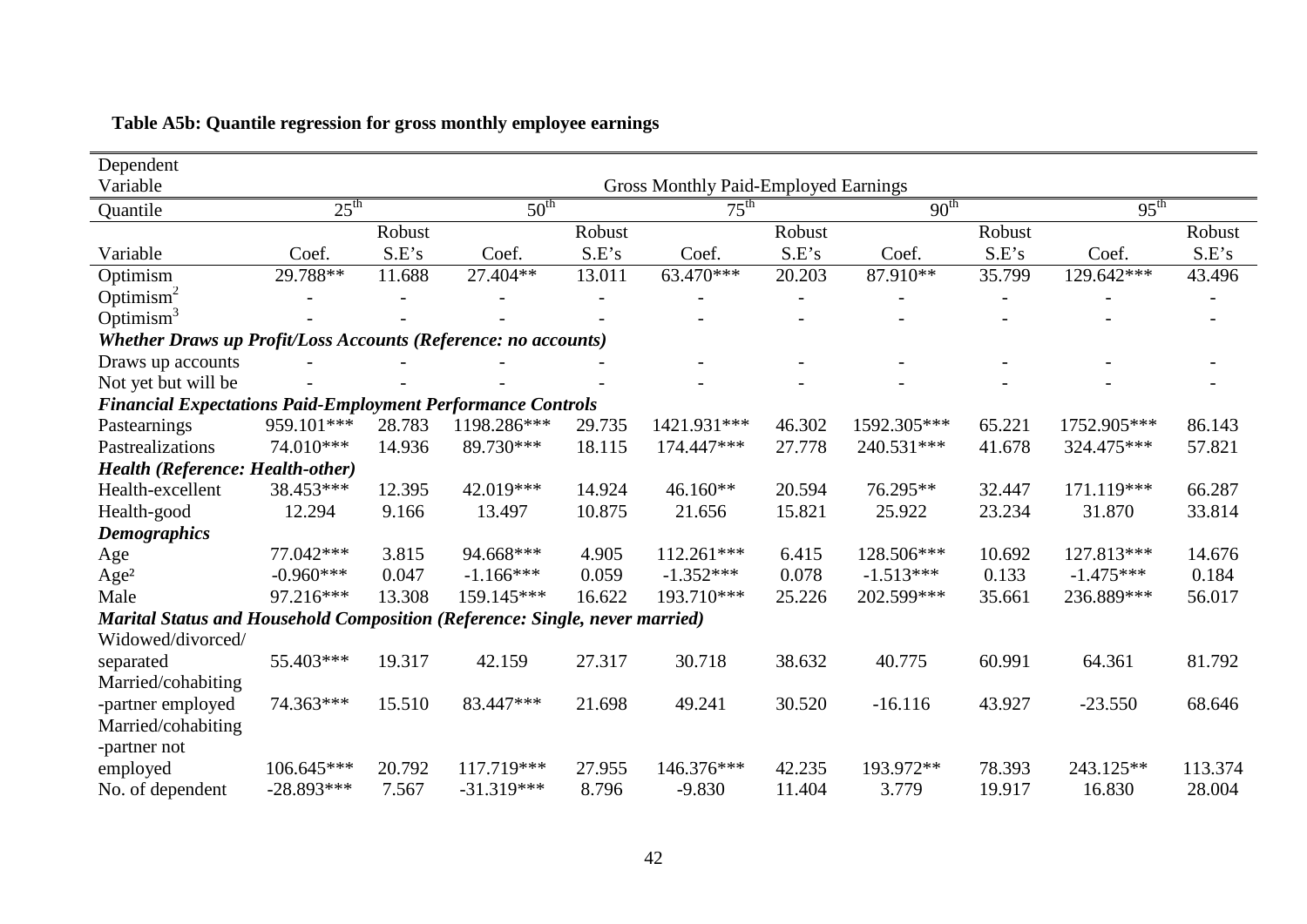| household                                                     |             |        |              |        |              |        |              |         |              |         |
|---------------------------------------------------------------|-------------|--------|--------------|--------|--------------|--------|--------------|---------|--------------|---------|
| <b>Educational Attainment</b>                                 |             |        |              |        |              |        |              |         |              |         |
| University                                                    | 505.498***  | 25.783 | 647.004***   | 31.778 | 784.456***   | 48.089 | 955.217***   | 76.691  | 1103.901***  | 110.411 |
| HND/HNC                                                       | 241.417***  | 27.963 | 293.457***   | 33.486 | 322.821***   | 48.920 | 388.949***   | 74.438  | 508.793***   | 128.719 |
| A-level                                                       | 104.598***  | 16.075 | $101.434***$ | 20.307 | 83.171***    | 31.845 | 111.620***   | 42.593  | 132.704**    | 64.169  |
| O-levels/GCSEs                                                | 0.364       | 13.551 | $-5.743$     | 17.156 | $-59.197**$  | 26.804 | $-67.838*$   | 36.450  | $-46.732$    | 47.073  |
| <b>Housing Tenure (Reference: Social sector rental)</b>       |             |        |              |        |              |        |              |         |              |         |
| Outright owner                                                | 0.525       | 18.647 | $-33.981$    | 21.625 | $-14.017$    | 31.573 | 51.858       | 46.277  | 31.254       | 84.166  |
| Own with                                                      |             |        |              |        |              |        |              |         |              |         |
| mortgage                                                      | 36.979**    | 15.683 | 10.064       | 18.927 | 10.827       | 27.784 | 10.800       | 37.814  | $-1.524$     | 63.843  |
| Private sector                                                |             |        |              |        |              |        |              |         |              |         |
| rental                                                        | $-29.619$   | 22.790 | $-46.563*$   | 26.622 | $-30.869$    | 40.427 | $-24.283$    | 50.065  | $-57.907$    | 79.917  |
| Parental background (Reference: Neither Parent Self-Employed) |             |        |              |        |              |        |              |         |              |         |
| Both parents self-                                            |             |        |              |        |              |        |              |         |              |         |
| employed                                                      | $-41.268$   | 62.815 | $-2.729$     | 52.385 | 4.170        | 79.729 | 151.854      | 204.385 | 160.001*     | 96.034  |
| Father self-                                                  |             |        |              |        |              |        |              |         |              |         |
| employed                                                      | $-12.729$   | 17.994 | $-0.282$     | 21.791 | 21.950       | 33.061 | 55.602       | 60.251  | 63.370       | 64.778  |
| Mother self-                                                  |             |        |              |        |              |        |              |         |              |         |
| employed                                                      | 2.049       | 42.534 | 16.076       | 42.187 | $-18.665$    | 58.233 | $-92.072$    | 86.041  | 61.898       | 290.733 |
| <b>Labour Market Characteristics:</b>                         |             |        |              |        |              |        |              |         |              |         |
| Job tenure                                                    | $4.158***$  | 1.568  | $-2.074$     | 1.784  | $-6.343**$   | 3.029  | $-14.353***$ | 4.590   | $-23.802***$ | 8.451   |
| Job tenure <sup>2</sup>                                       | $-0.055$    | 0.052  | 0.046        | 0.057  | 0.105        | 0.114  | 0.222        | 0.166   | 0.521        | 0.374   |
| <b>Usual hours</b>                                            |             |        |              |        |              |        |              |         |              |         |
| worked per week                                               | 56.414***   | 2.931  | 42.324 ***   | 3.032  | 23.031***    | 7.042  | 1.282        | 5.030   | $-26.075***$ | 6.077   |
| <b>Usual hours</b>                                            |             |        |              |        |              |        |              |         |              |         |
| worked per week <sup>2</sup>                                  | $-0.356***$ | 0.042  | $-0.145***$  | 0.049  | 0.153        | 0.126  | $0.509***$   | 0.088   | $0.984***$   | 0.096   |
| Holds a second job                                            | $-41.639**$ | 20.376 | $-55.584**$  | 21.561 | $-76.580***$ | 24.392 | $-100.220**$ | 40.103  | $-120.485**$ | 57.430  |
| <b>One-digit industry</b>                                     |             |        |              |        |              |        |              |         |              |         |
| dummies                                                       | Yes         |        | Yes          |        | Yes          |        | Yes          |         | Yes          |         |
| <b>Region dummies</b>                                         | Yes         |        | Yes          |        | Yes          |        | Yes          |         | Yes          |         |
| <b>Year dummies</b>                                           | Yes         |        | Yes          |        | Yes          |        | Yes          |         | Yes          |         |

children in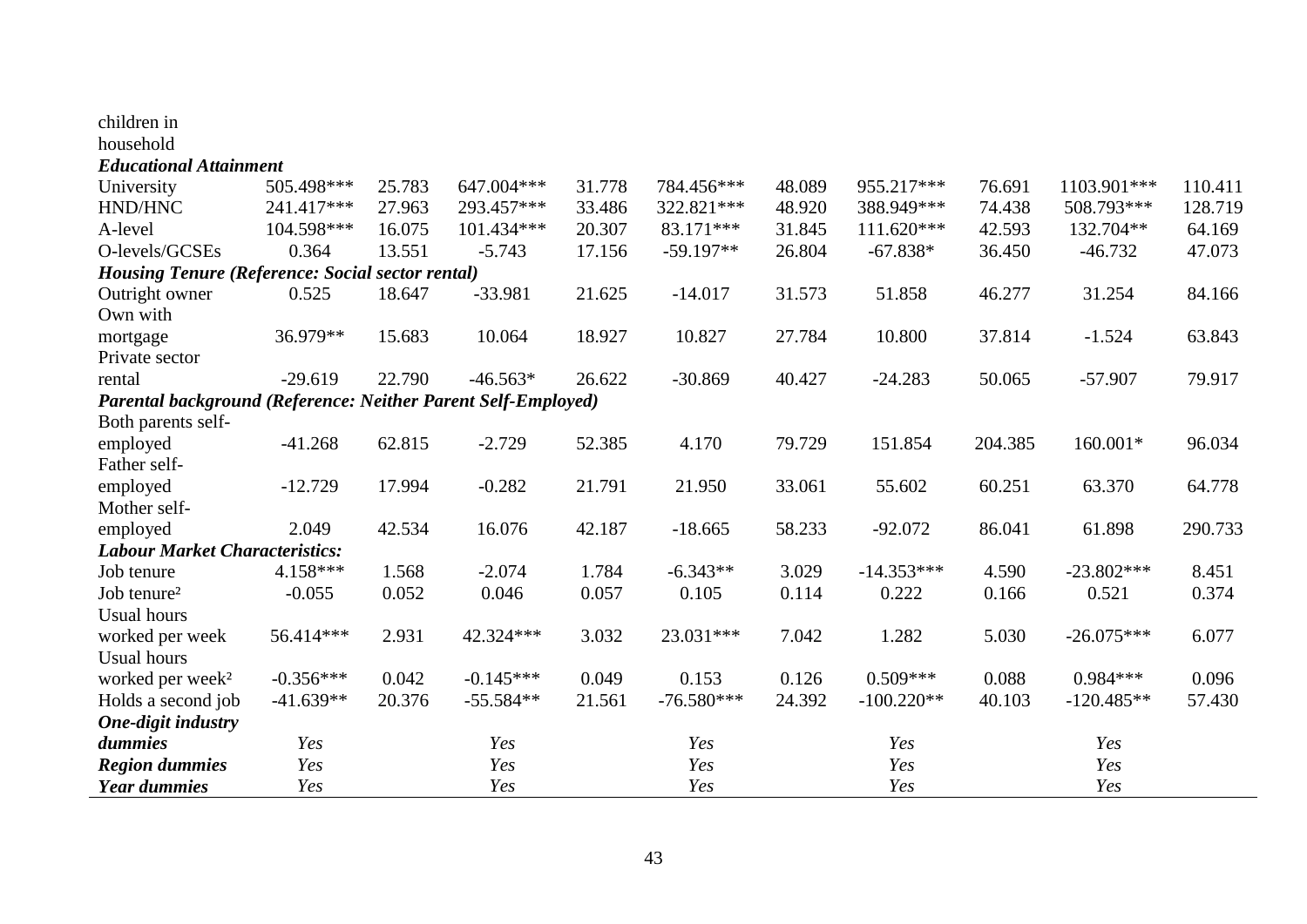| Pseudo<br>$R^2$ | F <sub>77</sub><br>$\overline{\phantom{a}}$<br>◡•◡ ៸ | EOP<br><u>u.do,</u> | 0.588                       | $  \sim$<br><u>v.vij</u> | $- - -$ |
|-----------------|------------------------------------------------------|---------------------|-----------------------------|--------------------------|---------|
| N               |                                                      |                     | (6057)<br>Individuals<br>~~ |                          |         |

Note: All regressions are estimated using the stata command "qreg2" by Machado and Santos Silva (2011). Standard errors are clustered by individual and are asymptotically robust to heteroskedasticity. All regressions include year, region of residence and one-digit standard industrial classification dummy variables (coefficients not reported). \* indicates significance level (p-value) below 0.10, \*\* below 0.05 and \*\*\* below 0.01.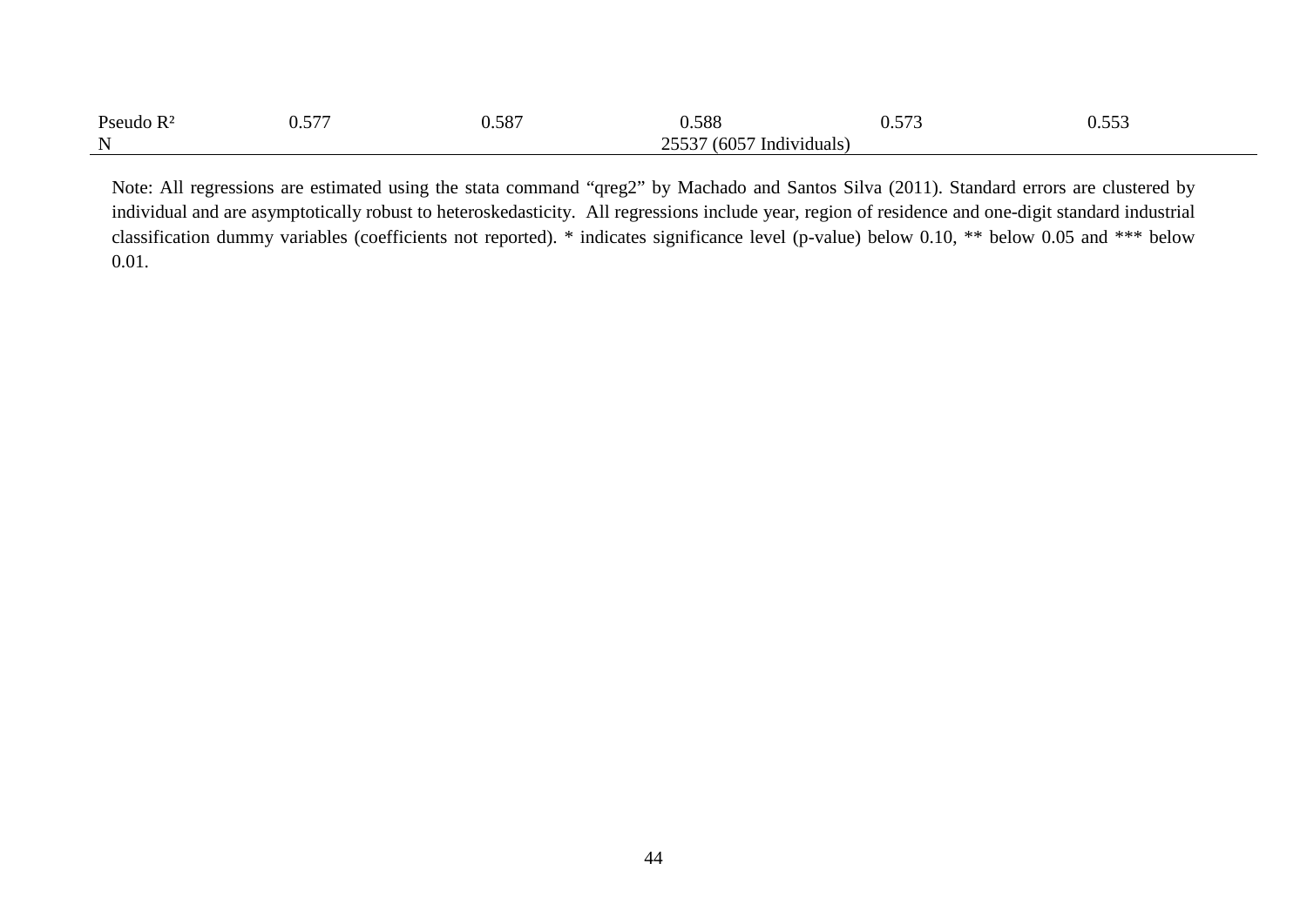| Dependent Variable                                           | <b>Forecast Error</b> |          | Expectation $t$ |          | Realization $t+1$ |          |
|--------------------------------------------------------------|-----------------------|----------|-----------------|----------|-------------------|----------|
|                                                              | Coefficients          | Robust   | Coefficients    | Robust   | Coefficients      | Robust   |
|                                                              |                       | Standard |                 | Standard |                   | Standard |
| Variable                                                     |                       | Errors   |                 | Errors   |                   | Errors   |
| <b>Future Divorcee</b>                                       | $0.103***$            | 0.033    | $0.158***$      | 0.050    | 0.001             | 0.038    |
| Year of divorce                                              | 0.141                 | 0.155    | $-0.192$        | 0.148    | $-0.341**$        | 0.166    |
| Divorced                                                     | $0.087***$            | 0.025    | $0.099***$      | 0.037    | $-0.026$          | 0.027    |
| Year of ReMarriage                                           | $-0.056$              | 0.130    | $0.298*$        | 0.157    | $0.325**$         | 0.156    |
| Re-Married                                                   | 0.063                 | 0.051    | 0.062           | 0.054    | $-0.031$          | 0.047    |
| Smoker (Number of Cigarettes)                                | $0.005***$            | 0.001    | $0.006***$      | 0.001    | $-0.001*$         | 0.001    |
| <b>Demographics</b>                                          |                       |          |                 |          |                   |          |
| Age                                                          | $-0.007$              | 0.006    | $-0.042***$     | 0.007    | $-0.028***$       | 0.006    |
| Age <sup>2</sup> /100                                        | 0.000                 | 0.000    | $0.000$ ***     | 0.000    | $0.000***$        | 0.000    |
| Male                                                         | $0.034**$             | 0.013    | $0.040**$       | 0.018    | $-0.009$          | 0.014    |
| <b>Employment Status (Reference: Employee)</b>               |                       |          |                 |          |                   |          |
| Self-Employed                                                | $0.126***$            | 0.022    | $0.207***$      | 0.031    | 0.012             | 0.023    |
| <b>Household Composition</b>                                 |                       |          |                 |          |                   |          |
| Number of dependent children in household                    | $0.022***$            | 0.007    | 0.011           | 0.009    | $-0.019***$       | 0.007    |
| <b>Educational Attainment (Reference: No qualifications)</b> |                       |          |                 |          |                   |          |
| University/college degree                                    | $-0.125***$           | 0.023    | $-0.040$        | 0.032    | $0.120***$        | 0.025    |
| Vocational college qualification                             | $-0.043$              | 0.028    | 0.044           | 0.039    | $0.085***$        | 0.030    |
| A-level                                                      | $-0.018$              | 0.020    | $-0.008$        | 0.029    | 0.012             | 0.022    |
| O-levels/GCSEs                                               | 0.001                 | 0.018    | 0.018           | 0.025    | 0.011             | 0.019    |
| <b>Housing Tenure (Reference: Social sector rental)</b>      |                       |          |                 |          |                   |          |
| Outright owner                                               | $-0.086***$           | 0.029    | $-0.207***$     | 0.038    | $-0.058**$        | 0.030    |
| Own with mortgage                                            | $-0.035$              | 0.025    | $-0.052$        | 0.032    | 0.001             | 0.026    |
| Private sector rental                                        | $-0.015$              | 0.037    | $-0.018$        | 0.048    | 0.004             | 0.039    |
| Financial Realizations time t (reference category: 'worse')  |                       |          |                 |          |                   |          |
| 'Better'                                                     | $-0.337***$           | 0.017    | $0.464***$      | 0.023    | $0.790***$        | 0.020    |
| 'Same'                                                       | $-0.301***$           | 0.015    | $-0.009$        | 0.020    | $0.365***$        | 0.017    |

**Table A6: Ordered probit regression for forecast error, expectations and realizations**